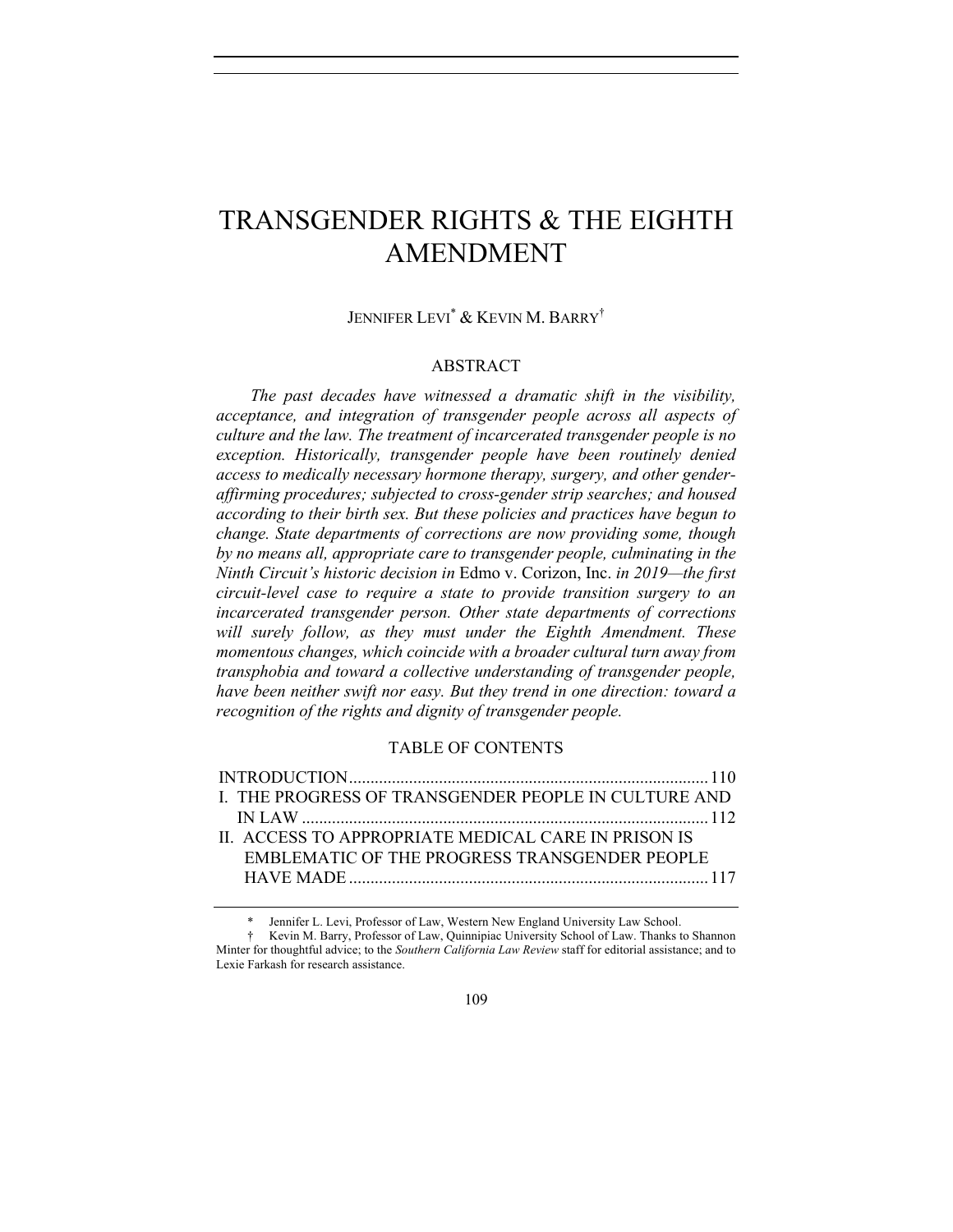110 *SOUTHERN CALIFORNIA LAW REVIEW* [Vol. 95:109

| A. BACKGROUND: GENDER IDENTITY, GENDER DYSPHORIA, AND          |  |
|----------------------------------------------------------------|--|
|                                                                |  |
| 1. WPATH's Authoritative Standards of Care  120                |  |
| 2. WPATH's Organization and Drafting Process 124               |  |
| 3. The WPATH Standards' Application to Correctional            |  |
|                                                                |  |
| B. ACCESS TO TRANSITION-RELATED CARE IN CORRECTIONAL           |  |
|                                                                |  |
|                                                                |  |
|                                                                |  |
|                                                                |  |
|                                                                |  |
|                                                                |  |
|                                                                |  |
| III. ACCESS TO TRANSITION SURGERY IN CORRECTIONAL              |  |
|                                                                |  |
| A. THE TRANSITION SURGERY CIRCUIT CASES: FROM KOSILEK TO       |  |
|                                                                |  |
| B. A NEW BREAK FOR TRANSGENDER RIGHTS  147                     |  |
| 1. Transition Surgery Has Attained Widespread Acceptance in    |  |
|                                                                |  |
| 2. Transition Surgery Is Supported by a Significant Body of    |  |
|                                                                |  |
| 3. Arguments Defending Denials of Access to Transition Surgery |  |
|                                                                |  |
| 4. Providing Access to Transition Surgery Has Broader Cultural |  |
|                                                                |  |
|                                                                |  |

#### INTRODUCTION

On June 15, 2020, in *Bostock v. Clayton County*, the U.S. Supreme Court issued a landmark decision for the lesbian, gay, bisexual, transgender, and queer ("LGBTQ") movement.<sup>1</sup> In an opinion with sweeping consequences, the Court interpreted Title VII of the Civil Rights Act's prohibition on "sex" discrimination to include discrimination based on transgender status.<sup>2</sup> According to the Court, "The statute's message for our cases is . . . simple and momentous: An individual's homosexuality or

<sup>1.</sup> Bostock v. Clayton Cnty., 140 S. Ct. 1731, 1737 (2020).

<sup>2.</sup> *Id.*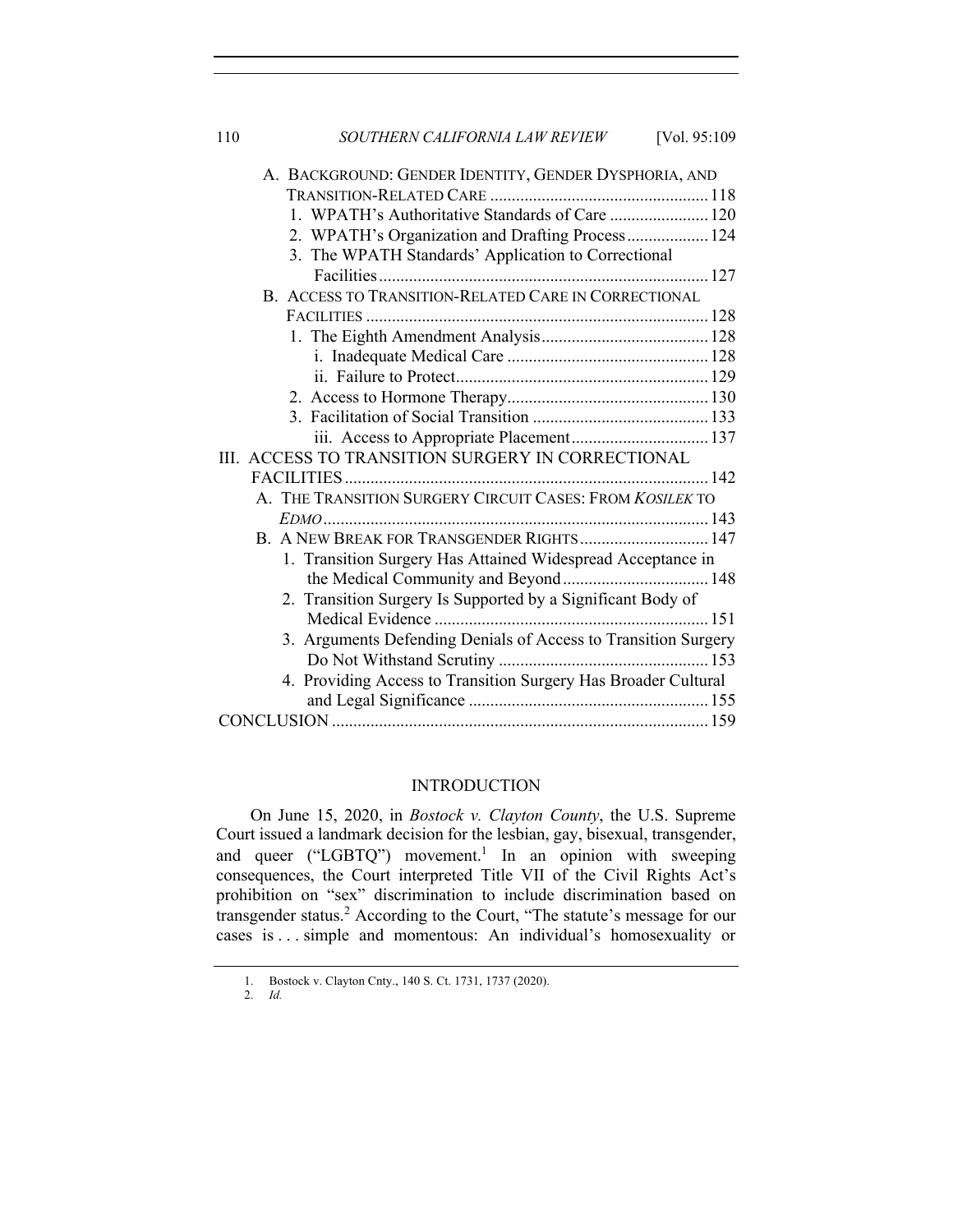transgender status is not relevant to employment decisions. That's because it is impossible to discriminate against a person for being homosexual or transgender without discriminating against that individual based on sex."<sup>3</sup> As the Court's dissenters rightly predicted, *Bostock*'s holding "is virtually certain to have far-reaching consequences," given that over one hundred federal statutes and the Federal Equal Protection Clause prohibit sex-based discrimination.<sup>4</sup>

As legal barriers to transgender equality fall, this Article addresses one barrier that *Bostock* did not directly reach: the denial of medical care to incarcerated transgender people in violation of the Eighth Amendment.<sup>5</sup> The past two decades have witnessed a dramatic shift in corrections facilities providing some, though by no means all, appropriate care to transgender people, culminating in the Supreme Court's denial of certiorari on October 13, 2020 in *Edmo v. Corizon, Inc.*—the first circuit-level case to require a state department of corrections to provide transition surgery to an incarcerated transgender person.<sup>6</sup>

This Article traces the historic strides that incarcerated transgender people have made under the Eighth Amendment, from the rejection of policies that house transgender people based on their birth sex, to the requirement that prison officials provide transgender people with access to hormone therapy, social transition, and, most recently, transition surgery.<sup>7</sup> Changes in prison practices and policies toward incarcerated transgender people, although neither swift nor easy, trend in one direction: toward a recognition of the rights and dignity of transgender people. These

<sup>3.</sup> *Id.* at 1741.

<sup>4.</sup> *Id.* at 1778 (Alito & Thomas, JJ., dissenting). Although *Bostock* was a Title VII case, courts routinely look to Title VII when interpreting other sex discrimination statutes and the Equal Protection Clause. *See, e.g.*, Grimm v. Gloucester Cnty. Sch. Bd., 972 F.3d 586, 616–17 (4th Cir. 2020) (applying Title VII case law to Title IX and equal protection claims); Adams *ex rel.* Kasper v. Sch. Bd. of St. Johns Cnty., 968 F.3d 1286, 1305 (11th Cir. 2020) (same); Whitaker *ex rel.* Whitaker v. Kenosha Unified Sch. Dist. No. 1 Bd. of Educ., 858 F.3d 1034, 1047 (7th Cir. 2017) ("Although not as often as some of our sister circuits, this court has looked to Title VII when construing Title IX."); Glenn v. Brumby, 663 F.3d 1312, 1316–18 (11th Cir. 2011) (applying Title VII case law to equal protection claims); Smith v. City of Salem, 378 F.3d 566, 577 (6th Cir. 2004) (same); Back v. Hastings on Hudson Union Free Sch. Dist., 365 F.3d 107, 117–21 (2d Cir. 2004) (same).

<sup>5.</sup> Because *Bostock* has been interpreted to apply to discrimination based on transgender status under the Equal Protection Clause, it has important implications for incarcerated transgender people who are denied medically necessary care. *See, e.g.*, *Grimm*, 972 F.3d at 616–617 (applying Title VII case law to Title IX and equal protection claims); *Adams ex rel. Kasper*, 968 F.3d at 1305 (same).

<sup>6.</sup> Edmo v. Corizon, Inc., 935 F.3d 757 (9th Cir. 2019), *reh'g denied*, 949 F.3d 489 (9th Cir. 2020) (en banc), *cert. denied sub nom.* Idaho Dep't of Corr. v. Edmo, 141 S. Ct. 610 (2020). Transition surgery refers to a range of procedures that change one's primary and/or secondary sex characteristics, including surgery on the breasts or chest, external or internal genitalia, and facial features. *See* discussion *infra* Section II.A.1.

<sup>7.</sup> *See infra* Parts II–III.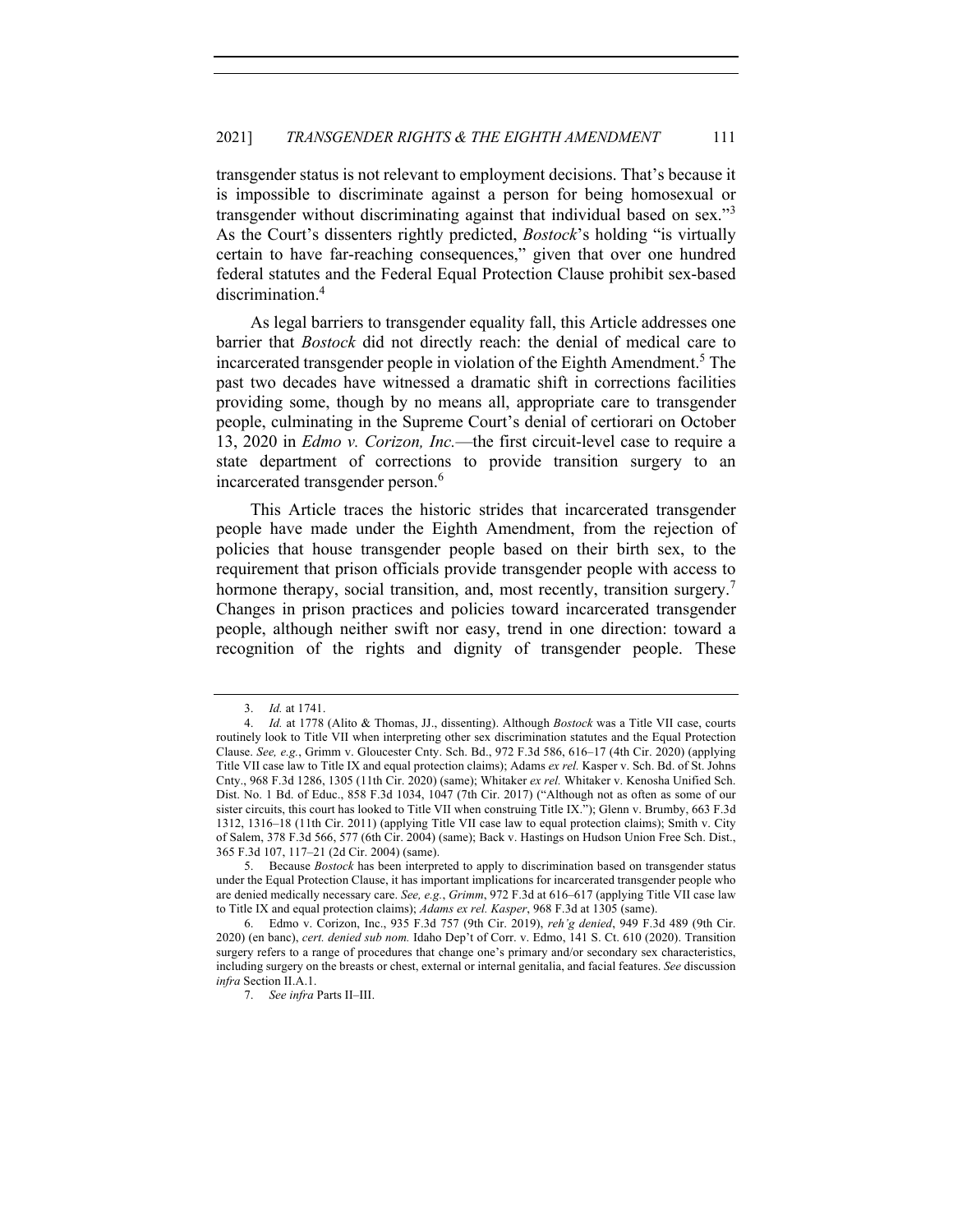momentous changes in the prison context coincide with a broader cultural turn away from transphobia and toward a collective understanding of transgender people and the medical care essential to transgender people's health and well-being.<sup>8</sup>

Part I of this Article provides a snapshot of the historic progress that transgender people have made in recent decades, both culturally and under the law.9 From sustained mass media attention to expressions of solidarity from celebrities and faith, business, and political leaders, transgender people's voices are resonating throughout American culture. And the momentous legal gains achieved during the administration of President Barack Obama, although temporarily halted in some cases during his successor's term, continue under President Joe Biden. Part II turns to the success of incarcerated transgender people in securing their rights under the Eighth Amendment, which is emblematic of the historic progress of transgender people.<sup>10</sup> In recent years, courts have ruled in favor of incarcerated transgender people who were denied access to medically necessary care, including hormone therapy, commissary items, and genderappropriate strip-searches and housing. Part III discusses the most recent and consequential development in the rights of incarcerated transgender people: the Ninth Circuit's historic decision in *Edmo v. Corizon, Inc.*, which affirmed a district court order requiring a state department of corrections to provide transition surgery to an incarcerated transgender woman.<sup>11</sup> The Conclusion of this Article offers some closing remarks.<sup>12</sup>

# I. THE PROGRESS OF TRANSGENDER PEOPLE IN CULTURE AND IN LAW

The past decades have witnessed dramatic shifts in the visibility, acceptance, and integration of transgender people across all aspects of culture. Nearly a century of sensationalized media depictions of transgender people have been replaced by "an explosion of mainstream media representations of trans issues actually produced by and inclusive of trans people," and by user-generated, trans-inclusive content on social media.<sup>13</sup> Summer camps, books, and other resources have helped parents support their transgender children.<sup>14</sup> LGBTQ peer support groups, in person and on social

2017).

<sup>8.</sup> *See infra* Part I.

<sup>9.</sup> *See infra* Part I.

<sup>10.</sup> *See infra* Part II.

<sup>11.</sup> *See infra* Part III.

<sup>12.</sup> *See infra* Conclusion.

<sup>13.</sup> SUSAN STRYKER, TRANSGENDER HISTORY: THE ROOTS OF TODAY'S REVOLUTION 195 (2d ed.

<sup>14.</sup> *Id.* at 199.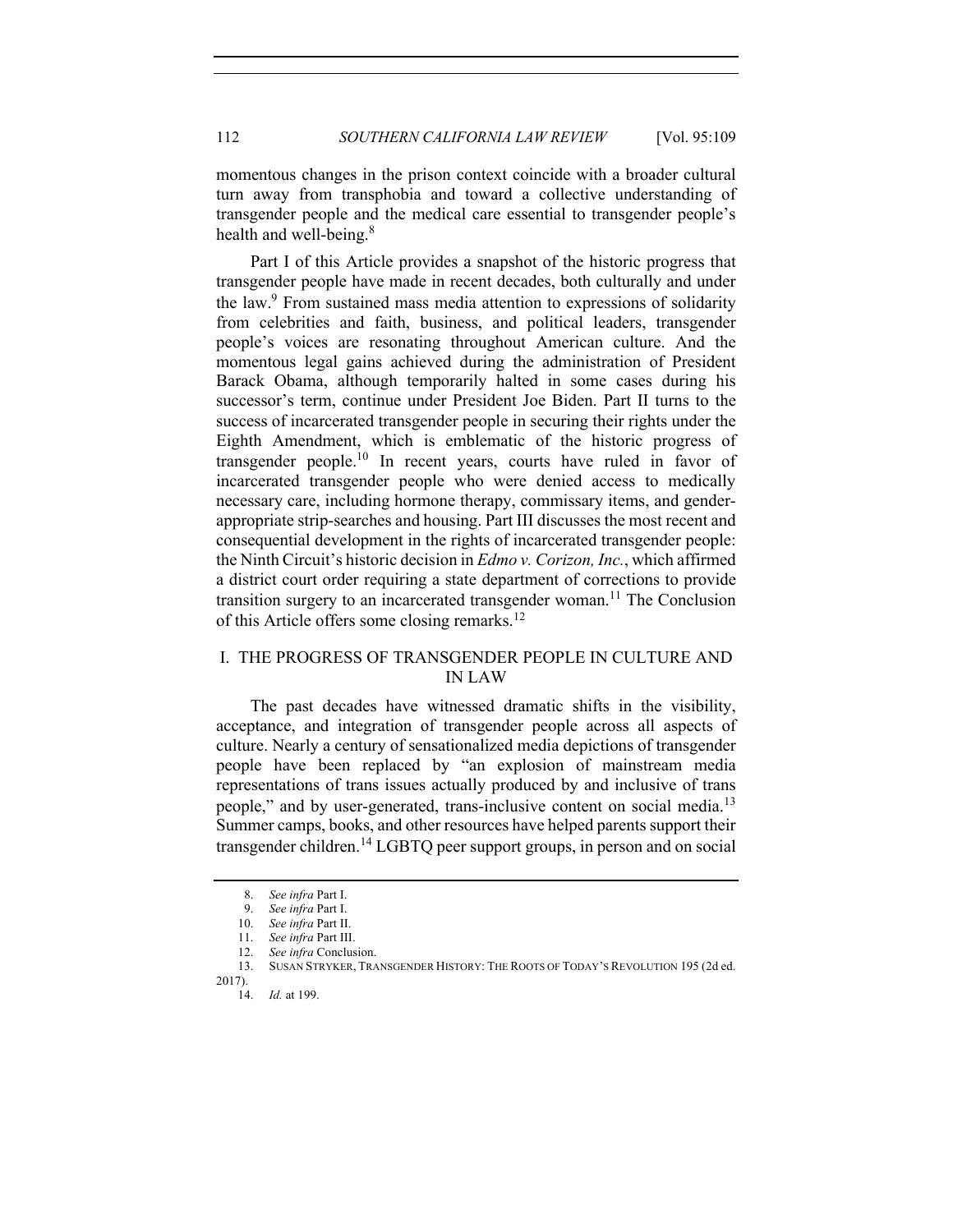media, have helped transgender youth find and build community.<sup>15</sup> Medical and social science have informed society's understanding of gender identity and the transgender community.<sup>16</sup> Workplaces and schools have adopted policies that support transgender health and safety.<sup>17</sup> An overwhelming majority of Americans support allowing transgender people to serve openly in the U.S. military.<sup>18</sup> Many faith communities have begun to welcome and support transgender people.<sup>19</sup> And private businesses have publicly expressed solidarity with transgender people, most notably by cancelling planned business investments, conferences, concerts, and sporting events including the 2017 NCAA men's basketball playoffs—in response to a North Carolina law that stripped transgender people of local civil rights protections and required that they use bathrooms based on their birth sex rather than their lived identities.<sup>20</sup>

Additionally, transgender-led grassroots activism, nascent in the 1950s, has grown into a powerful social and political force, helping to shape national policies that affect transgender people and influencing other grassroots movements, most notably Black Lives Matter, which have embraced and advanced the rights of transgender people.<sup>21</sup> A national conversation about gender has changed the way we talk, with growing acceptance of gender-neutral honorifics and pronouns; the way we express ourselves, with youth fashion trends that blur the line between traditional men's and women's clothing; and the accommodations we use, with the

<sup>15.</sup> Colt Keo-Meier & Lance Hicks, *Youth*, *in* TRANS BODIES, TRANS SELVES: A RESOURCE FOR THE TRANSGENDER COMMUNITY 446, 460–61 (Laura Erickson-Schroth ed., 2014).

<sup>16.</sup> *See, e.g.*, WORLD PRO. ASS'N FOR TRANSGENDER HEALTH, STANDARDS OF CARE FOR THE HEALTH OF TRANSSEXUAL, TRANSGENDER, AND GENDER-NONCONFORMING PEOPLE 5 (7th ed. 2012) [hereinafter WPATH STANDARDS], https://www.wpath.org/media/cms/Documents/SOC%20v7/SOC %20V7 English2012.pdf? t=1613669341 [https://perma.cc/7FK3-WH7L]; Genny Beemyn, *U.S. History*, *in* TRANS BODIES, TRANS SELVES: A RESOURCE FOR THE TRANSGENDER COMMUNITY 501, 501– 32 (Laura Erickson-Schroth ed., 2014).

<sup>17.</sup> *See, e.g.*, HUM. RTS. CAMPAIGN FOUND., CORPORATE EQUALITY INDEX 2021 6, 18 (2021) [hereinafter HRC INDEX], https://hrc-prod-requests.s3-us-west-2.amazonaws.com/CEI-2021\_FINAL. pdf?mtime=20210128123716&focal=none [https://perma.cc/A7GQ-3L8T]; U.S. DEP'T OF EDUC., EXAMPLES OF POLICIES AND EMERGING PRACTICES FOR SUPPORTING TRANSGENDER STUDENTS 1–15 (2016), https://www.justice.gov/opa/file/851001/download [https://perma.cc/XL6P-WS74].

<sup>18.</sup> Justin McCarthy, *In U.S., 71% Support Transgender People Serving in Military*, GALLUP (June 20, 2019), https://news.gallup.com/poll/258521/support-transgender-people-serving-military.aspx [https: //perma.cc/UQ2G-UQP3].

<sup>19.</sup> *See* Delfin Bautista, Quince Mountain, & Heath Mackenzie Reynolds, *Religion and Spirituality*, *in* TRANS BODIES, TRANS SELVES: A RESOURCE FOR THE TRANSGENDER COMMUNITY 62, 65–71 (Laura Erickson-Schroth ed., 2014) (discussing inclusion of transgender people in Christianity, Islam, Judaism, and Hinduism); *see also* Christina Morales, *Hundreds of Religious Leaders Call for End to L.G.B.T.Q. Conversion Therapy*, N.Y. TIMES (Dec. 16, 2020), https://www.nytimes.com/2020/12/16/ world/conversion-therapy-pledge.html [https://perma.cc/5NXP-J8LC].

<sup>20.</sup> STRYKER, *supra* note 13, at 223; Public Facilities Privacy & Security Act of 2016, N.C. GEN. STAT. § 115C-521.2 (2016), *repealed by* An Act to Reset, 2017 N.C. Sess. Laws 4.

<sup>21.</sup> STRYKER, *supra* note 13, at 210.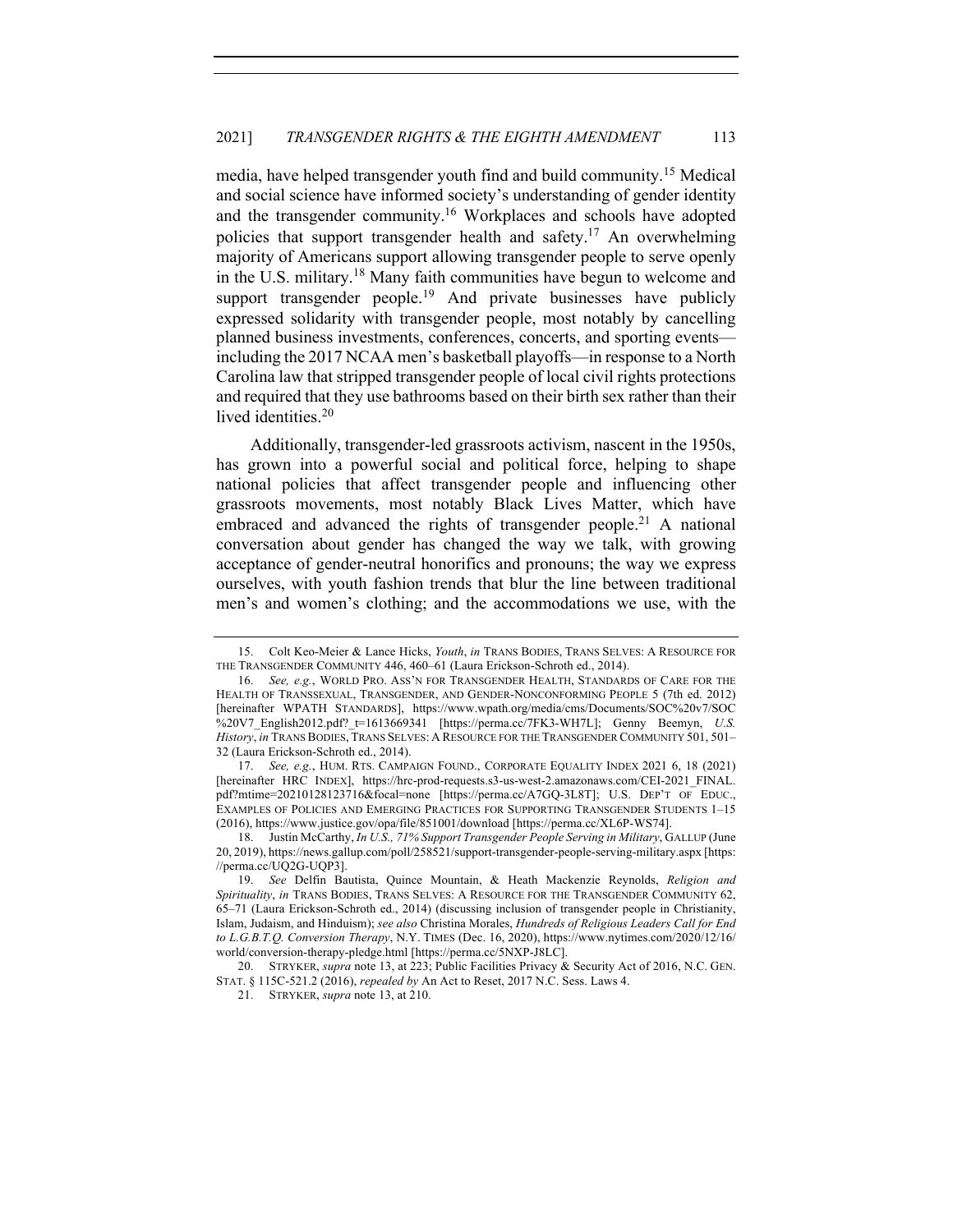proliferation of all gender restrooms.<sup>22</sup> Further, support for transgender people has come from the very highest levels of government: in 2015, the country's first African-American president, Barack Obama, became the first president to use the word "transgender" in a State of the Union; in 2012, then vice president, now president, Joe Biden called transgender discrimination "the civil rights issue of our time"; $^{23}$  and transgender representation continues to expand in statehouses, courthouses, agencies, mayorships, and city councils throughout the country.24

The progress of transgender people is also evident in law. In recent years, transgender people have successfully challenged laws and practices that have historically excluded and otherwise discriminated against them. Specifically, transgender people have relied on federal, state, and local antidiscrimination laws, as well as federal and state constitutional law, to challenge discrimination in the workplace, such as termination, harassment, and the denial of equal employment benefits;<sup>25</sup> discrimination in schools, such as the refusal to permit transgender boys to use the boys' communal use restroom or girls to use the girls' one;  $26$  and discrimination in healthcare, such as the exclusion of transition-related care in state Medicaid plans and the denial of coverage of appropriate care by healthcare providers.<sup>27</sup> In 2010, transgender people successfully argued before the U.S. Tax Court that hormone therapy and transition-related surgeries are tax-deductible medical expenses.<sup>28</sup> And in 2015, transgender people successfully claimed protection under the Americans with Disabilities Act for discrimination based on gender dysphoria.29

In addition to these court victories, transgender people have successfully advocated for federal, state, and local legislation and administrative policies that further the rights of transgender people. At the federal level, Congress passed the Matthew Shepard and James Byrd, Jr., Hate Crimes Prevention Act of 2009, which allows federal criminal prosecution of hate crimes motivated by the victim's actual or perceived sexual orientation or gender identity.<sup>30</sup> The following year, Congress passed

<sup>22.</sup> *Id.* at 201, 220.

<sup>23.</sup> *Id.* at 218; Alexandra Jaffe, *Obama Makes Historic 'Transgender' Reference in SOTU*, CNN: POLITICS (Jan. 20, 2015, 11:55 PM), https://www.cnn.com/2015/01/20/politics/obama-transgendersotu/index.html [https://perma.cc/T8J5-UYRW].

<sup>24.</sup> STRYKER, *supra* note 13, at 224.

<sup>25.</sup> *See, e.g.*, Bostock v. Clayton Cnty., 140 S. Ct. 1731, 1737 (2020).

<sup>26.</sup> *See, e.g.*, Grimm v. Gloucester Cnty. Sch. Bd., 972 F.3d 586, 593–94 (4th Cir. 2020).

<sup>27.</sup> *See, e.g.*, Flack v. Wis. Dep't of Health Servs., 328 F. Supp. 3d 931, 934 (W.D. Wis. 2018).

<sup>28.</sup> O'Donnabhain v. Comm'r, 134 T.C. 34, 76–77 (2010).

<sup>29.</sup> Blatt v. Cabela's Retail, Inc., No. 5:14-cv-04822, 2017 U.S. Dist. LEXIS 75665, at \*8–11 (E.D. Pa. May 18, 2017).

<sup>30.</sup> Matthew Shepard and James Byrd, Jr., Hate Crimes Prevention Act of 2009, 18 U.S.C. § 249.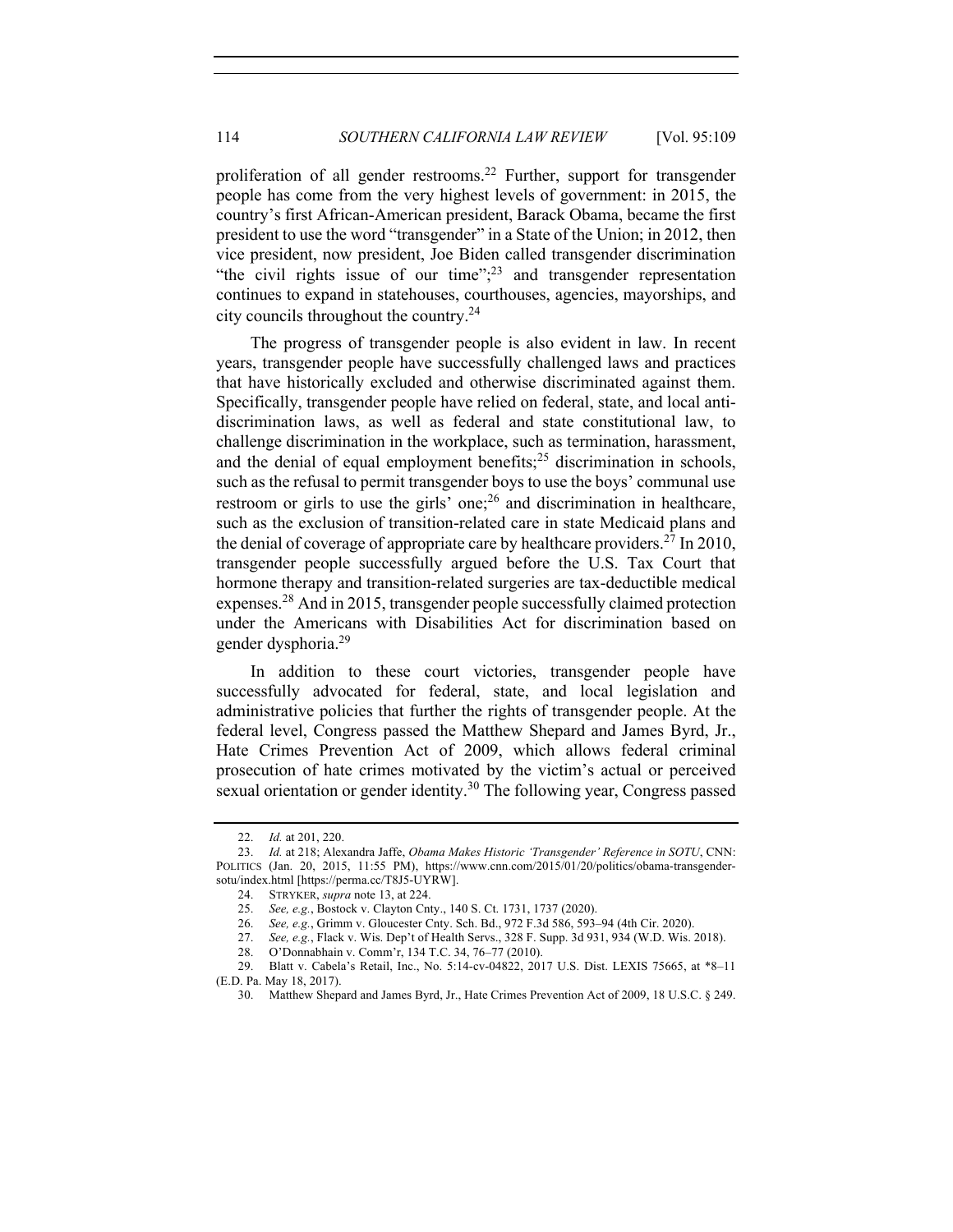the Patient Protection and Affordable Care Act of 2010, which among other things, prohibits sex discrimination by health providers.<sup>31</sup> Under the Obama administration, the State Department updated its requirements for amending federal identity documents such as passports and social security cards, aligning these requirements with a contemporary understanding of the medical needs of transgender people.<sup>32</sup> Heralding the Supreme Court's holding in *Bostock* in 2020, the Equal Employment Opportunity Commission ruled in 2012 that employment discrimination against a transgender person is sex discrimination under Title VII of the Civil Rights Act of 1964.<sup>33</sup> In 2014, the Department of Health and Human Services invalidated its 1989 determination denying Medicare coverage of transition surgery.<sup>34</sup> In 2015, the Obama administration barred federal contractors from discriminating based on gender identity and sexual orientation.<sup>35</sup> In 2016, the Departments of Justice and Education released joint guidance to protect the rights of transgender students in school.<sup>36</sup> On January 20, 2021, the day of his inauguration, President Biden issued a sweeping executive order requiring all federal agencies to review their regulations and policies and revise them to comply with *Bostock*'s holding that discrimination "because of . . . sex" includes discrimination based on gender identity and sexual orientation.37 Five days later, on January 25, 2021, President Biden revoked the Trump administration's ban on transgender people serving in the U.S.

35. Secretary Thomas E. Perez, *Another Step Toward Equality for LGBT Workers*, OBAMA WHITE HOUSE (Apr. 8, 2015, 10:57 AM), https://obamawhitehouse.archives.gov/blog/2015/04/08/another-steptoward-equality-lgbt-workers [https://perma.cc/XXG3-WDEC].

36. U.S. DEP'T OF JUST. & U.S. DEP'T OF EDUC., DEAR COLLEAGUE LETTER ON TRANSGENDER STUDENTS (May 13, 2016), https://www2.ed.gov/about/offices/list/ocr/letters/colleague-201605-title-ixtransgender.pdf [https://perma.cc/DYW5-HA5R]. In 2017, the Trump administration rescinded this guidance, citing, inter alia, a federal district court's holding "that the term 'sex' unambiguously refers to biological sex" and stating that "there must be due regard for the primary role of the States and local school districts in establishing educational policy." U.S. DEP'T OF JUST. & U.S. DEP'T OF EDUC., DEAR COLLEAGUE LETTER 1 (Feb. 22, 2017), https://www.justice.gov/crt/page/file/942021/download [https:// perma.cc/M32L-B4NH].

37. Exec. Order No. 13988, 86 Fed. Reg. 7023 (Jan. 20, 2021); *see also Executive Order on Preventing and Combating Discrimination on the Basis of Gender Identity or Sexual Orientation*, WHITE HOUSE (Jan. 20, 2021), https://www.whitehouse.gov/briefing-room/presidential-actions/2021/01/20/ executive-order-preventing-and-combating-discrimination-on-basis-of-gender-identity-or-sexual-orien tation [https://perma.cc/2UY7-PKA2].

<sup>31.</sup> 42 U.S.C. § 18116(a); *see also Section 1557 of the Patient Protection and Affordable Care Act*, U.S. DEP'T OF HEALTH & HUM. SERVS., https://www.hhs.gov/civil-rights/for-individuals/section-1557/index.html [https://perma.cc/NM4W-62RM].

<sup>32.</sup> *See* Kylar W. Broadus & Shannon Price Minter, *Legal Issues*, *in* TRANS BODIES, TRANS SELVES: A RESOURCE FOR THE TRANSGENDER COMMUNITY 174, 178–80 (Laura Erickson-Schroth ed., 2014).

<sup>33.</sup> Macy v. Holder, EEOC Decision No. 0120120821, 2012 EEOPUB LEXIS 1181, at \*33–34 (Apr. 20, 2012).

<sup>34.</sup> *NCD 140.3, Transsexual Surgery*, DEP'T OF HEALTH & HUM. SERVS. (May 30, 2014), https://www.hhs.gov/sites/default/files/static/dab/decisions/board-decisions/2014/dab2576.pdf [https:// perma.cc/72TE-JXDV].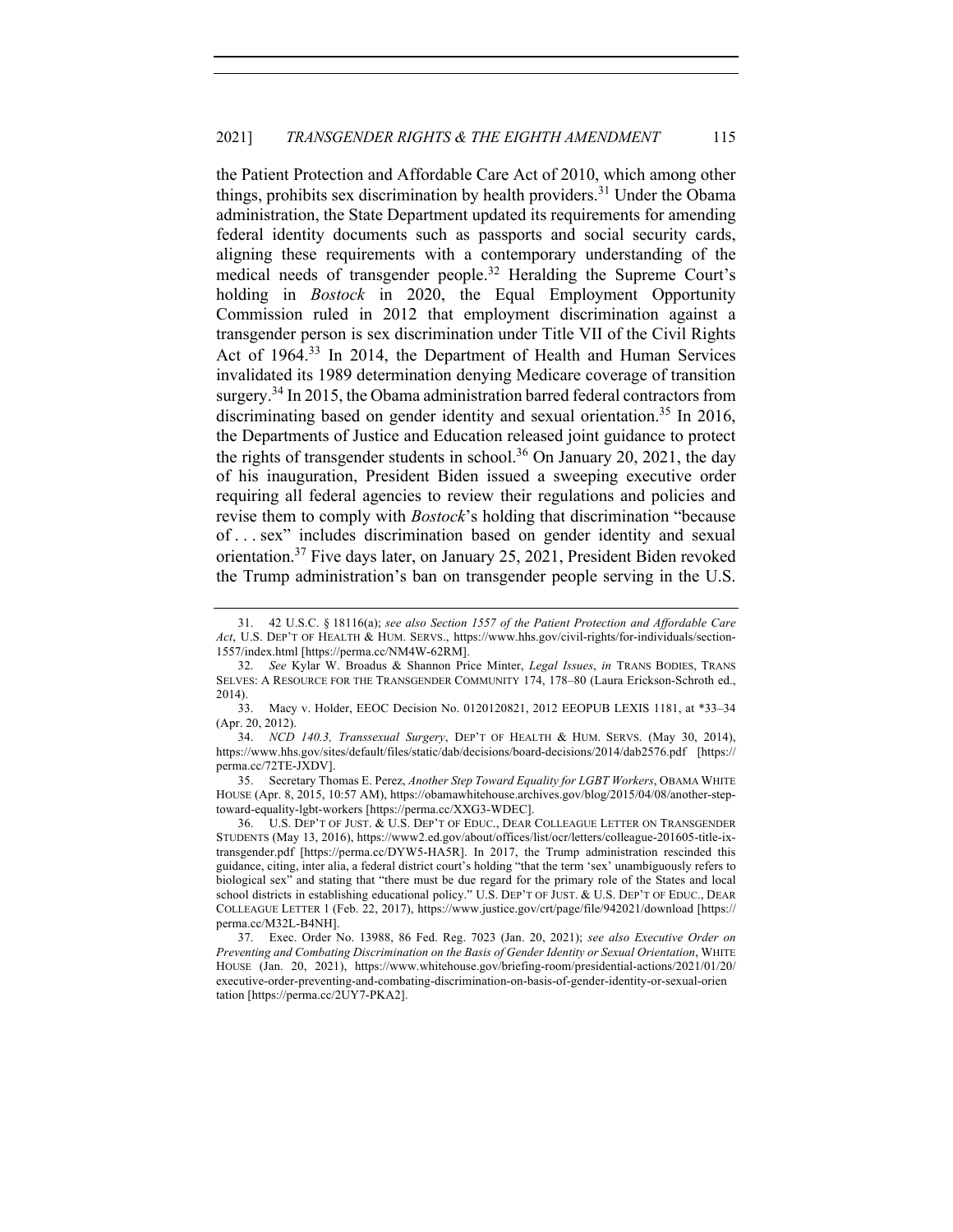military and restriction of service members' access to transition surgery, reaffirming the Department of Defense's conclusion in 2016 that permitting transgender people to serve openly is consistent with military readiness and strength through diversity.<sup>38</sup> In February 2021, Housing and Urban Development became the first of what no doubt will be many federal agencies to issue a memorandum notifying grantees and the public that, consistent with the *Bostock* opinion, it will administer and enforce federal sex discrimination statutes to prohibit discrimination on the basis of transgender status.<sup>39</sup>

Legal reform at the state and local levels has been equally momentous: approximately twenty-one states and 330 municipalities prohibit discrimination in employment, housing, and public accommodations based on sexual orientation and gender identity; twenty-four states prohibit health insurance exclusions for transition-related care; twenty states prohibit conversion therapy for LGBTQ minors; twenty-seven states prohibit discrimination in adoption based on sexual orientation and gender identity; twenty states prohibit school bullying on the bases of sexual orientation and gender identity; twenty-three states require neither transition surgery nor a court order to change the gender marker on one's birth certificate, with fourteen of these states permitting residents to designate their gender as "X"; and thirty-eight states do not require proof of transition surgery, a court order, or an amended birth certificate to change the gender marker on one's driver's license, with twenty of these states permitting residents to designate their gender as "X."<sup>40</sup>

<sup>38.</sup> Exec. Order No. 14004, 86 Fed. Reg. 7471 (Jan. 25, 2021); *see also Executive Order on Enabling All Qualified Americans to Serve Their Country in Uniform*, WHITE HOUSE (Jan. 25, 2021), https://www.whitehouse.gov/briefing-room/presidential-actions/2021/01/25/executive-order-on-enablin g-all-qualified-americans-to-serve-their-country-in-uniform [https://perma.cc/H3DR-L4CV]. In 2017, the Trump administration halted the use of agency "resources to fund sex reassignment surgical procedures for military personnel . . . ." Doe v. Trump, 275 F. Supp. 3d 167, 184 (D.D.C. 2017) (quoting section 2(b) of Military Service by Transgender Individuals Memorandum, 82 Fed. Reg. 41319 (Aug. 25, 2017)).

<sup>39.</sup> *HUD to Enforce Fair Housing Act to Prohibit Discrimination on the Basis of Sexual Orientation and Gender Identity*, U.S. DEP'T OF HOUS. & URB. DEV. (Feb. 11, 2021), https://www. hud.gov/press/press\_releases\_media\_advisories/HUD\_No\_21\_021 [https://perma.cc/87AF-CONM].

<sup>40.</sup> *Local Nondiscrimination Ordinances*, MOVEMENT ADVANCEMENT PROJECT, https://www. lgbtmap.org/equality-maps/non\_discrimination\_ordinances [https://perma.cc/NKZ4-7K84]. *See generally Snapshot: LGBT Equality by State*, MOVEMENT ADVANCEMENT PROJECT, https://www. lgbtmap.org/equality-maps [https://perma.cc/Q3X7-S53X].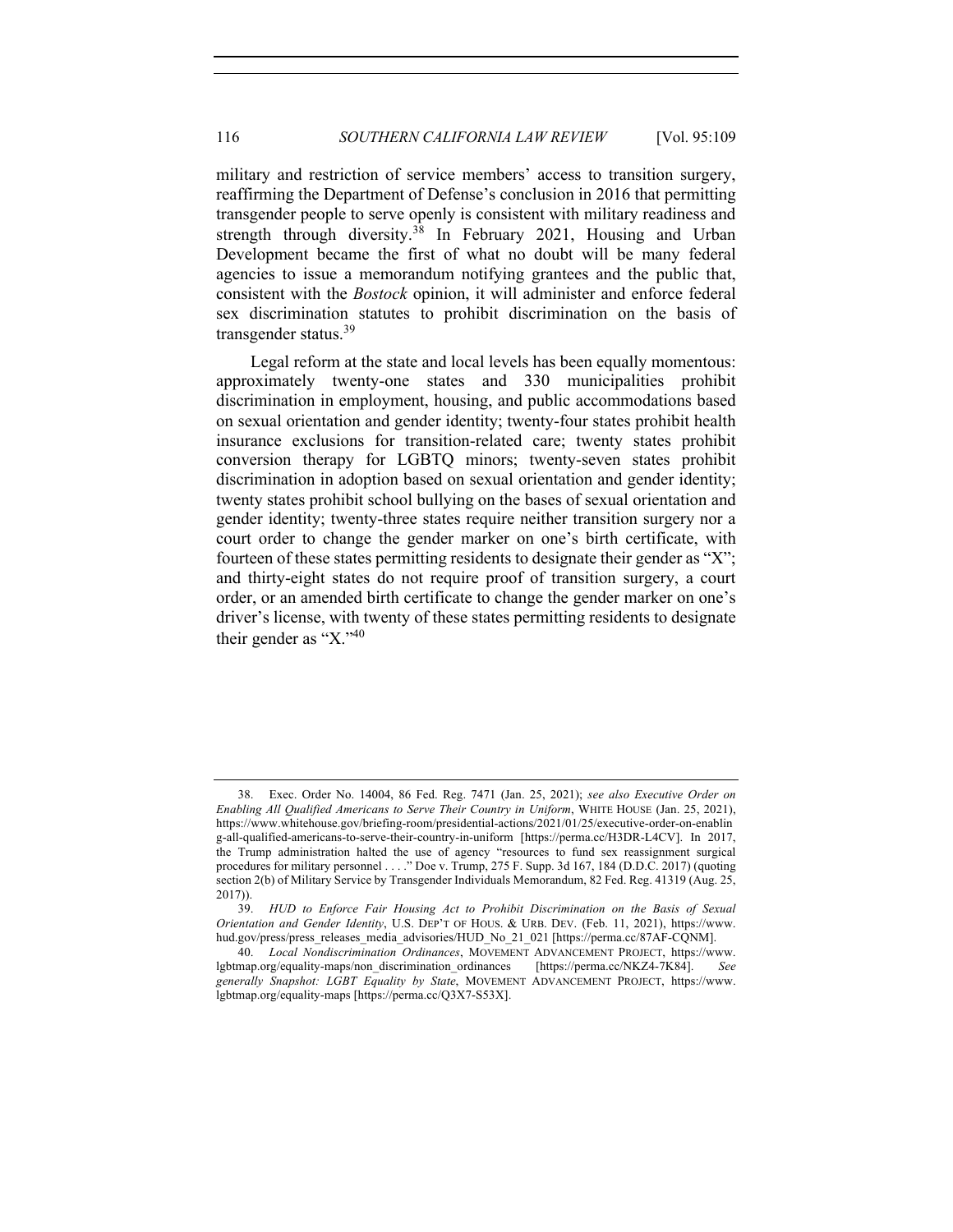# II. ACCESS TO APPROPRIATE MEDICAL CARE IN PRISON IS EMBLEMATIC OF THE PROGRESS TRANSGENDER PEOPLE HAVE MADE

Another important measure of the progress of transgender people can be found in U.S. prisons, which are disproportionately populated by transgender people, including transgender people of color who are subjected to over-policing and often prosecuted for survival crimes.<sup>41</sup> Like others in prison, incarcerated transgender people "are held in conditions that threaten their health, safety, and human dignity on a daily basis."<sup>42</sup> For transgender people, these abuses include the denial of access to transition-related medical care and safe, gender-appropriate housing.<sup>43</sup> Although progress in the prison context has been slow, it has been inexorable, with courts increasingly recognizing the rights of incarcerated transgender people.<sup>44</sup>

This Part traces this evolution in the law, from cases requiring that prison officials provide incarcerated transgender people with access to hormone therapy and commissary items, to the rejection of policies that house transgender people based on their birth sex.<sup>45</sup> Before discussing this evolution, some background on gender identity and the treatable medical

<sup>41.</sup> *Transgender Incarcerated People in Crisis*, LAMBDA LEGAL, https://www.lambdalegal.org/ know-your-rights/article/trans-incarcerated-people [https://perma.cc/SAD3-NH6G]; *see also* Pooja Gehi, *Gendered (In)Security: Migration and Criminalization in the Security State*, 35 HARV. J. L. & GENDER 357, 367 & n.50 ("[P]ervasive discrimination . . . causes transgender people of color to be more likely to engage in criminalized work in order to meet their basic needs. These crimes are often poverty-related 'survival crimes,' including turnstile jumping, dealing and/or possession of drugs (or prescription controlled substances), welfare-related crimes, petty theft, . . . loitering," and "prostitution").

<sup>42.</sup> *Prisoners' Rights*, AM. C.L. UNION, https://www.aclu.org/issues/prisoners-rights [https://per ma.cc/648D-3Q5F].

<sup>43.</sup> *See infra* Part II. For helpful background regarding the challenges that incarcerated transgender people experience, see generally DAVID B. CRUZ & JILLIAN T. WEISS, GENDER IDENTITY AND THE LAW, ch. 12 (2021); SUSAN GLUCK MEZEY, BEYOND MARRIAGE 59–71 (2017); ALLY WINDSOR HOWELL, TRANSGENDER PERSONS AND THE LAW, ch. 12 (1st ed. 2013); Broadus & Minter, *supra* note 32, at 207– 09; Judson Adams, Halle Edwards, Rachel Guy, Maya Springhawk Robnett, Rachel Scholz-Bright & Breanna Weber, *Transgender Rights and Issues*, 21 GEO.J. GENDER & L. 479, 515–18 (2020); Yvette K. W. Bourcicot & Daniel Hirotsu Woofter, *Prudent Policy: Accommodating Prisoners with Gender Dysphoria*, 12 STAN. J.C.R. & C.L. 283, 317–19 (2016); Douglas Routh, Gassan Abess, David Makin, Mary K. Stohr, Craig Hemmens & Jihye Yoo, *Transgender Inmates in Prisons: A Review of Applicable Statutes and Policies*, 61 INT'L J. OFFENDER THERAPY & COMPAR. CRIMINOLOGY 645, 662 (2015); *Classification and Housing of Transgender Inmates in American Prisons*, 127 HARV. L. REV. 1746, 1747–50 (2014); AM. C.L. UNION & NAT'L CTR. LESBIAN RTS., KNOW YOUR RIGHTS: LAWS, COURT DECISIONS, AND ADVOCACY TIPS TO PROTECT TRANSGENDER PRISONERS 4–9 (Dec. 1, 2014) [hereinafter KNOW YOUR RIGHTS], https://www.nclrights.org/wp-content/uploads/2014/12/KnowYourRights\_ GuidetoProtectTransgenderPrisoners.pdf [https://perma.cc/ED59-UWY8]; Sydney Tarzwell, Note, *The Gender Lines Are Marked with Razor Wire: Addressing State Prison Policies and Practices for the Management of Transgender Prisoners*, 38 COLUM. HUM. RTS. L. REV. 167, 190–212 (2006) (compiling state policies for the management of incarcerated transgender people).

<sup>44.</sup> *See infra* Part III.

<sup>45.</sup> *See infra* Sections II.B.1–3.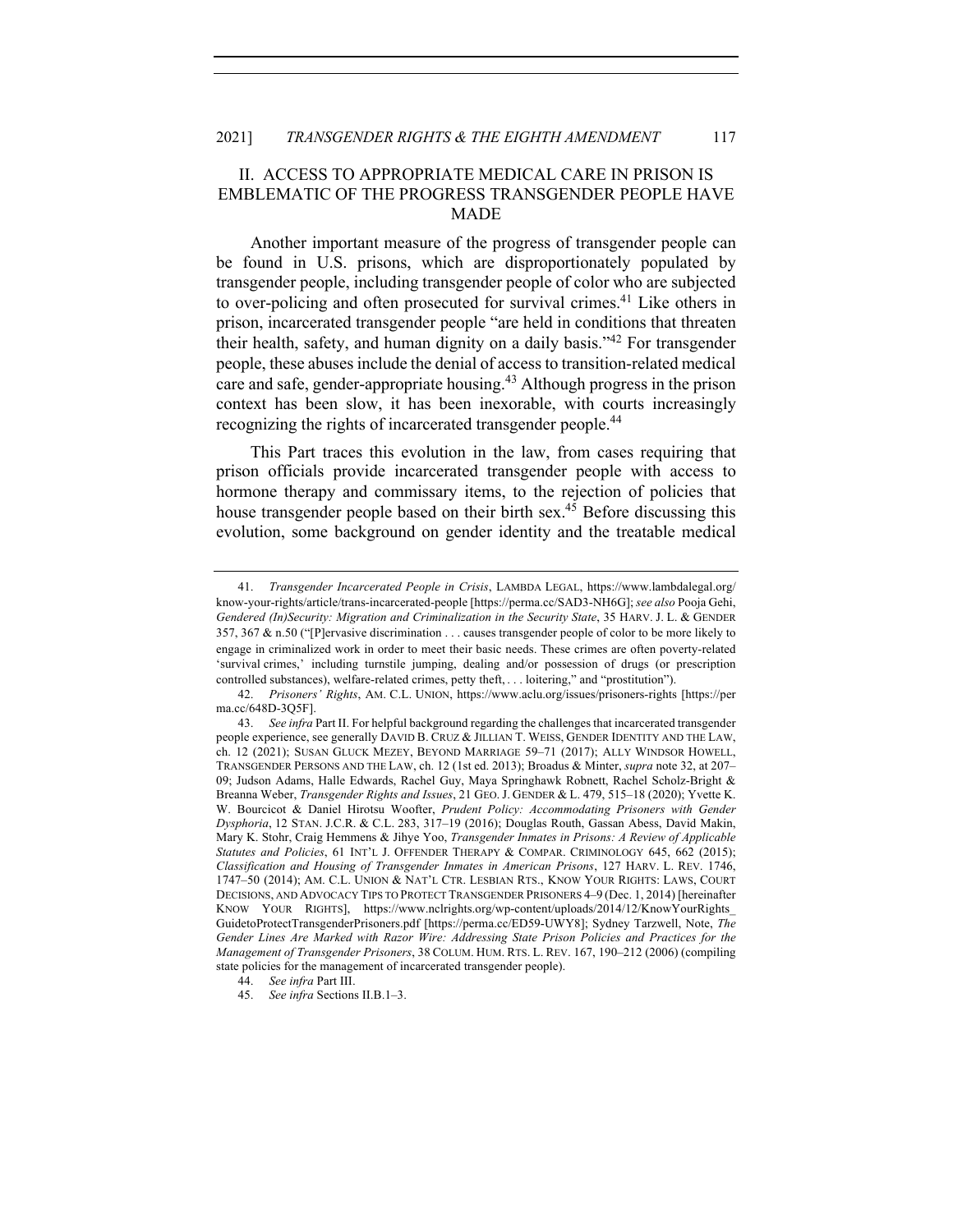condition of gender dysphoria is instructive.

## A. BACKGROUND: GENDER IDENTITY, GENDER DYSPHORIA, AND TRANSITION-RELATED CARE

The term "gender identity" is a well-established concept in medicine, referring to one's internal sense of their own gender.<sup>46</sup> All human beings develop an understanding of themselves of belonging to a particular gender, such as male or female, early in life.<sup>47</sup> Gender identity is often referred to as a person's brain sex.<sup>48</sup> This is, in part, because studies focused on determining the origins of a person's gender identity have shown that the human brain is significantly influenced by exposure to hormone levels before birth.<sup>49</sup> Brain studies that correlate brain patterns of transgender individuals with nontransgender individuals who have the same gender identity further contribute to the body of research that supports a biological basis for gender identity.<sup>50</sup>

At birth, infants are classified as male or female.<sup>51</sup> For most people,

47. Affidavit of Randi Ettner, Ph.D. ¶ 4, Petition for Declaratory Ruling Regarding Health Insurers' Categorization of Certain Gender Confirming Surgeries as Cosmetic (Conn. Comm'n on Hum. Rts. & Opportunities Jan. 28, 2020) [hereinafter Affidavit of Randi Ettner].

<sup>46.</sup> *See* Declaration of George Richard Brown, MD, DFAPA in Support of Plaintiffs' Motion for Preliminary Injunction ¶ 14, Doe v. Trump, 275 F. Supp. 3d 167 (D.D.C. 2017) (No. 17-cv-1597) [hereinafter Declaration of George Richard Brown]; *see also* Edmo v. Corizon, Inc., 935 F.3d 757, 768 (9th Cir. 2019) (per curiam) (discussing the meaning of gender identity); AM. PSYCHIATRIC ASS'N, DIAGNOSTIC AND STATISTICAL MANUAL OF MENTAL DISORDERS 451 (5th ed. 2013) [hereinafter DSM-5] (same).

<sup>48.</sup> *See* Declaration of George Richard Brown, *supra* note 46, ¶¶ 8–9, 15.

<sup>49.</sup> *Id.*; *see, e.g.*, CHRISTINE MICHELLE DUFFY, GENDER IDENTITY AND SEXUAL ORIENTATION DISCRIMINATION IN THE WORKPLACE: A PRACTICAL GUIDE 16–77 (2014) (discussing medical studies pointing to biological etiology for transgender identity); Randi Kaufman, *Introduction to Transgender Identity and Health*, *in* THE FENWAY GUIDE TO LESBIAN, GAY, BISEXUAL, AND TRANSGENDER HEALTH 331, 337–38 (2d ed. 2008) ("The predominating biological theory suggests that a neurohormonal disturbance takes place in the brain during embryological development. While the genitalia of the human embryo become differentiated as male or female during the [twelfth] week of fetal development, the gender identity portion of the brain differentiates around the [sixteenth] week. If there is a hormonal imbalance during this four-week period, gender identity may not develop along the same lines as the genitalia."); Milton Diamond, *Biased-Interaction Theory of Psychosexual Development: "How Does One Know if One Is Male or Female?*,*"* 55 SEX ROLES 589, 597 n.14 (2006) ("During prenatal development the nervous system, the brain in particular, is programmed along a track that is usually concomitant with the development of other sex appropriate structures like genitals and reproductive organs. The brain, however, as in other [i]ntersex conditions, can develop along one sex/gender path while other organs develop along another. Put simply, the brain can develop as male while other parts of the body develop as female."); *see also* Second Statement of Interest of United States of America at 3–4, Blatt v. Cabela's Retail, Inc., No. 5:14-cv-04822, 2017 U.S. Dist. LEXIS 75665 (E.D. Pa. May 18, 2017) (compiling studies supporting a physical basis for transgender identity); Aruna Saraswat, Jamie D. Weinand & Joshua D. Safer, *Evidence Supporting the Biologic Nature of Gender Identity*, 21 ENDOCRINE PRAC. 199, 199– 202 (2015) (providing a review of scientific data and concluding that "current data suggest a biologic etiology for transgender identity").

<sup>50.</sup> Declaration of George Richard Brown, *supra* note 46, ¶¶ 8–9, 15.

<sup>51.</sup> Affidavit of Randi Ettner, *supra* note 47, ¶ 5.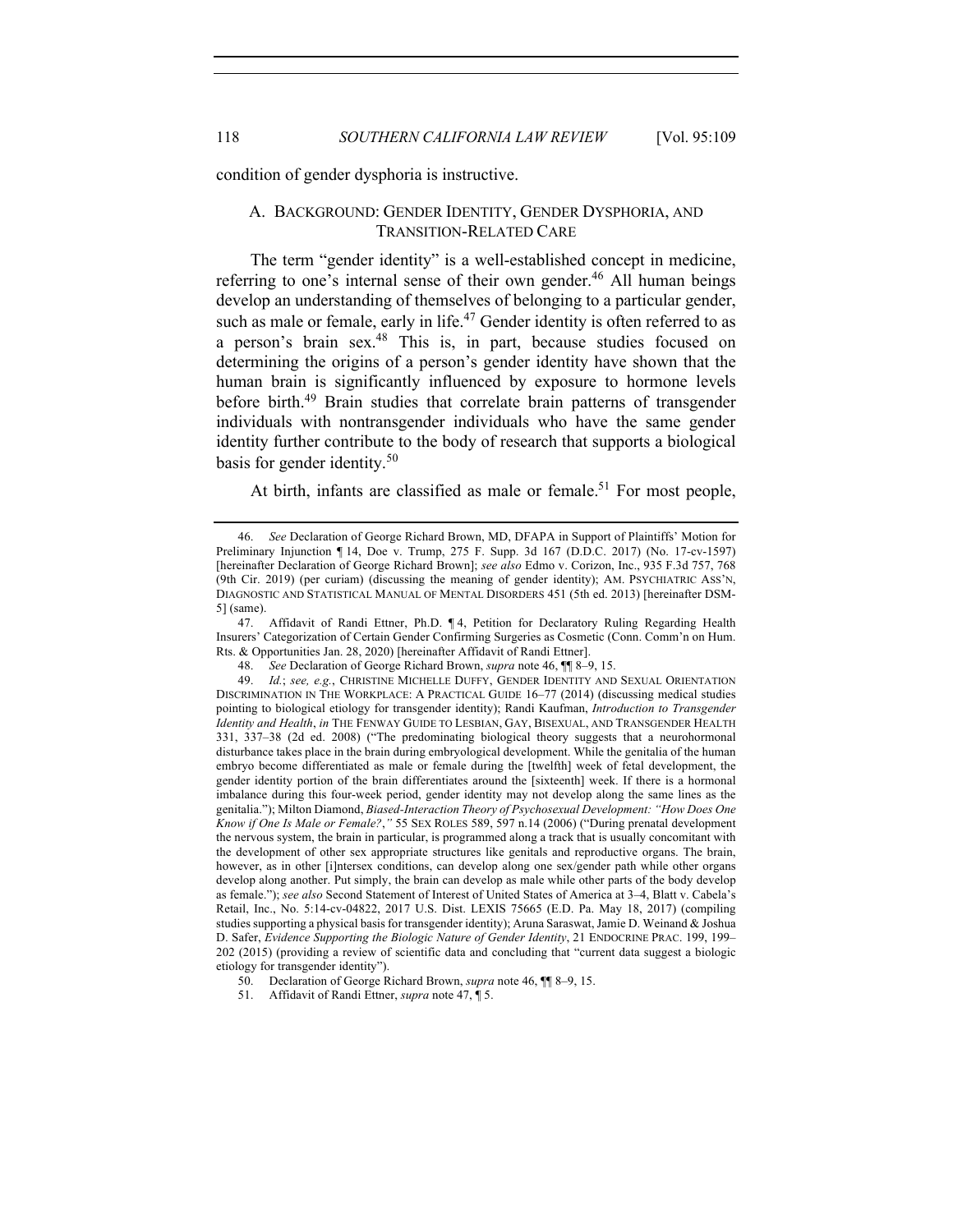their gender identity matches the sex they were assigned at birth.<sup>52</sup> Generally, persons born with the typical physical characteristics of males have a male gender identity, and those with the typical physical characteristics of females have a female gender identity.<sup>53</sup> However, for transgender individuals, this is not the case. An individual whose gender identity is different from their assigned birth sex is transgender.<sup>54</sup>

If unaddressed, the incongruence between a transgender person's birth sex and their gender identity results in gender dysphoria, a serious medical condition.<sup>55</sup> The Diagnostic and Statistical Manual of Mental Disorders ("DSM") by the American Psychiatric Association is the generally recognized authoritative handbook on the diagnosis of mental health conditions relied upon by mental health professionals in the United States, Canada, and other countries.<sup>56</sup> The content of the DSM reflects a sciencebased, peer-reviewed process by experts in the field.<sup>57</sup> According to the fifth edition of the DSM ("DSM-5"), published in 2013, gender dysphoria is characterized by the following traits: (1) a marked incongruence between one's gender identity and one's assigned birth sex, which is often accompanied by a strong desire to be rid of one's primary and secondary sex characteristics and/or to acquire primary/secondary sex characteristics of another gender; and (2) clinically significant and persistent distress resulting from this incongruence.<sup>58</sup> The eleventh revision of the World Health Organization's International Classification of Diseases and Related Health Problems ("ICD") likewise recognizes the parallel medical condition of "gender incongruence," which is characterized "by a marked and persistent incongruence" between one's experienced gender and assigned sex, "which often leads to a desire to 'transition', in order to live and be accepted as a person of the experienced gender, through hormonal treatment, surgery or other health care services to make the individual's body align, as much as desired and to the extent possible, with the experienced gender.<sup>"59</sup>

People with gender dysphoria may live for a significant period of their

<sup>52.</sup> *Id.*

<sup>53.</sup> *Id.*

<sup>54.</sup> *Id.* ¶ 6; *see also* Edmo v. Corizon, Inc., 935 F.3d 757, 768 (9th Cir. 2019) (discussing transgender identity); DSM-5, *supra* note 46, at 451 (same).

<sup>55.</sup> Declaration of George Richard Brown, *supra* note 46, ¶¶ 17, 37; *see also Edmo*, 935 F.3d at 768 (discussing gender dysphoria); DSM-5, *supra* note 46, at 451 (same).

<sup>56.</sup> *See* Declaration of George Richard Brown, *supra* note 46, ¶ 16. *See generally* WPATH STANDARDS, *supra* note 16, at 1–3.

<sup>57.</sup> *See id.*

<sup>58.</sup> DSM-5, *supra* note 46, at 452–53.

<sup>59.</sup> *HA60 Gender Incongruence of Adolescence or Adulthood*, ICD-11 FOR MORTALITY & MORBIDITY STAT. (May 2021), https://icd.who.int/browse11/l-m/en#/http%3a%2f%2fid.who.int%2ficd %2fentity%2f90875286 [https://perma.cc/A43C-2XFS].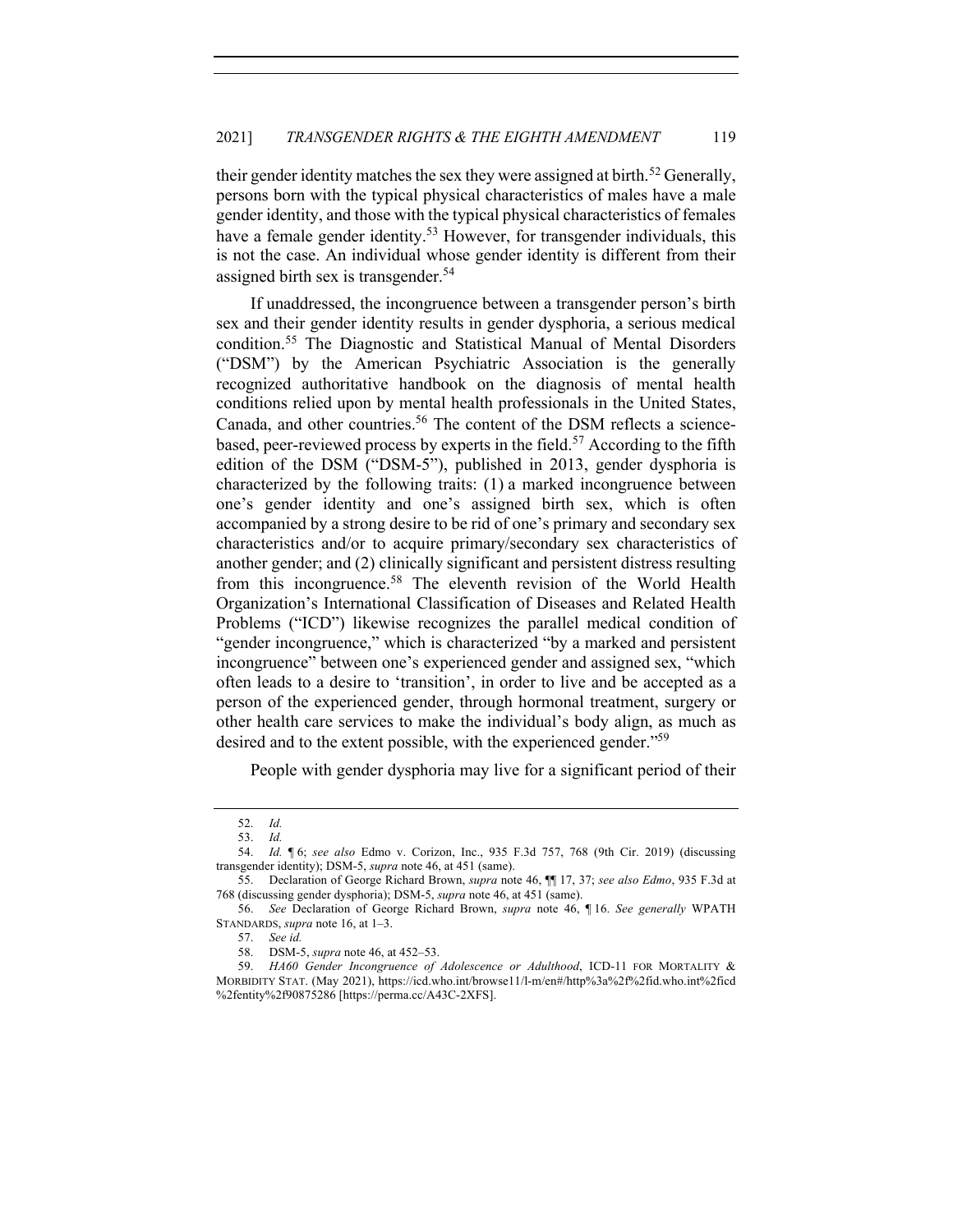lives in denial of the symptoms of gender dysphoria.<sup>60</sup> Others may not initially understand the emotions associated with gender dysphoria or may lack the language or resources to find support for the distress they experience until well into adulthood.<sup>61</sup> Without treatment, individuals with gender dysphoria experience a range of debilitating psychological symptoms such as anxiety, depression, suicidality, and other attendant mental health issues.<sup>62</sup> Without support for their transition, they may become socially isolated and carry a burden of shame and low self-esteem "attributable to the feeling of being inherently 'defective.' "<sup>63</sup> This can lead to stigmatization and, over time, it can damage the development of a healthy personality and disrupt social and interpersonal relationships.<sup>64</sup>

## 1. WPATH's Authoritative Standards of Care

While serious and potentially debilitating, gender dysphoria is also highly treatable.<sup>65</sup> The standards of care for treatment of gender dysphoria are set forth in the World Professional Association for Transgender Health ("WPATH") Standards of Care ("WPATH Standards").<sup>66</sup> Developed in the 1970s by pioneering physician Harry Benjamin, the WPATH Standards, now in their seventh edition, are the internationally recognized guidelines for the treatment of gender dysphoria.<sup>67</sup> The WPATH Standards "articulate a professional consensus about the psychiatric, psychological, medical, and surgical management of gender dysphoria" and inform medical treatment in the United States and throughout the world.<sup>68</sup>

Every medical professional association to take up the question,

<sup>60.</sup> Affidavit of Randi Ettner, *supra* note 47, ¶ 10.

<sup>61.</sup> *Id.*

<sup>62.</sup> *See, e.g.*, Edmo v. Corizon, Inc., 935 F.3d 757, 769 (9th Cir. 2019) ("Left untreated, [gender dysphoria] . . . can lead to debilitating distress, depression, impairment of function, substance use, selfsurgery to alter one's genitals or secondary sex characteristics, self-injurious behaviors, and even suicide."); DSM-5, *supra* note 46, at 451 ("[M]any individuals are distressed if the desired physical interventions by means of hormones and/or surgery are not available.").

<sup>63.</sup> Affidavit of Randi Ettner, *supra* note 47, ¶ 10.

<sup>64.</sup> *Id.*

Declaration of George Richard Brown, MD, DFAPA in Support of Opposition to Defendant's Motion to Dismiss and Motion to Dissolve the Preliminary Injunction ¶ 39, Doe v. Trump, 275 F. Supp. 3d 167 (D.D.C. 2017) (No. 17-cv-1597) [hereinafter Declaration of George Richard Brown Supporting Opposition] ("Gender dysphoria is a treatable and curable condition."); *see also Edmo*, 935 F.3d at 769 ("Gender dysphoria is a serious but treatable medical condition.").

<sup>66.</sup> *See* WPATH Standards, *supra* note 16.

<sup>67.</sup> *See* Declaration of George Richard Brown, *supra* note 46, ¶ 22; Aaron Devor, *History of the Association*, WORLD PRO. ASS'N FOR TRANSGENDER HEALTH, https://www.wpath.org/about/history [https://perma.cc/8ZR5-B4GS]. The seventh version of the WPATH Standards was published in 2011; previous versions were published in 2001, 1998, 1990, 1981, 1980, and 1979. *See* WPATH Standards, *supra* note 16, at n.1, 110.

<sup>68.</sup> *Mission and Vision*, *supra* note 85; Affidavit of Randi Ettner, *supra* note 47, ¶ 11.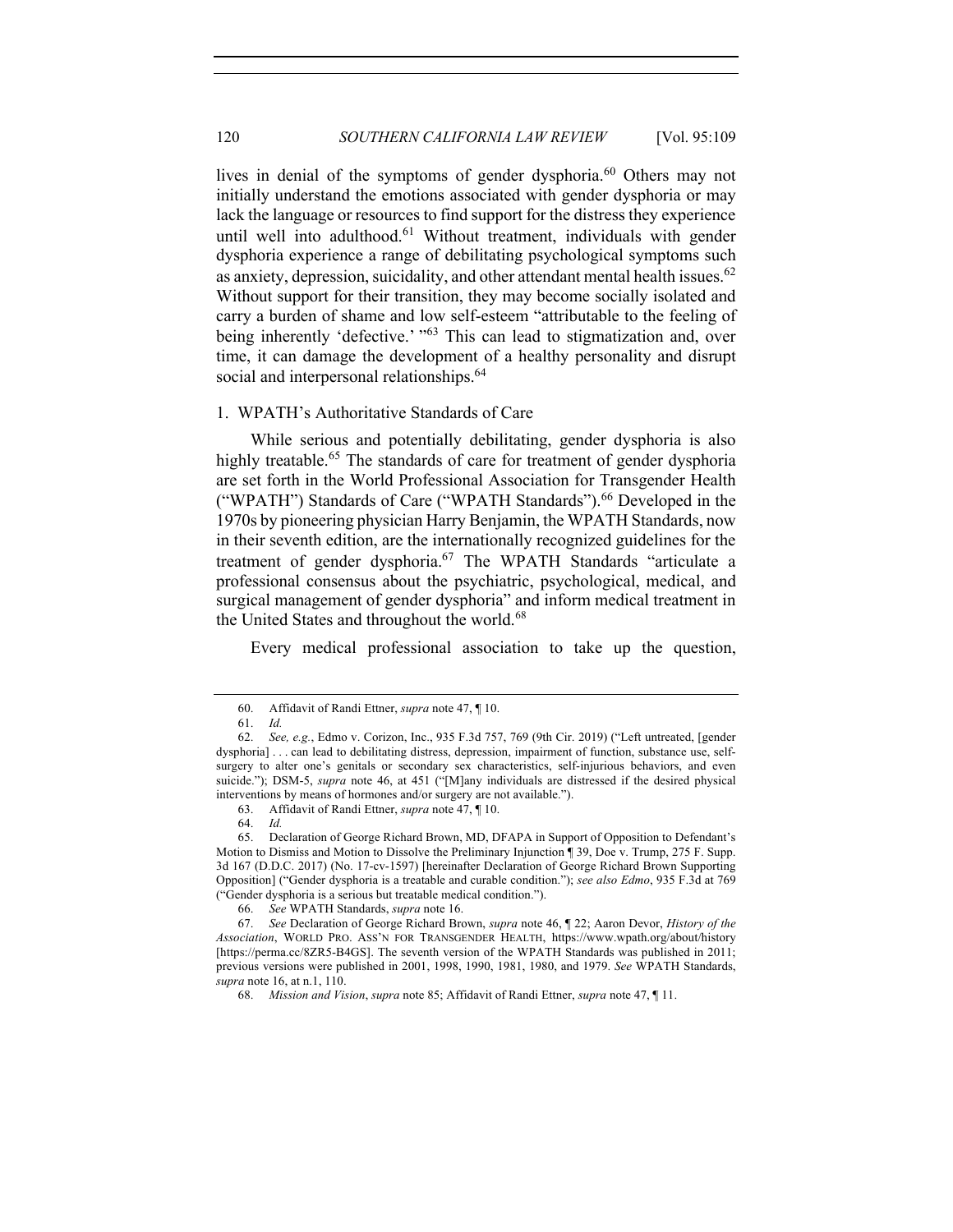including the American Medical Association, the Endocrine Society, the American Psychological Association, the American Psychiatric Association, the World Health Organization, the American Academy of Family Physicians, the American Public Health Association, the National Association of Social Workers, the American College of Obstetrics and Gynecology, and the American Society of Plastic Surgeons, has endorsed treatment protocols in accordance with the WPATH Standards of Care.<sup>69</sup> According to the AMA,

An established body of medical research demonstrates the effectiveness and medical necessity of mental health care, hormone therapy and [transition] surgery as forms of therapeutic treatment for many people diagnosed with [Gender Identity Disorder] . . . . Health experts in [gender dysphoria], including WPATH, have rejected the myth that such treatments are "cosmetic" or "experimental" and have recognized that these treatments can provide safe and effective treatment for a serious health condition.70

At least four Circuit Courts of Appeals, the U.S. Tax Court, and numerous federal district courts have likewise concluded that the WPATH Standards "represent[] the consensus of the medical and mental health communities regarding the appropriate treatment for transgender and gender dysphoric individuals."71 As the Ninth Circuit recognized in *Edmo*, and as

<sup>69.</sup> *See* Edmo v. Corizon, Inc., 935 F.3d 757, 769 (9th Cir. 2019); *see, e.g.*, AM. MED. ASS'N HOUSE OF DELEGATES, RESOLUTION 122 (A-08) (2008), http://www.imatyfa.org/assets/ama122.pdf [https://perma.cc/L8RN-ALUW]; Wylie C. Hembree, Peggy Cohen-Kettenis, Henriette A. Delemarrevan de Waal, Louis J. Gooren, Walter J. Meyer III, Norman P. Spack, Vin Tangpricha & Victor M. Montori, *Endocrine Treatment of Transsexual Persons: An Endocrine Society Clinical Practice Guideline*, 94 J. CLINICAL ENDOCRINOLOGY & METABOLISM 3132, 3135 (2009); AM. PSYCH. ASS'N COUNCIL OF REPRESENTATIVES, TRANSGENDER, GENDER IDENTITY, AND GENDER EXPRESSION NON-DISCRIMINATION (2008), https://www.apa.org/about/policy/transgender.pdf [https://perma.cc/TV74- JQAG].

<sup>70.</sup> AM. MED. ASS'N HOUSE OF DELEGATES, *supra* note 69, at 1 (footnote omitted). In 2013, the American Psychiatric Association removed the diagnosis of "gender identity disorder" from the fifth edition of its Diagnostic and Statistical Manual of Mental Disorders and added a new and distinct diagnosis: gender dysphoria. *See* DSM-5, *supra* note 46, at 451; *see also* Doe v. Mass. Dep't of Corr., No. 17-12255, 2018 U.S. Dist. LEXIS 99925, at \*16 (D. Mass. June 14, 2018) (expressing agreement with plaintiff's argument that "the decision to treat 'Gender Dysphoria' in DSM-V as a freestanding diagnosis is more than a semantic refinement" and that "[r]ather, it reflects an evolving re-evaluation by the medical community of transgender issues and the recognition that [gender dysphoria] involves far more than a person's gender identification"). Like the plaintiff in *Doe v. Massachusetts Department of Correction*, who was originally diagnosed with gender identity disorder as a teenager and with gender dysphoria after 2013, most people diagnosed with gender dysphoria will satisfy the clinical criteria for gender dysphoria. *See id.* at \*6–8.

<sup>71.</sup> *Edmo*, 935 F.3d at 769; *see* Grimm v. Gloucester Cnty. Sch. Bd., 972 F.3d 586, 595 (4th Cir. 2020) ("[T]he Standards of Care . . . represent the consensus approach of the medical and mental health community . . . and have been recognized by various courts, including this one, as the authoritative standards of care."); Adams *ex rel.* Kasper v. Sch. Bd. of St. Johns Cnty., 968 F.3d 1286, 1293 (11th Cir. 2020) (stating plaintiff's medical and social transition as reflecting the "accepted standard of care for transgender persons suffering from gender dysphoria."); De'lonta v. Johnson, 708 F.3d 520, 522–23 (4th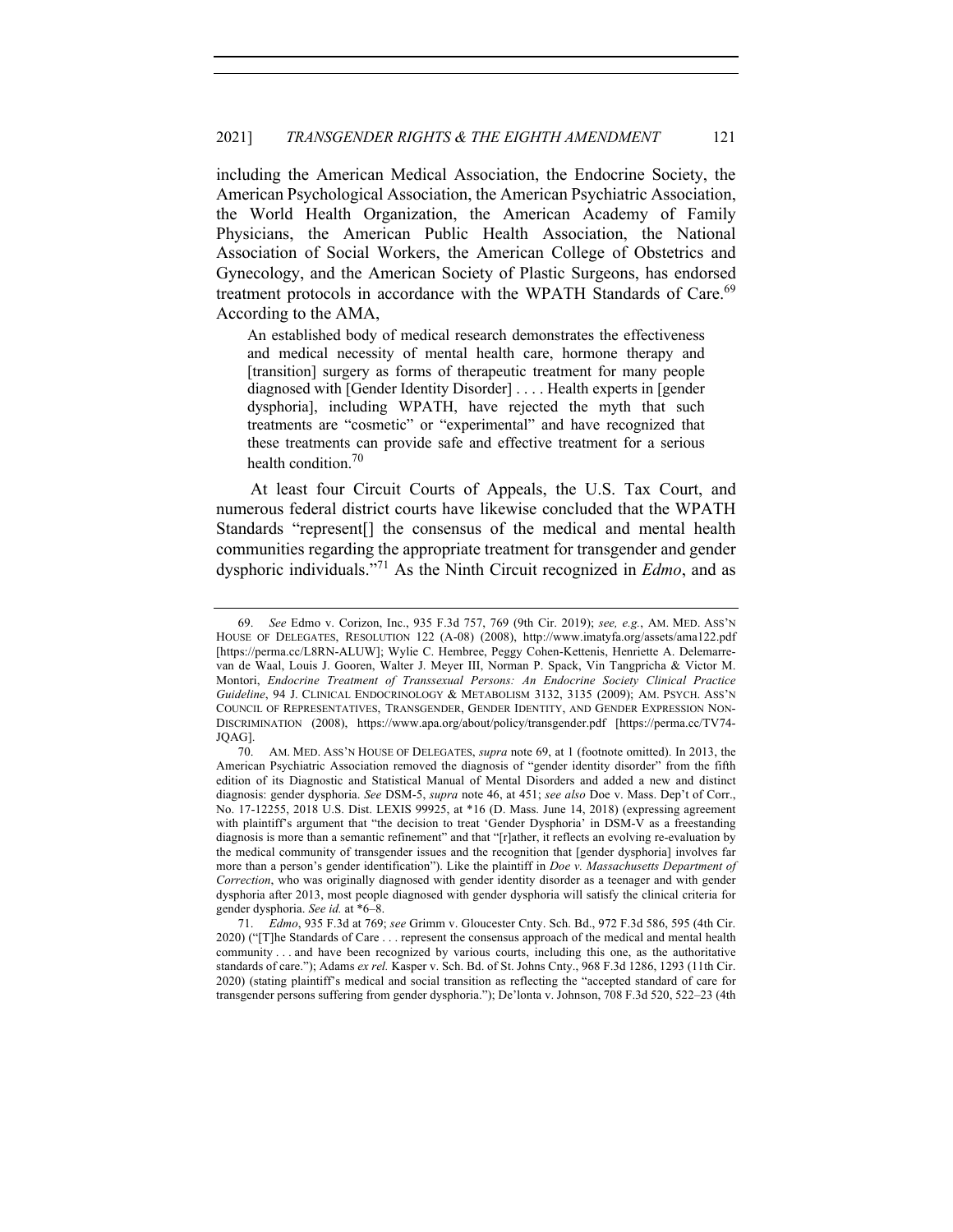the state conceded in that case, "the WPATH Standards of Care 'provide the best guidance,' and 'are the best standards out there.' 'There are no other competing, evidence-based standards that are accepted by any nationally or internationally recognized medical professional groups.' "72

Pursuant to the WPATH Standards, many transgender individuals undergo a medically-indicated and supervised gender transition, which allows transgender individuals to live their lives consistent with their gender identity.<sup>73</sup> Because the essence of gender dysphoria is the incongruence of the body and one's identity, the goal of gender transition is to enable the person to comfortably live in their affirmed gender in order to eliminate the debilitating symptoms of gender dysphoria.<sup>74</sup> If this goal is impeded, it will undermine an individual's core identity and psychological health.<sup>75</sup>

The WPATH Standards recommend an individualized approach to gender transition, consisting of one or more of the following evidence-based treatment options for gender dysphoria: social transition, hormone therapy, psychotherapy, and transition surgery.<sup>76</sup> Despite incorporation of the word "social" in its description, social transition is part of the medical course of gender transition.<sup>77</sup> It refers to changes in an individual's gender expression and role, which involve living in the gender role consistent with one's gender identity.<sup>78</sup> Hormone therapy refers to "the administration of exogenous endocrine agents to induce feminizing or masculinizing changes," such as a

Cir. 2013) ("The Standards of Care, published by the World Professional Association for Transgender Health, are the generally accepted protocols for the treatment of [gender dysphoria].") (footnote omitted)); Fields v. Smith, 653 F.3d 550, 553–54 (7th Cir. 2011) (discussing "[t]he accepted standards of care" for gender dysphoria, including social transition, hormone therapy, and surgery), *aff'g*, 712 F. Supp. 2d 830, 844 (E.D. Wis. 2010) ("The [WPATH] Standards of Care are 'a document that articulates professional consensus about the treatment of gender [dysphoria] . . . .' "); O'Donnabhain v. Comm'r, 134 T.C. 34, 65 (2010) ("The [WPATH] standards are widely accepted in the psychiatric profession, as evidenced by the recognition of the standards' triadic therapy sequence as the appropriate treatment for [gender dysphoria] and transsexualism in numerous psychiatric and medical reference texts."); Monroe v. Meeks, No. 18-cv-00156, 2020 U.S. Dist. LEXIS 37128, at \*9 (S.D. Ill. Mar. 4, 2020) ("[T]his Court finds that the WPATH Standards of Care are an appropriate benchmark for treating gender dysphoria at this time. . . . Notably, Defendants still have not put forth a single expert to contest the WPATH Standards of Care or offer an opinion about the appropriate level of care for transgender inmates."); *accord* Norsworthy v. Beard, 87 F. Supp. 3d 1164, 1170 (N.D. Cal.), *appeal dismissed*, 802 F.3d 1090 (9th Cir. 2015); Soneeya v. Spencer, 851 F. Supp. 2d 228, 231–32 (D. Mass. 2012); Glenn v. Brumby, 724 F. Supp. 2d 1284, 1289 n.4 (N.D. Ga. 2010), *aff'd*, 663 F.3d 1312 (11th Cir. 2011).

<sup>72.</sup> *Edmo*, 935 F.3d at 769; *see also id.* at 791 (discussing "the widely accepted, evidence-based criteria set out in the WPATH's Standards of Care").

<sup>73.</sup> Affidavit of Randi Ettner, *supra* note 47, ¶ 12; *see* WPATH Standards, *supra* note 16, at 9–10.

<sup>74.</sup> Affidavit of Randi Ettner, *supra* note 47, ¶ 13.

<sup>75.</sup> *Id.*

<sup>76.</sup> *Id.* ¶ 12; *see* WPATH Standards, *supra* note 16, at 9–10.

<sup>77.</sup> *See* WPATH Standards, *supra* note 16, at 9–10.

<sup>78.</sup> *Id. See generally* Heath Mackenzie Reynolds & Zil Garner Goldstein, *Social Transition*, *in* TRANS BODIES, TRANS SELVES: A RESOURCE FOR THE TRANSGENDER COMMUNITY 124, 124–54 (Laura Erickson-Schroth ed., 2014) .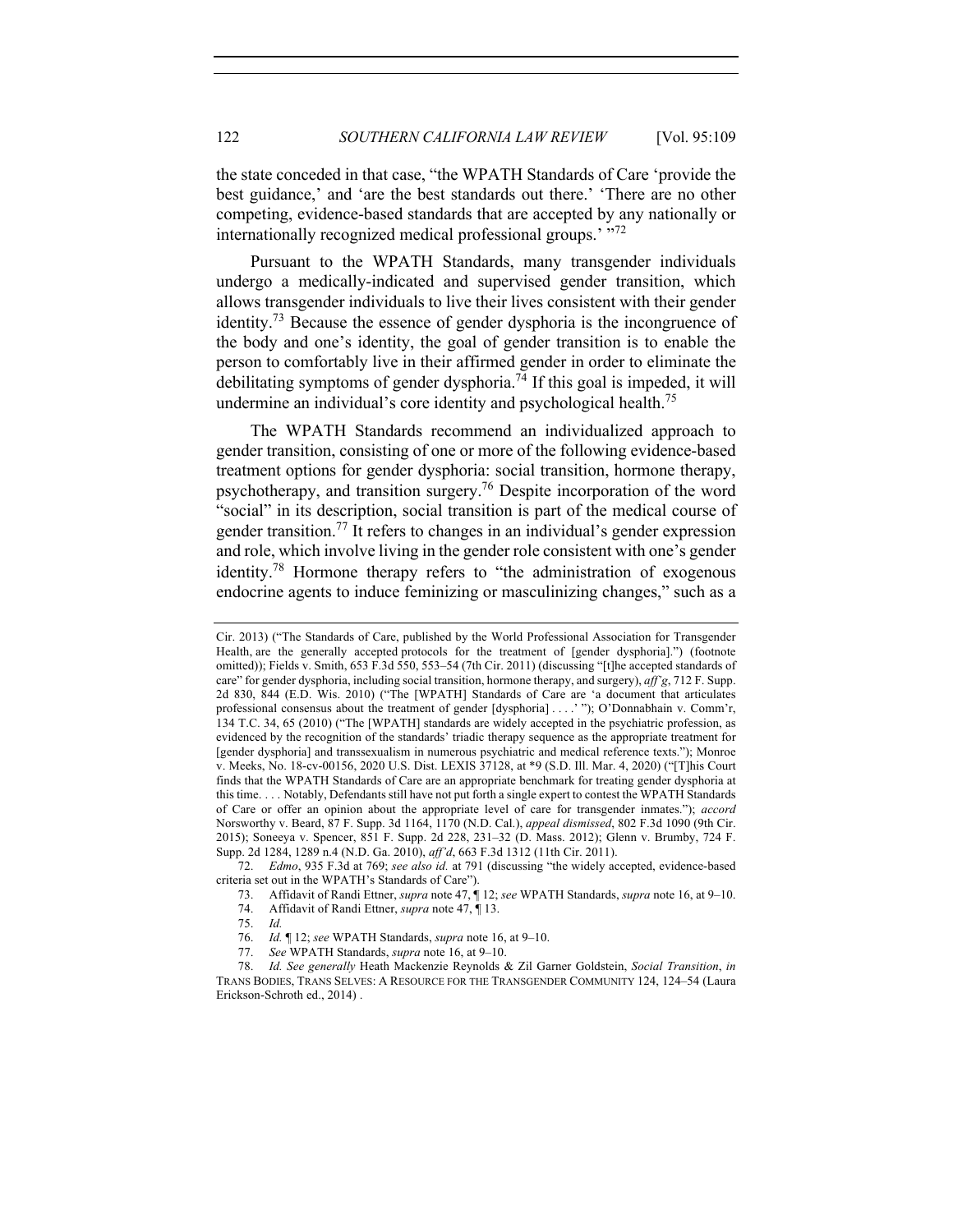deepened voice, growth in facial and body hair, cessation of menses, physical alteration to sex-related physiology, and decreased percentage of body fat compared to muscle mass in transgender men, and alterations to a person's genital appearance and functionality, and increased percentage of body fat compared to muscle mass in transgender women.79 Psychotherapy (individual, couple, family, or group) "is not intended to alter a person's gender identity," but rather is intended to help people "achieve long-term comfort in their gender identity expression" by exploring gender identity, role, and expression; addressing the negative impact of gender dysphoria and stigma on mental health; alleviating internalized transphobia; enhancing social and peer support; improving body image; or promoting resilience.<sup>80</sup>

Lastly, and of most significance to this Article, transition surgery refers to a range of procedures that change one's primary and/or secondary sex characteristics, including surgery on the breasts or chest, external or internal genitalia, and facial features.<sup>81</sup> According to the WPATH Standards, although many transgender individuals

find comfort with their gender identity, role, and expression without surgery, for many others surgery is essential and medically necessary to alleviate their gender dysphoria. . . . For [these individuals], . . . relief from gender dysphoria cannot be achieved without modification of their primary and/or secondary sex characteristics to establish greater congruence with their gender identity. . . . Follow-up studies have shown an undeniable beneficial effect of [transition surgery] on postoperative outcomes such as subjective well-being, cosmesis, and sexual function. $82$ 

<sup>79.</sup> WPATH Standards, *supra* note 16, at 33, 36.

<sup>80.</sup> *Id.* at 29.

<sup>81.</sup> *Id.* at 57.

<sup>82.</sup> *Id.* at 54–55 (citing studies). A small handful of controversial figures outside of the professional medical community, most notably Dr. Paul McHugh, have attempted to cast doubt on the medical consensus supporting transition surgery. *See, e.g.*, Brief of Dr. Paul R. McHugh, M.D. as Amicus Curiae Supporting Petitioner at 26, R.G. & G.R. Harris Funeral Homes, Inc. v. EEOC, 139 S. Ct. 1599 (2019) (No. 18-107) (arguing that "[t]here is no good evidence that this dramatic surgery produces the benefits espoused by the [American Medical Association]"). Dr. McHugh is a member of the American College of Pediatricians, a "fringe anti-LGBTQ hate group" according to the Southern Poverty Law Center, and is "well-known for his strongly held view[s] that [transition] surgery is 'religiously abhorrent,' " a moral "abomination," and a "collaborat[ion] with madness." Kosilek v. Spencer, 889 F. Supp. 2d 190, 221 (D. Mass. 2012); *American College of Pediatricians*, S. POVERTY L. CTR., https://www.splcenter.org/fighting-hate/extremist-files/group/american-college-pediatricians [https://per ma.cc/ZS2N-36WC]; Katherine Pratt, *The Tax Definition of "Medical Care:" A Critique of the Startling IRS Arguments in* O'Donnabhain v. Commissioner, 23 MICH. J. GENDER & L. 313, 316–17 (2016). As advisor to the Vatican, Dr. McHugh urged the Catholic Church to condemn transition surgery as necessary treatment for gender dysphoria and, as chief of psychiatry at Johns Hopkins Hospital from 1975 to 2001, McHugh played a central role in ending Johns Hopkins's first-of-its-kind transgender surgery program in 1979. Amy Ellis Nutt, *Long Shadow Cast by Psychiatrist on Transgender Issues Finally Recedes at Johns Hopkins*, WASH. POST (Apr. 5, 2017), https://www.washingtonpost.com/national/health-science/longshadow-cast-by-psychiatrist-on-transgender-issues-finally-recedes-at-johns-hopkins/2017/04/05/e851e5 6e-0d85-11e7-ab07-07d9f521f6b5\_story.html [https://perma.cc/Q5D5-LHEJ]. More recently, Dr.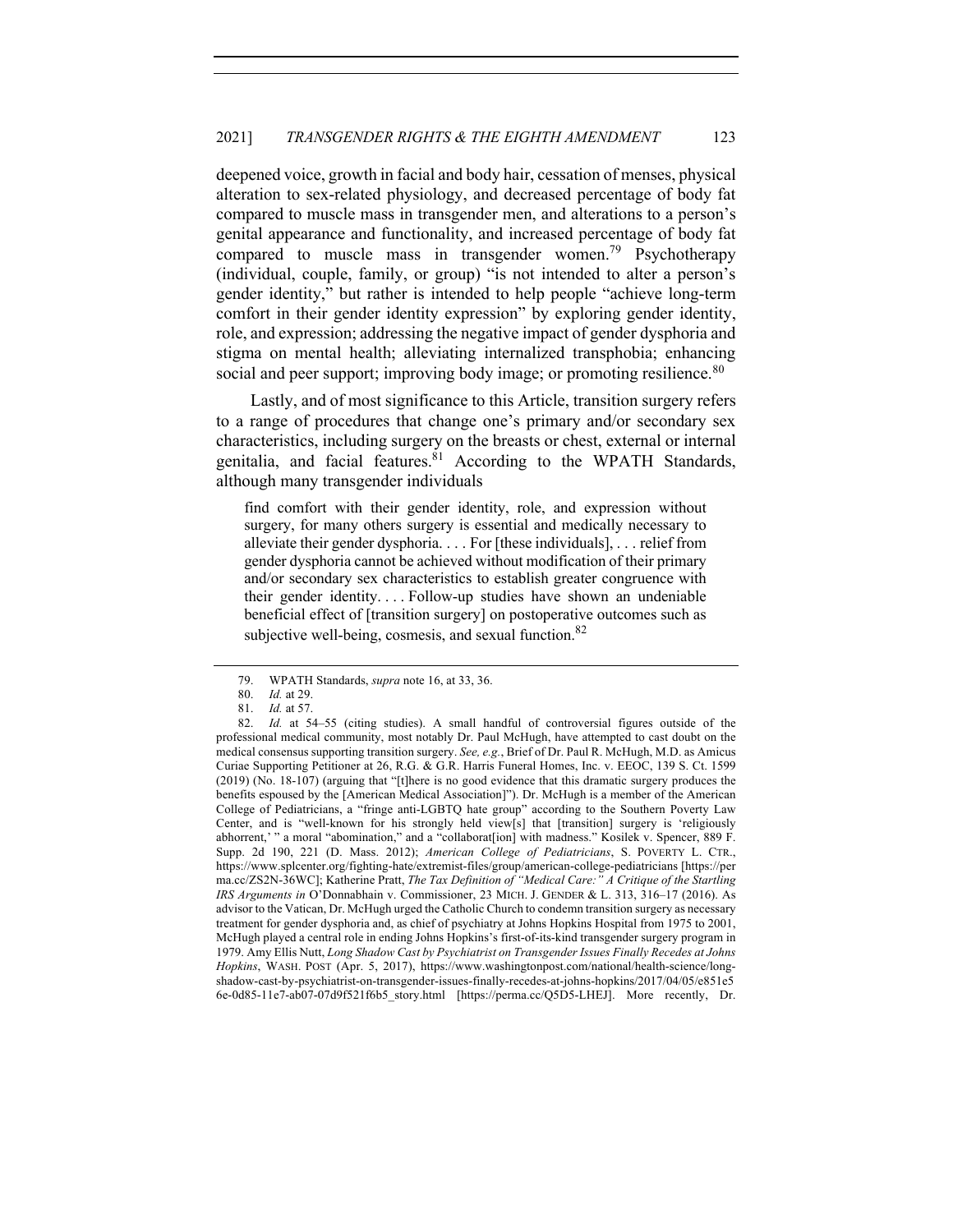Importantly, decades of research have demonstrated that attempting to treat gender dysphoria by forcing transgender people to live in accordance with their sex assigned at birth—to "convert" them out of being transgender—is ineffective, unethical, and dangerous. $83$  The mainstream medical community overwhelmingly condemns this "conversion therapy."<sup>84</sup>

## 2. WPATH's Organization and Drafting Process

Formed in 1979, WPATH is the leading international organization focused on transgender health care. $85$  The organization has over two thousand members throughout the world and is comprised of physicians, psychiatrists, psychologists, social workers, social scientists, and legal professionals who are dedicated to the treatment of gender dysphoria.<sup>86</sup> WPATH's leadership is composed of renowned health professionals across the globe, including plastic surgeons, psychologists, psychiatrists, and other health professionals who have spent years treating people with gender

McHugh has published several articles in non-peer-reviewed religious magazines and journals, discrediting the efficacy of transition surgery and claiming, contrary to established science, that neither gender identity nor sexual orientation is biologically determined. *See id.*; *see also* O'Donnabhain v. Comm'r, 134 T.C. 34, 67 n.47 (2010) (discussing "Surgical Sex" in *First Things*, a magazine published by the Institute on Religion and Public Life). Dr. McHugh's work has been widely denounced by medical professionals throughout the country—from the National Institutes of Health to dozens of his own colleagues at Johns Hopkins—who have characterized his claims as "pure balderdash" and "dated, nowdiscredited theories." Nutt, *supra*. In 2017, Johns Hopkins reversed the course set by Dr. McHugh four decades ago by opening a transgender health service and providing needed medical care once again. *Id.*

<sup>83.</sup> WPATH Standards, *supra* note 16, at 32 ("Treatment aimed at trying to change a person's gender identity and lived gender expression to become more congruent with sex assigned at birth has been attempted in the past, yet without success, particularly in the long-term. Such treatment is no longer considered ethical." (citations omitted)).

<sup>84.</sup> *Id.*; *see also* Letter from U.S. Pro. Ass'n for Transgender Health Bd. of Dirs. to U.S. Surgeon Gen., Jerome M. Adams 1 & nn.1–4 (Aug. 26, 2019), https://www.wpath.org/media/cms/Documents/ USPATH/2019/FINAL%20USPATH%20Letter%20to%20Surgeon%20General%208\_26\_2019.pdf [htt ps://perma.cc/A6V9-VBGY] ("It has long been established that psychiatric intervention is likely not successful, and is instead likely harmful, in the approach to treating youth with gender dysphoria." (citing studies)); *Conversion "Therapy" Laws*, MOVEMENT ADVANCEMENT PROJECT (July 13, 2021), https:// www.lgbtmap.org/equality-maps/conversion\_therapy [https://perma.cc/CSG8-XMPG] (documenting twenty states with laws banning conversion therapy for minors). *See generally Hearing on Proposed House Bill 6695 Before the Pub. Health Comm.*, 2017 Leg., Reg. Sess. (Ct. 2017) (statement of Quinnipiac Univ. Sch. of L. Civil Justice Clinic in support of proposed House Bill 6695), https://www. cga.ct.gov/2017/PHdata/Tmy/2017HB-06695-R000307-Quinnipiac%20University%20School%20of% 20Law%20Civil%20Justice%20Clinic%20-TMY.PDF [https://perma.cc/TU8H-8QCN] (discussing harmful consequences of, and medical and legal communities' opposition to, conversion therapy).

<sup>85.</sup> *See* Declaration of George Richard Brown, *supra* note 46, ¶ 9; *see also Mission and Vision*, WORLD PRO. ASS'N FOR TRANSGENDER HEALTH, https://www.wpath.org/about/mission-and-vision [https://perma.cc/H449-RKHR]. WPATH was originally named the Harry Benjamin International Gender Dysphoria Association, after one of the first physicians to treat patients with gender dysphoria. *History*, WORLD PRO. ASS'N FOR TRANSGENDER HEALTH, https://www.wpath.org/about/history [https://perma.cc/6E27-HTEU].

<sup>86.</sup> *See* Declaration of George Richard Brown, *supra* note, 46, ¶ 9; *Member Search Results*, WORLD PRO. ASS'N FOR TRANSGENDER HEALTH, https://www.wpath.org/member/search/results? showAll=1 [https://perma.cc/RZR2-MDHL].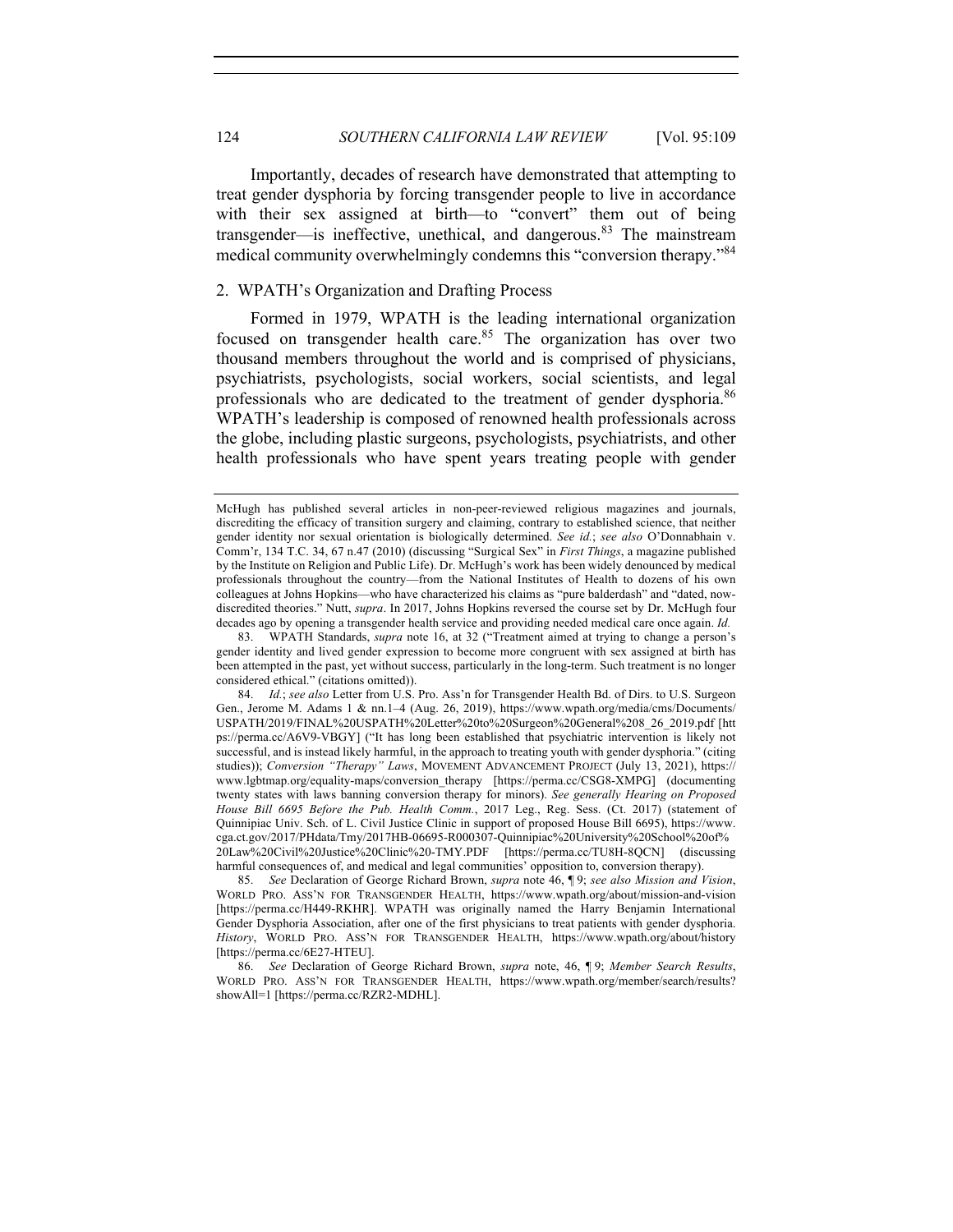dysphoria.87 Since its founding over forty years ago, WPATH has published the Standards of Care, which are now in their seventh edition.

Like other professional health organizations, WPATH goes through a lengthy, rigorous process to generate professional consensus documents that are relied on by health professionals.<sup>88</sup> WPATH's process for developing and revising the latest version of the Standards of Care, Version 7, is illustrative. Although Version 7 was published in 2011, the revision process began five years earlier, in 2006, with the establishment of a "work group."<sup>89</sup> The work group examined each section of Version 6 of the Standards of Care, "review[ed] the relevant literature, identif[ied] where research was lacking and needed, and recommend[ed] potential revisions to the [WPATH Standards] as warranted by new evidence."<sup>90</sup> Over the next several years, "invited papers were written, subjected to peer review, and published for public comment in the *International Journal of Transgenderism*."<sup>91</sup>

In 2010, WPATH's Board of Directors established a Revision Committee composed of "a diverse group of dozens of experts and clinicians," who debated the background papers. $92$  The Board then appointed a subset of that committee, the Writing Group, to draft Version 7 of the Standards of Care, in consultation with the full Revision Committee and "an International Advisory Group of transsexual, transgender, and gender-

<sup>87.</sup> *See* Declaration of George Richard Brown, *supra* note 46, ¶ 9. For example, WPATH Board member Dr. Randi Ettner, one of the authors of the seventh version of the WPATH Standards and a licensed clinical and forensic psychologist, has evaluated, diagnosed, and treated over three thousand individuals with gender dysphoria and mental health issues related to gender variance from 1980 to the present. Affidavit of Randi Ettner, *supra* note 47, ¶ 2; *see also* Edmo v. Corizon, Inc., 935 F.3d 757, 776 (9th Cir. 2019). Dr. Ettner has also authored or edited numerous peer-reviewed publications on the treatment of gender dysphoria and transgender health care more broadly, including the leading textbook used in medical schools on the subject, and she currently trains medical and mental health providers on treating people with gender dysphoria. *See Edmo*, 935 F.3d at 775. Similarly, Dr. George Brown, also a WPATH Board member and co-author of the seventh version of the WPATH Standards, is a licensed psychiatrist, medical school professor, and chief of psychiatry at James H. Quillen Veterans Affairs Medical Center in Johnson City, Tennessee. Declaration of George Richard Brown, *supra* note 46, ¶¶ 2– 3; *see also O'Donnabhain*, 134 T.C. at 42. Since 1983, Dr. Brown has evaluated and treated between 600 and 1,000 individuals with gender dysphoria in a clinical setting and has reviewed the cases of over 5,100 other individuals with gender dysphoria as an academic researcher. *See* Declaration of George Richard Brown, *supra* note 46, ¶ 5. He has also published numerous papers in peer-reviewed medical journals and written several book chapters on topics related to gender dysphoria, including those in the Merck Manuals, one of the most widely used medical reference texts in the world. *See O'Donnabhain*, 134 T.C. at 42.

<sup>88.</sup> *See* discussion *infra* Section II.A.2.

<sup>89.</sup> WPATH Standards, *supra* note 16, at 109.

<sup>90.</sup> *Id.*

<sup>91.</sup> Brief for the World Pro. Ass'n for Transgender Health as Amicus Curiae Supporting Petitioner, at 7, Kosilek v. O'Brien, 774 F.3d 63 (1st Cir. 2014) (No. 14-1120) [hereinafter WPATH Amicus Brief]; *see* WPATH Standards, *supra* note 16, at 109.

<sup>92.</sup> WPATH Amicus Brief, *supra* note 91, at 7; *see* WPATH Standards of Care, *supra* note 16, at 109.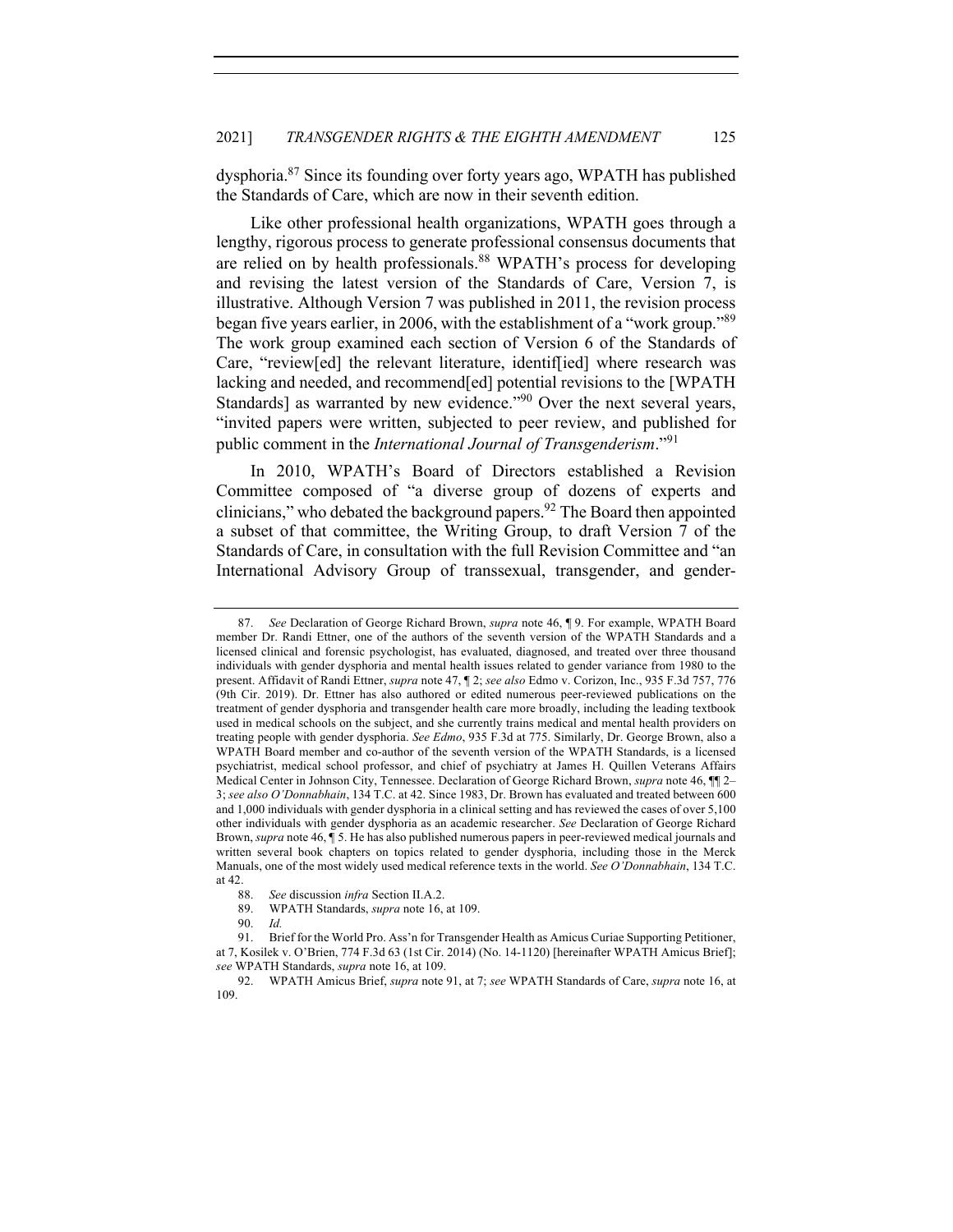nonconforming individuals" who "g[a]ve input on the revision."<sup>93</sup> At a twoday, face-to-face meeting, the Writing Group "reviewed all recommended changes and debated and came to consensus on various controversial areas."94 Decisions were made "based on the best available science and expert consensus," and were incorporated into the draft of Version 7, which was circulated among the broader Revision Committee and the International Advisory Group for comment.<sup>95</sup> After three iterations of review and revision, the Writing Group presented the final draft of Version 7 to the WPATH Board of Directors, which approved the WPATH Standards on September 14, 2011.<sup>96</sup>

WPATH's comprehensive process for drafting the WPATH Standards is consistent with that of other professional organizations whose authoritative consensus documents are routinely relied upon by courts and agencies.<sup>97</sup> The American Psychiatric Association, for example, publishes and periodically updates its Diagnostic and Statistical Manual of Mental Disorders ("DSM"), now in its fifth edition.<sup>98</sup> Similar to the Standards of Care, the "development and revision process for the Fifth Edition of the DSM spanned fourteen years and involved multiple phases including extensive research and literature review, field trials, data analysis, and drafting among work groups in consultation with leadership."<sup>99</sup> Courts have widely credited the DSM as "the diagnostic Bible of mental disorders," as have agencies.<sup>100</sup> Similarly, the World Health Organization publishes and periodically updates the ICD, which is widely relied upon by both courts and U.S. public health officials at the federal, state, and local levels.<sup>101</sup> The

101. *See, e.g.*, Madej v. Maiden, 951 F.3d 364, 375 (6th Cir. 2020) (affirming the district court's exclusion of expert testimony regarding multiple-chemical-sensitivity diagnosis, in part, because "the diagnosis remains unrecognized by the American Medical Association and unlisted in the World Health

<sup>93.</sup> WPATH Standards, *supra* note 16, at 110.

<sup>94.</sup> *Id.*

<sup>95.</sup> *Id.*

<sup>96.</sup> *Id.*

<sup>97.</sup> *See* Edmo v. Corizon, Inc., 935 F.3d 757, 786 (9th Cir. 2019) ("Accepted standards of care and practice within the medical community are highly relevant in determining what care is medically acceptable and unacceptable.").

<sup>98.</sup> *See* DSM-5, *supra* note 46.

<sup>99.</sup> WPATH Amicus Brief, *supra* note 91, at 8.

<sup>100.</sup> Lee v. Barnhart, 117 F. App'x 674, 678 (10th Cir. 2004) (unpublished); *see, e.g.*, Hall v. Florida, 572 U.S. 701, 704 (2014) (stating that the DSM is "one of the basic texts used by psychiatrists and other experts . . . ."); United States v. Wooden, 693 F.3d 440, 452 n.4 (4th Cir. 2012) ("The DSM is widely recognized as 'the authoritative reference used in diagnosing mental disorders.' " (quoting Young v. Murphy, 615 F.3d 59, 61 n.1 (1st Cir. 2010))); Revised Medical Criteria for Evaluating Mental Disorders Rule, 81 Fed. Reg. 66138, 66160–78 (Sept. 26, 2016) (relying on the DSM-5 to evaluate claims involving mental disorders under the Social Security Act); *Attention-Deficit/Hyperactivity Disorder (ADHD)*, CTRS. FOR DISEASE CONTROL & PREVENTION, https://www.cdc.gov/ncbddd/adhd/diagnosis. html [https://perma.cc/9FVP-N3C6] (referencing the DSM-5 in the Centers for Disease Control's ("CDC") explanation of ADHD diagnosis).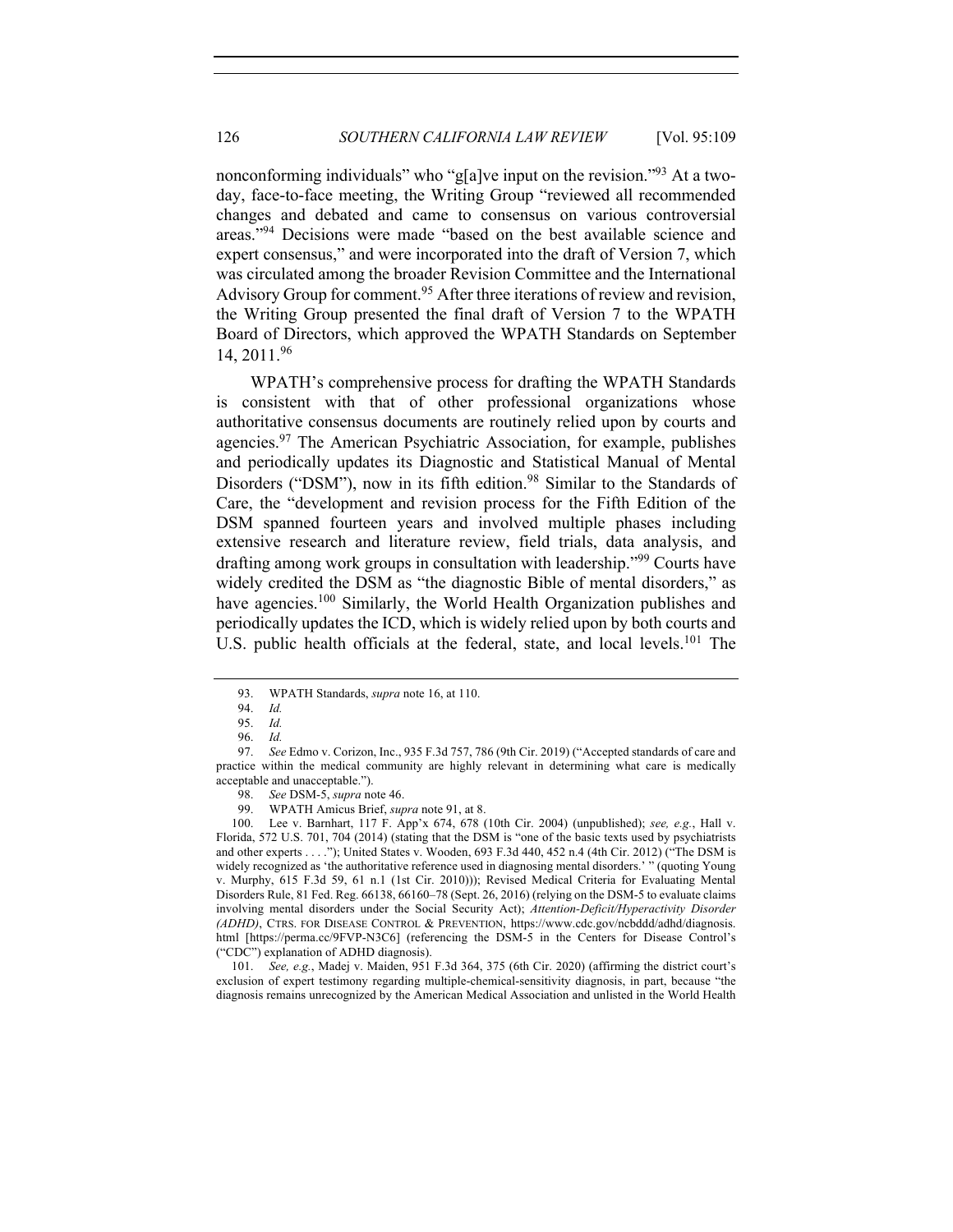development and revision process for the current version of the ICD, now in its eleventh edition, spanned over ten years and involved a systematic review of the available scientific literature and relevant information on health policies and health professionals' experience with the ICD-10, as well as field-testing and extensive drafting among working groups.<sup>102</sup>

## 3. The WPATH Standards' Application to Correctional Facilities

Importantly, the WPATH Standards explicitly apply "in their entirety . . . to all transsexual, transgender, and gender nonconforming people, irrespective of their housing situation."103 This includes transgender people who are incarcerated. According to the WPATH Standards, "[p]eople should not be discriminated against in their access to appropriate health care based on where they live, including institutional environments such as prisons," and such healthcare "should mirror that which would be available to them if they were living in a non-institutional setting within the same community. . . . All elements of assessment and treatment as described in the [WPATH Standards] can be provided to people living in institutions."104

Notably, both the U.S. Department of Justice National Institute of Corrections and the National Commission on Correctional Health Care, "a leading professional organization in health care delivery in the correctional context," whose standards are widely relied upon by courts, have endorsed the WPATH Standards.<sup>105</sup>

Organization's International Classification of Diseases"); Granville House, Inc. v. Dep't of Health & Hum. Servs., 715 F.2d 1292, 1300 (8th Cir. 1983) ("[C]ounsel for the [U.S.] government stated that the ICD was widely used throughout [the U.S. Department of Health and Human Services] as a reference manual for disease classification purposes . . . ."); *International Classification of Diseases, (ICD-10CM/PCS) Transition—Background*, CTRS. FOR DISEASE CONTROL & PREVENTION, https://www. cdc.gov/nchs/icd/icd10cm\_pcs\_background.htm [https://perma.cc/768B-AZ2Y] (relying on ICD for purposes of compliance with HIPAA).

<sup>102.</sup> WORLD HEALTH ORG., PRODUCTION OF ICD-11: THE OVERALL REVISION PROCESS 2 (2007), https://www.who.int/classifications/icd/ICDRevision.pdf [https://perma.cc/4PMV-URFT].

<sup>103.</sup> WPATH Standards, *supra* note 16, at 67; *see also* Edmo v. Corizon, Inc., 935 F.3d 757, 789 (9th Cir. 2019).

<sup>104.</sup> WPATH Standards, *supra* note 16, at 67; *see also id.* ("Access to these medically necessary treatments should not be denied on the basis of institutionalization or housing arrangements"); *Edmo*, 935 F.3d at 771 ("The next update to the WPATH Standards of Care will likewise apply equally to incarcerated persons.").

<sup>105.</sup> *Edmo*, 935 F.3d at 771 (discussing the National Commission on Correctional Healthcare); BRENDA V. SMITH & JAIME M. YARUSSI, U.S. DEP'T OF JUST., NAT'L INST. OF CORR., POLICY REVIEW AND DEVELOPMENT GUIDE: LESBIAN, GAY, BISEXUAL, TRANSGENDER, AND INTERSEX PERSONS IN CUSTODIAL SETTINGS nn.30–38 (2d ed. 2015), https://info.nicic.gov/sites/info.nicic.gov.lgbti/files/lgbtipolicy-review-guide-2\_0.pdf [https://perma.cc/5CPV-HZTY] (discussing WPATH's "internationally accepted protocols for the treatment of youth and adults with gender dysphoria"); *Transgender and Gender Diverse Health Care in Correctional Settings*, NAT'L COMM'N ON CORR. HEALTH CARE (Nov. 1, 2020), https://www.ncchc.org/transgender-and-gender-diverse-health-care [https://perma.cc/AN2Y-Z892] (endorsing WPATH Standards to guide correctional health professionals in addressing the needs of transgender people); *see also* Grochowski v. Clayton Cnty., 961 F.3d 1311, 1315 (11th Cir. 2020)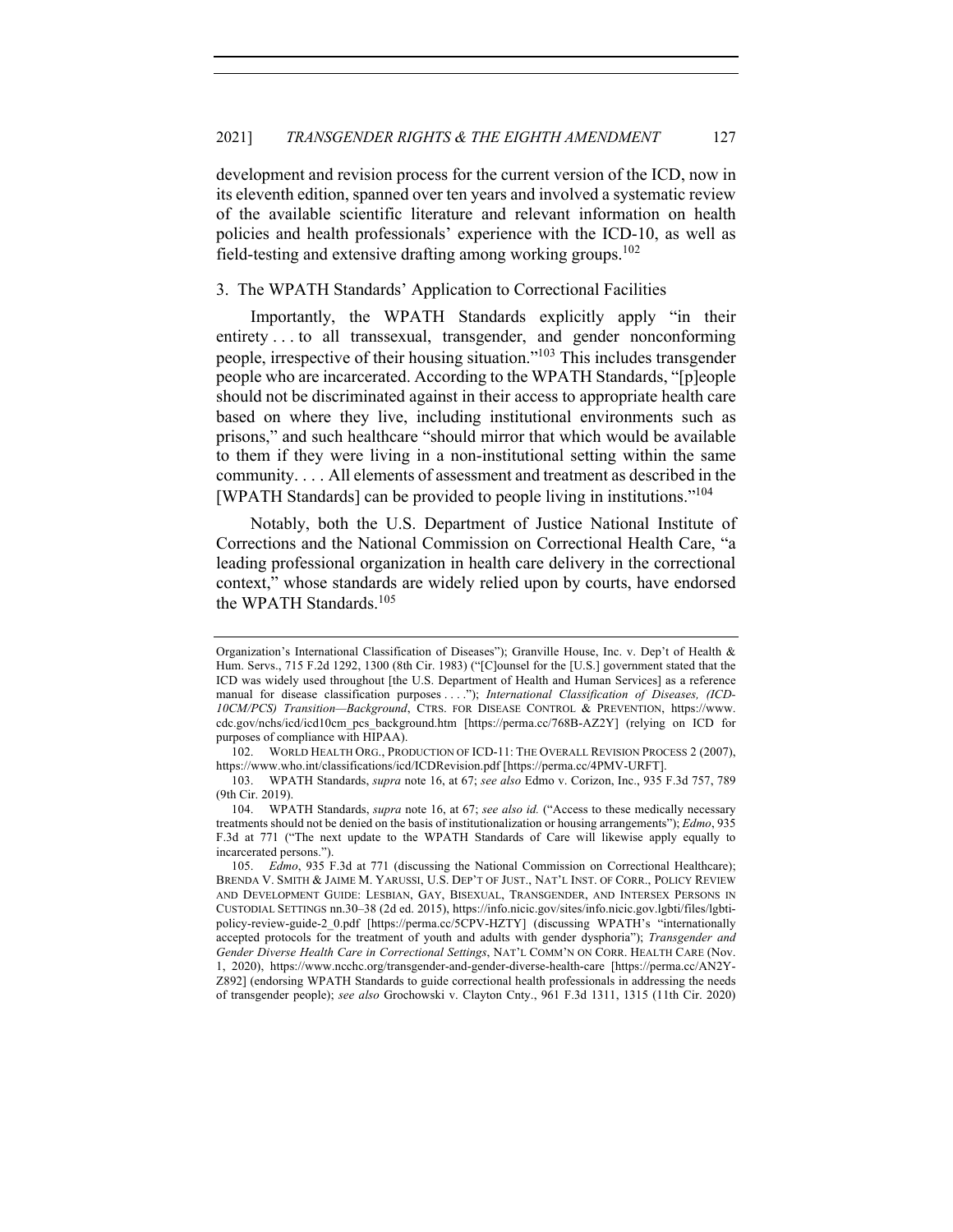#### B. ACCESS TO TRANSITION-RELATED CARE IN CORRECTIONAL FACILITIES

Before discussing the progress of incarcerated transgender people in securing medically necessary care and appropriate housing, a summary of the Eighth Amendment analysis is instructive.

## 1. The Eighth Amendment Analysis

The Eighth Amendment prohibits "cruel and unusual punishments."<sup>106</sup> This prohibition encompasses both "deliberate indifference to [the] serious medical needs" of incarcerated people, that is, the failure to provide adequate medical care, as well as "deliberate indifference to a substantial risk of serious harm" to incarcerated people, that is, the failure to protect incarcerated people from violence at the hands of other inmates.<sup>107</sup>

i. Inadequate Medical Care

As Justice Thurgood Marshall, writing for the majority, stated over forty years ago in *Estelle v. Gamble*, "broad and idealistic concepts of dignity, civilized standards, humanity, and decency" embodied in the Eighth Amendment "establish the government's obligation to provide medical care . . . . for the prisoner, who cannot by reason of the deprivation of [their] liberty, care for [themselves]."<sup>108</sup> To establish a claim of inadequate medical care under the Eighth Amendment, an incarcerated person must make two showings. First, the person must show a "serious medical need."<sup>109</sup> For those with gender dysphoria, this is not a difficult showing. State departments of corrections regularly concede that "gender dysphoria is a sufficiently serious medical need to trigger the State's obligations under the Eighth

<sup>(</sup>discussing the "best practices issued by the National Commission on Correctional Healthcare"); Schuenemann v. United States, No. 05-2565, 2006 U.S. App. LEXIS 4350, at \*14 (3d Cir. Feb. 23, 2006) (discussing "the standards set forth by the National Commission on Correctional Healthcare . . . the national governing body responsible for overseeing the delivery of prison health care . . . ."); *accord* Gates v. Cook, 376 F.3d 323, 336–42 (5th Cir. 2004); Women Prisoners of the D.C. Dep't of Corr. v. District of Columbia, 93 F.3d 910, 935 (D.C. Cir. 1996).

<sup>106.</sup> U.S. CONST. amend. VIII.

<sup>107.</sup> Farmer v. Brennan, 511 U.S. 825, 835–36 (1994); Estelle v. Gamble, 429 U.S. 97, 104 (1976). For helpful discussions of Eighth Amendment inadequate medical care and failure-to-protect claims brought by incarcerated transgender people, see CRUZ & WEISS,*supra* note 43, at 669–819; MEZEY,*supra* note 43, at 59–71, and KNOW YOUR RIGHTS, *supra* note 43.

<sup>108.</sup> *Estelle*, 429 U.S. at 102–04 (internal quotation marks omitted) (footnote omitted) (quoting Spicer v. Williamson, 132 S.E. 291, 293 (N.C. 1926)); *see also id.* at 103 ("An inmate must rely on prison authorities to treat [their] medical needs; if the authorities fail to do so, those needs will not be met. In the worst cases, such a failure may actually produce physical 'torture or a lingering death,' . . . the evils of most immediate concern to the drafters of the [Eighth] Amendment. In less serious cases, denial of medical care may result in pain and suffering which no one suggests would serve any penological purpose." (citations omitted)).

<sup>109.</sup> Edmo v. Corizon, Inc., 935 F.3d 757, 785 (9th Cir. 2019).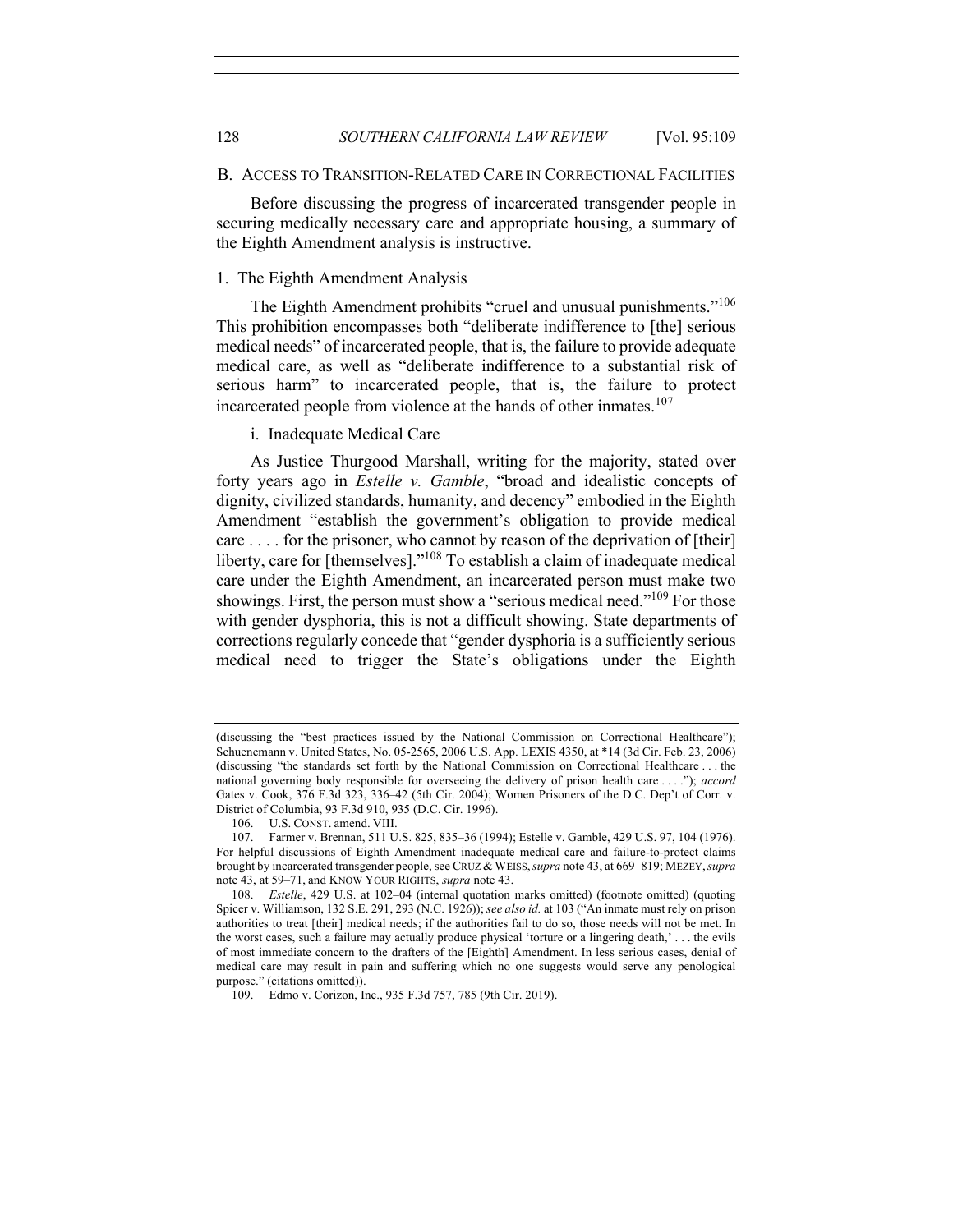# Amendment."<sup>110</sup>

Second, the person must show that the prison officials' response to the need was deliberately indifferent.<sup>111</sup> When an incarcerated person seeks treatment for gender dysphoria, this step of the analysis is where the battle lines are drawn. The analysis has two components: (1) the course of treatment that officials chose was medically unacceptable under the circumstances—that is, they denied well-established care, such as hormone therapy, social transition, or surgery; and (2) the official chose the medically unacceptable course of treatment in conscious disregard of an excessive risk to the plaintiff's health. $^{112}$ 

ii. Failure to Protect

The Supreme Court formally recognized the Eighth Amendment's failure-to-protect theory in 1994 in *Farmer v. Brennan*, a case in which an incarcerated transgender woman, Dee Farmer, was beaten and brutally raped by her male cellmate.<sup>113</sup> According to the Supreme Court,

[P]rison officials have a duty . . . to protect prisoners from violence at the hands of other prisoners.... [G]ratuitously allowing the beating or rape of one prisoner by another serves no "legitimate penological objectiv[e]," . . . any more than it squares with "evolving standards of decency." Being violently assaulted in prison is simply not "part of the penalty that criminal offenders pay for their offenses against society."<sup>114</sup>

To succeed on a failure-to-protect claim, an incarcerated person must show that they are "incarcerated under conditions posing a substantial risk of serious harm" and that prison officials acted with "deliberate indifference" to their safety. $115$ 

<sup>110.</sup> *Id.* (stating that the State did not contest that gender dysphoria was a serious medical need, "[n]or could it"); *see, e.g.*, Gibson v. Collier, 920 F.3d 212, 219 (5th Cir. 2019) ("Here, the State of Texas does not appear to contest that Gibson has a serious medical need, in light of [her] record of psychological distress, suicidal ideation, and threats of self-harm."); Lamb v. Norwood, 899 F.3d 1159, 1162 (10th Cir. 2018) ("The seriousness of Michelle's medical need is uncontested for purposes of summary judgment."); *see also* O'Donnabhain v. Comm'r, 134 T.C. 34, 62 (2010) (collecting circuit cases finding "serious medical need").

<sup>111.</sup> *Edmo*, 935 F.3d at 786.

<sup>112.</sup> *Id.*; *see also* Lemire v. Cal Dep't of Corr. & Rehab, 726 F.3d 1062, 1074 (9th Cir. 2013) (stating that incarcerated person "must show that prison officials 'kn[e]w[] of and disregard[ed]' the substantial risk of harm, but the officials need not have intended any harm to befall the inmate; 'it is enough that the official acted or failed to act despite his knowledge of a substantial risk of serious harm' " (quoting Farmer v. Brennan, 511 U.S. 825, 842 (1994)).

<sup>113.</sup> *Farmer*, 511 U.S. at 829–30.

<sup>114.</sup> *Id.* at 833–34 (citations omitted) (quoting Hudson v. Palmer, 478 U.S. 517, 548 (1984); Estelle v. Gamble, 429 U.S. 97, 102 (1976); Rhodes v. Chapman, 452 U.S. 337, 347 (1981)).

<sup>115.</sup> *Farmer*, 511 U.S. at 834; *see also id.* at 837, 842 (stating that a prison official is deliberately indifferent when they "know[] of and disregard[] an excessive risk to inmate health or safety," and that "a factfinder may conclude that a prison official knew of a substantial risk from the very fact that the risk was obvious").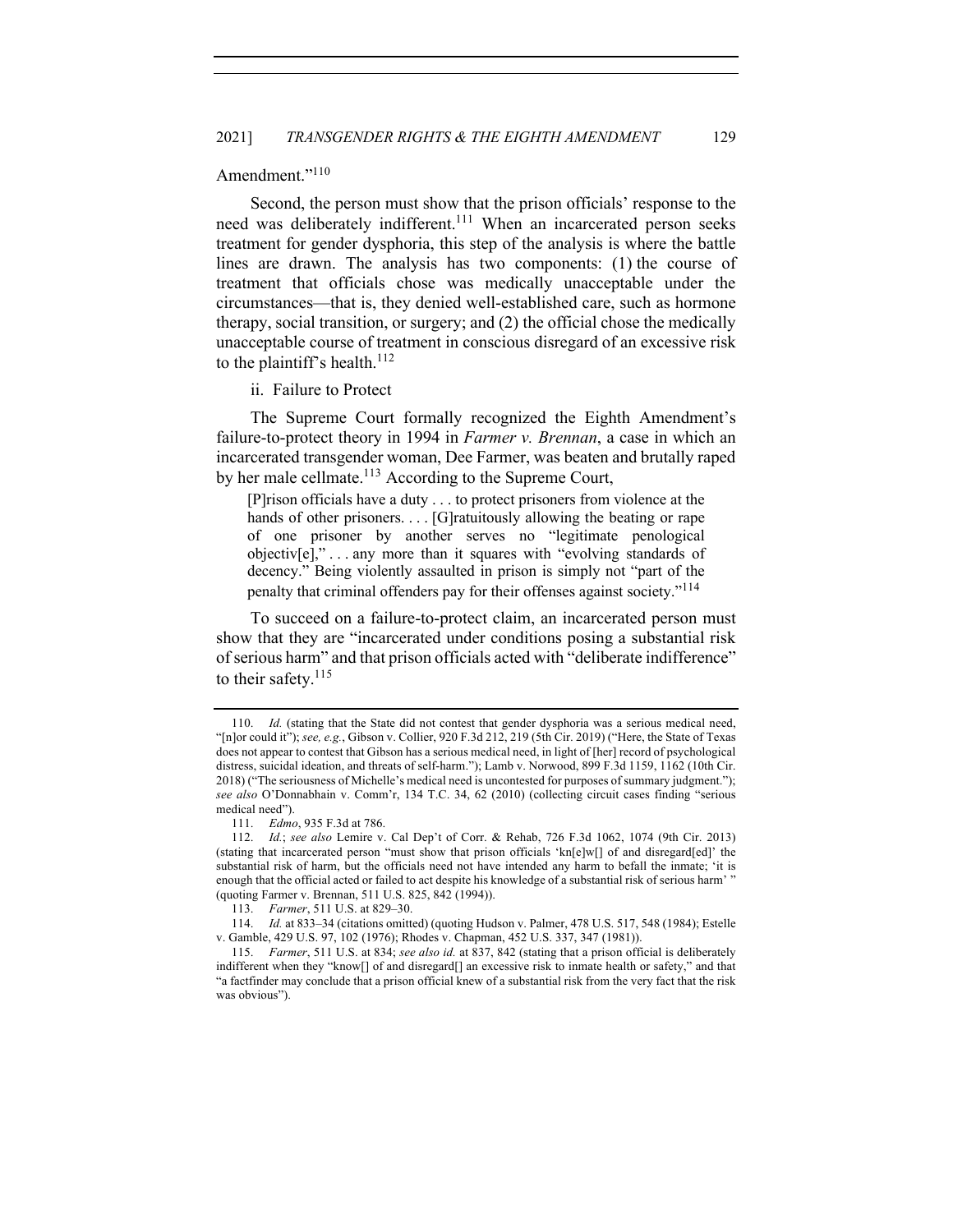#### 2. Access to Hormone Therapy

According to the WPATH Standards, feminizing and masculinizing hormone therapy is a medically necessary treatment for gender dysphoria, "induc[ing] physical changes that are more congruent with a patient's gender identity."<sup>116</sup> Historically, some state departments of corrections refused to provide incarcerated transgender people with hormone therapy. They did so in two primary ways: through general policies that categorically banned hormone therapy or prohibited such therapy for those who were not receiving it prior to incarceration; and through individualized assessments conducted by treating physicians who asserted, erroneously, that hormone therapy was not safe or effective.<sup>117</sup> Over the past two decades, the tide has shifted.

Numerous courts have concluded that categorical bans on hormone therapy, and so-called "freeze-frame" policies that prohibit hormone therapy for those who were not receiving it prior to incarceration, violate the Eighth Amendment because such policies are deliberately indifferent to the individual medical needs of incarcerated people.<sup>118</sup> In 2001, in *Allard v. Gomez*, for example, the Ninth Circuit reversed a grant of summary judgment to the California Department of Corrections for refusing to provide hormone therapy to an incarcerated transgender woman on the basis of a "department-wide policy . . . that denied such therapy for gender [dysphoria], regardless of the medical recommendations for treatment of any given individual."119 In 2011, when state legislators in Wisconsin enacted legislation that categorically banned hormone therapy (and transition surgery) for incarcerated people—without an exception for medical necessity—the Seventh Circuit held that the statute violated the Eighth Amendment on its face and as applied to the plaintiffs who had been receiving such therapy.<sup>120</sup> "Just as the legislature cannot outlaw all effective cancer treatments for prison inmates," the Seventh Circuit stated, "it cannot outlaw the only effective treatment for a serious condition like [gender dysphoria]."<sup>121</sup> In 2013, in *De'lonta v. Johnson*, the Fourth Circuit held that

<sup>116.</sup> WPATH Standards, *supra* note 16, at 36; *see also id.* at 36–38 (discussing physical effects of masculinizing and feminizing hormones); *see also O'Donnabhain*, 134 T.C. at 70, 71 (concluding, inter alia, that hormone therapy "treat[s] disease" and is not "a cosmetic procedure[]").

<sup>117.</sup> *See* KNOW YOUR RIGHTS, *supra* note 43, at 6–7; *see also infra* Section II.B.

<sup>118.</sup> *See infra* Section II.B.2.

<sup>119.</sup> Allard v. Gomez, 9 F. App'x 793, 794 (9th Cir. 2001) (unpublished); *see also* South v. Gomez, No. 99-15976, 2000 U.S. App. LEXIS 3200, at \*5–6 (9th Cir. Feb. 25, 2000) (holding that prison officials violate Eighth Amendment by abruptly terminating an incarcerated transgender person's hormone therapy).

<sup>120.</sup> Fields v. Smith, 653 F.3d 550, 559 (7th Cir. 2011).

<sup>121.</sup> *Id.* at 557; *see also* Diamond v. Owens, 131 F. Supp. 3d 1346, 1373–74 (M.D. Ga. 2015) (holding, inter alia, that plaintiff stated a claim that the State's blanket denial of hormone therapy violated the Eighth Amendment); Barrett v. Coplan, 292 F. Supp. 2d 281, 285–86 (D.N.H. 2003) (holding that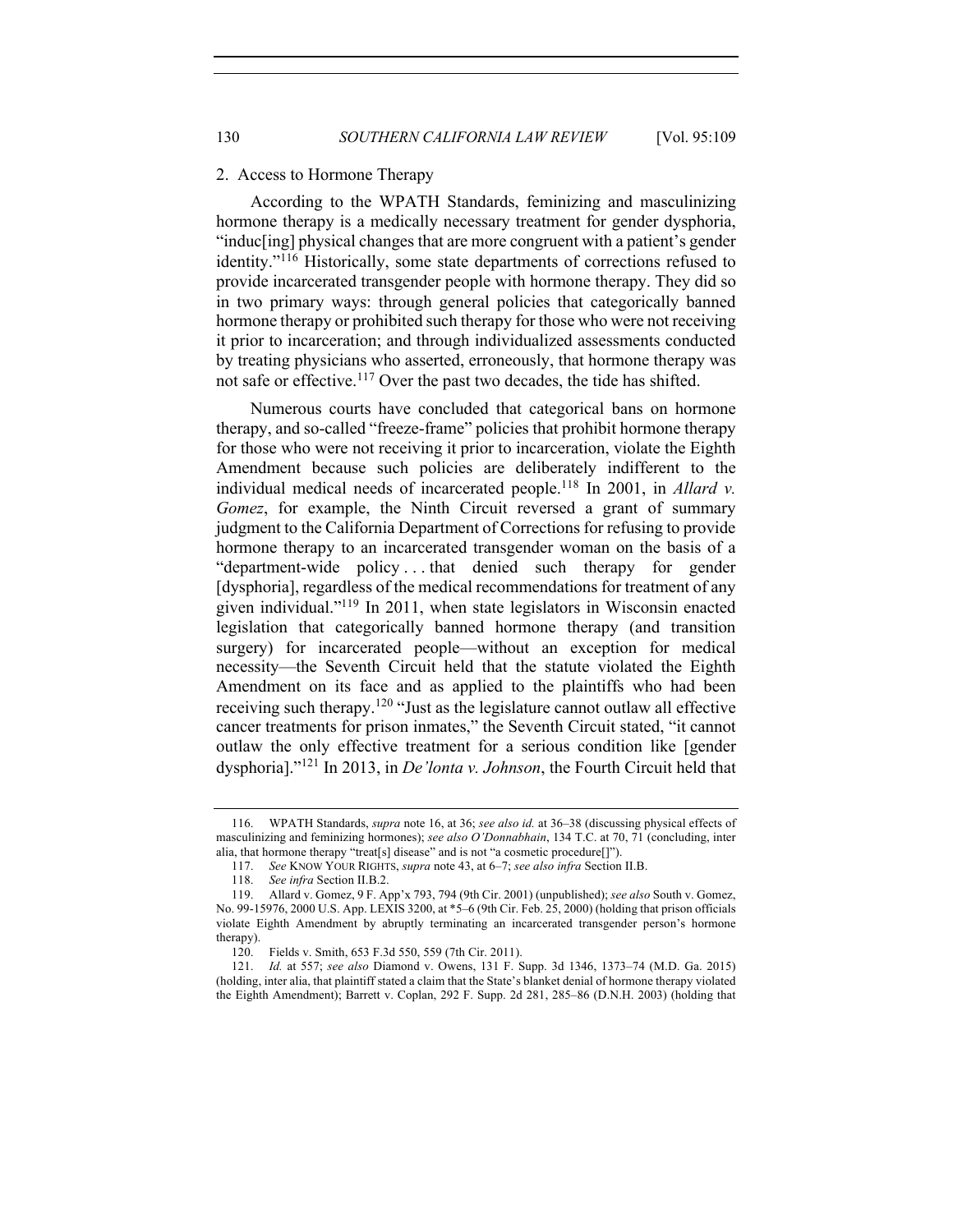the plaintiff, an incarcerated transgender woman, stated a claim that the state department of corrections violated the Eighth Amendment by terminating her hormone therapy pursuant to a blanket ban on such therapy.<sup>122</sup> And in 2018, in *Hicklin v. Precynthe*, a federal district court in Missouri invalidated a state department of corrections freeze-frame policy and directed the state to provide the plaintiff medically necessary care, including hormone therapy. $123$ 

This shift away from policies that exclude hormone therapy is consistent with the current position of the Federal Bureau of Prisons. In response to litigation brought by a transgender woman incarcerated in federal prison,  $124$  the Bureau, in 2011, agreed to eliminate its freeze-frame policy that permitted incarcerated individuals with gender dysphoria "to receive only the level of treatment they received in the community prior to incarceration."<sup>125</sup> The current policy, Federal Bureau of Prisons Program Statement 6031.04, "[r]ecognizes the need to treat prisoners according to their needs, rather than blanket rigid policies," by requiring that people in Bureau custody with a possible diagnosis of gender dysphoria "receive a

plaintiff stated a claim that the State's "blanket policy . . . of not considering hormone or surgical treatment for people with [gender dysphoria], without regard to the individualized medical need presented by the individual patient suffering from the condition, prevented her from being considered for appropriate treatment for her serious medical needs" in violation of the Eighth Amendment); Brooks v. Berg, 270 F. Supp. 2d 302, 312 (N.D.N.Y. 2003) (denying summary judgment to the State for denying hormone therapy to incarcerated transgender woman on the basis of freeze-frame policy, and stating that "[p]rison officials cannot deny [transgender] inmates all medical treatment simply by referring to a prison policy which makes a seemingly arbitrary distinction between inmates who were and were not diagnosed with [gender dysphoria] prior to incarceration"), *vacated in part on other grounds*, 289 F. Supp. 2d 286 (N.D.N.Y. 2003); *cf.* Keohane v. Fla. Dep't of Corr. Sec'y, 952 F.3d 1257, 1267, 1271 (11th Cir. 2020) (stating that, during litigation, the State "formally rescinded its freeze-frame policy"—"pursuant to which it refused [plaintiff's] early requests for hormone treatment"—and "replaced it with a new one that properly attends to inmates' individualized medical needs"); Soneeya v. Spencer, 851 F. Supp. 2d 228, 251 (D. Mass. 2012) (denying summary judgment to the State for refusing to provide, inter alia, transition surgery to incarcerated transgender woman on the basis of blanket ban that "determine[d], without exception, that certain accepted treatments for [gender dysphoria] are never medically necessary for  $\frac{122}{122}$ .

<sup>122.</sup> De'lonta v. Johnson, 708 F.3d 520, 525–26 (4th Cir. 2013).

<sup>123.</sup> Hicklin v. Precynthe, No. 4:16–cv–01357, 2018 U.S. Dist. LEXIS 21516, at \*49–50 (E.D. Mo. Feb. 9, 2018); *see also* Lynch v. Lewis, No. 7:14-CV-24, 2014 U.S. Dist. LEXIS 62885, at \*1–2 (M.D. Ga. May 7, 2014) (holding that plaintiff stated a plausible claim that the denial of hormone therapy pursuant to freeze-frame policy violated the Eighth Amendment); Houston v. Trella, No. 04-CV-1393, 2006 U.S. Dist. LEXIS 68484, at \*17–18 (D.N.J. Sept. 22, 2006) (denying summary judgment to the State and holding that a categorical denial of hormone treatment violated the Fifth and Eighth Amendments); *cf.* Colwell v. Bannister, 763 F.3d 1060, 1068-70 (9th Cir. 2014) (denying summary judgment to the State and holding that a blanket policy of denying cataract surgery in which a person has at least one "good eye" violated Eighth Amendment); Brock v. Wright, 315 F.3d 158, 166–67 (2d Cir. 2003) (denying summary judgment to the State and holding that a blanket policy of denying treatment of keloid scars to alleviate moderate chronic pain violates Eight Amendment).

<sup>124.</sup> *See* Adams v. Fed. Bureau of Prisons, 716 F. Supp. 2d 107, 110 (D. Mass. 2010).

<sup>125.</sup> Statement of Interest of United States at 17 n.29, Diamond v. Owens, 131 F. Supp. 3d 1346 (M.D. Ga. 2015) (No. 5:15-cv-50).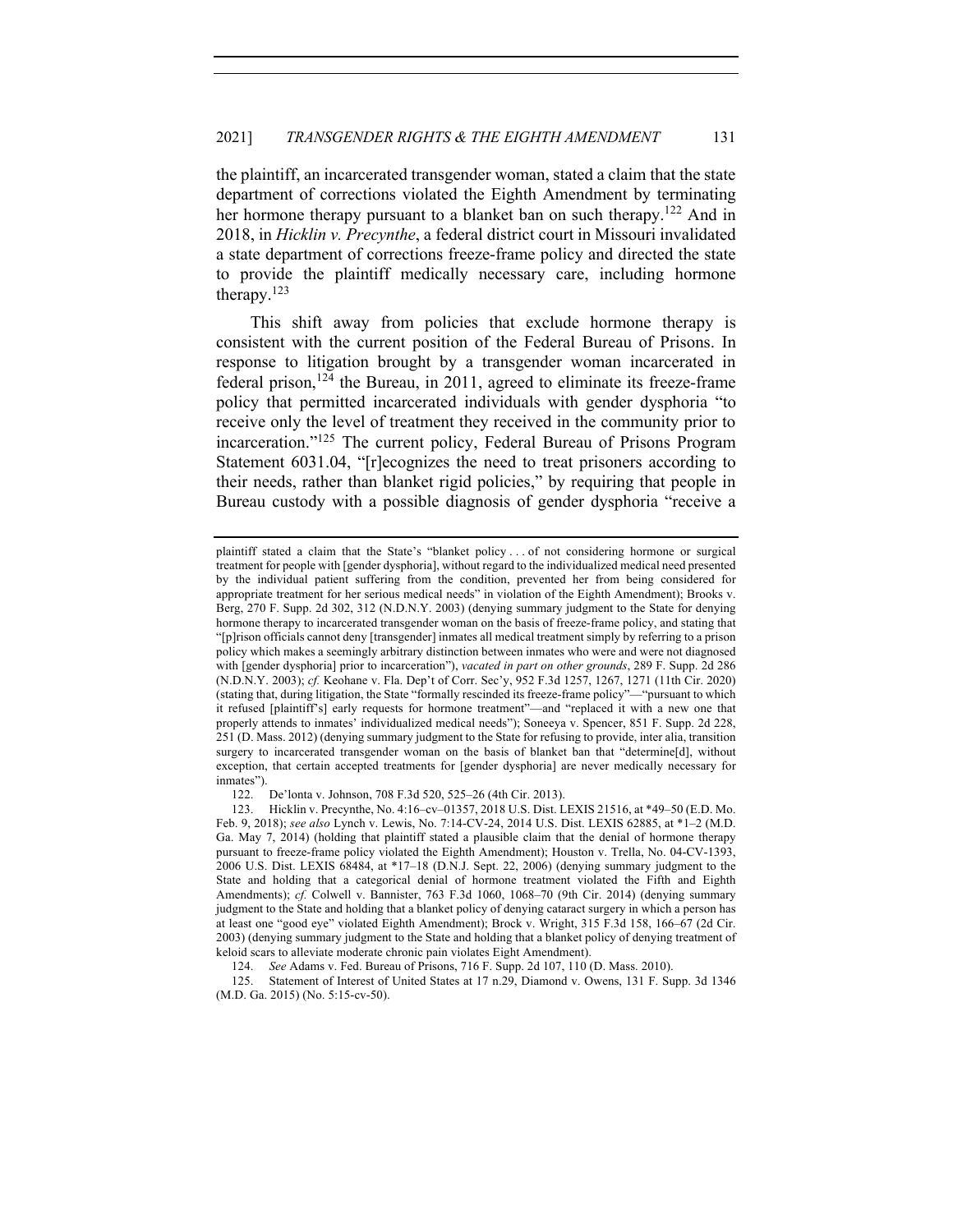current individualized assessment and evaluation."126 According to the policy, treatment options, "including, but not limited to: those elements of the real life experience consistent with the prison environment, hormone therapy, and counseling[,] . . . will not be precluded solely due to level of services received, or lack of services, prior to incarceration."<sup>127</sup> Likewise, numerous states have administrative policies explicitly requiring that incarcerated transgender people receive hormone therapy and other medically necessary transition-related care.<sup>128</sup>

In addition to invalidating blanket bans and freeze-frame policies for hormone therapy, courts have also rejected the outdated assumptions of some medical professionals that hormone therapy was "danger[ou]s," "controversial," and not medically necessary.<sup>129</sup> As the science surrounding the treatment of gender dysphoria has progressed, recent cases reiterate the consensus position of the medical community that hormone therapy is safe, effective, and medically necessary for the treatment of gender dysphoria.<sup>130</sup>

130. *See, e.g.*, Kothmann v. Rosario, 558 F. App'x 907, 911 (11th Cir. 2014) (unpublished) ("[W]e hold that [the plaintiff] has alleged facts sufficient to show that [prison officials] knew that hormone treatment was the recognized, accepted, and medically necessary treatment for [plaintiff's gender

<sup>126.</sup> *Id.* at 17; U.S. DEP'T OF JUST., FED. BUREAU OF PRISONS, PROGRAM STATEMENT NO. 6031.04: PATIENT CARE 41–42 (June 3, 2014) [hereinafter TRANSGENDER PATIENT CARE].

<sup>127.</sup> TRANSGENDER PATIENT CARE, *supra* note 126, at 41–42; *see also* U.S. DEP'T OF JUST., FED. BUREAU OF PRISONS, CHANGE NOTICE, NO. 5200.04 CN-1: TRANSGENDER OFFENDER MANUAL 9 (May 11, 2018) [hereinafter TRANSGENDER OFFENDER MANUAL] (requiring that incarcerated transgender people receive "hormone or other necessary treatment").

<sup>128.</sup> *See, e.g.*, R.I. DEP'T OF CORR., STANDARD OPERATING PROCEDURE: IDENTIFICATION, TREATMENT AND MANAGEMENT OF TRANSGENDER AND INTERSEX INMATES 11 (2018) ("Hormone Treatment and Sexual Reassignment Surgery . . . Transgender inmates will receive all medical care, treatment and the maintenance of any ongoing procedures related to the transition process utilizing the standards of care afforded to all [Rhode Island Department of Corrections] inmates. . . ."); MASS. DEP'T OF CORR., IDENTIFICATION, TREATMENT AND CORRECTIONAL MANAGEMENT OF INMATES DIAGNOSED WITH GENDER DYSPHORIA 10 (2017) (providing that people with gender dysphoria receive medical care, including hormone therapy, "utilizing the most current version of the standards of care referenced by WPATH"); *see also* Douglas Rourth et al., *supra* note 43, at 18.

<sup>129.</sup> *E.g.*, Supre v. Ricketts, 792 F.2d 958, 960, 963 (10th Cir. 1986) (holding that refusal to provide hormone therapy did not violate Eighth Amendment based, in part, on "the medical community['s]... disagree[ment] among themselves as to the best form of treatment for plaintiff's condition," including treating physicians' assertions that such therapy was "controversial" and "danger[ou]s"); *accord* Brown v. Zavaras, 63 F.3d 967, 970 (10th Cir. 1995); *see also* Praylor v. Tex. Dept. of Crim. Just., 430 F.3d 1208, 1209 (5th Cir. 2005) (finding no Eighth Amendment violation for refusal to provide hormone therapy based, in part, on "the lack of medical necessity for the hormone"). In a separate line of cases, courts have consistently found no Eighth Amendment violation for the failure to provide hormone therapy where there was no underlying diagnosis of gender dysphoria. *See* Smith v. Hayman, 489 F. App'x 544, 547 (3d Cir. 2012) (unpublished) (no "definitive [gender dysphoria] diagnosis"); Maggert v. Hanks, 131 F.3d 670, 671 (7th Cir. 1997) ("The psychiatrist does not believe that [plaintiff] suffers from gender dysphoria."); Long v. Nix, 86 F.3d 761, 764 (8th Cir. 1996) ("The experts thus agreed that [plaintiff] is not a transsexual" and is not "eligible for hormone therapy or sex-change surgery"); White v. Farrier, 849 F.2d 322, 328 (8th Cir. 1988) ("[H]ere there is a question as to whether [plaintiff] is a transsexual and whether any treatment is required.").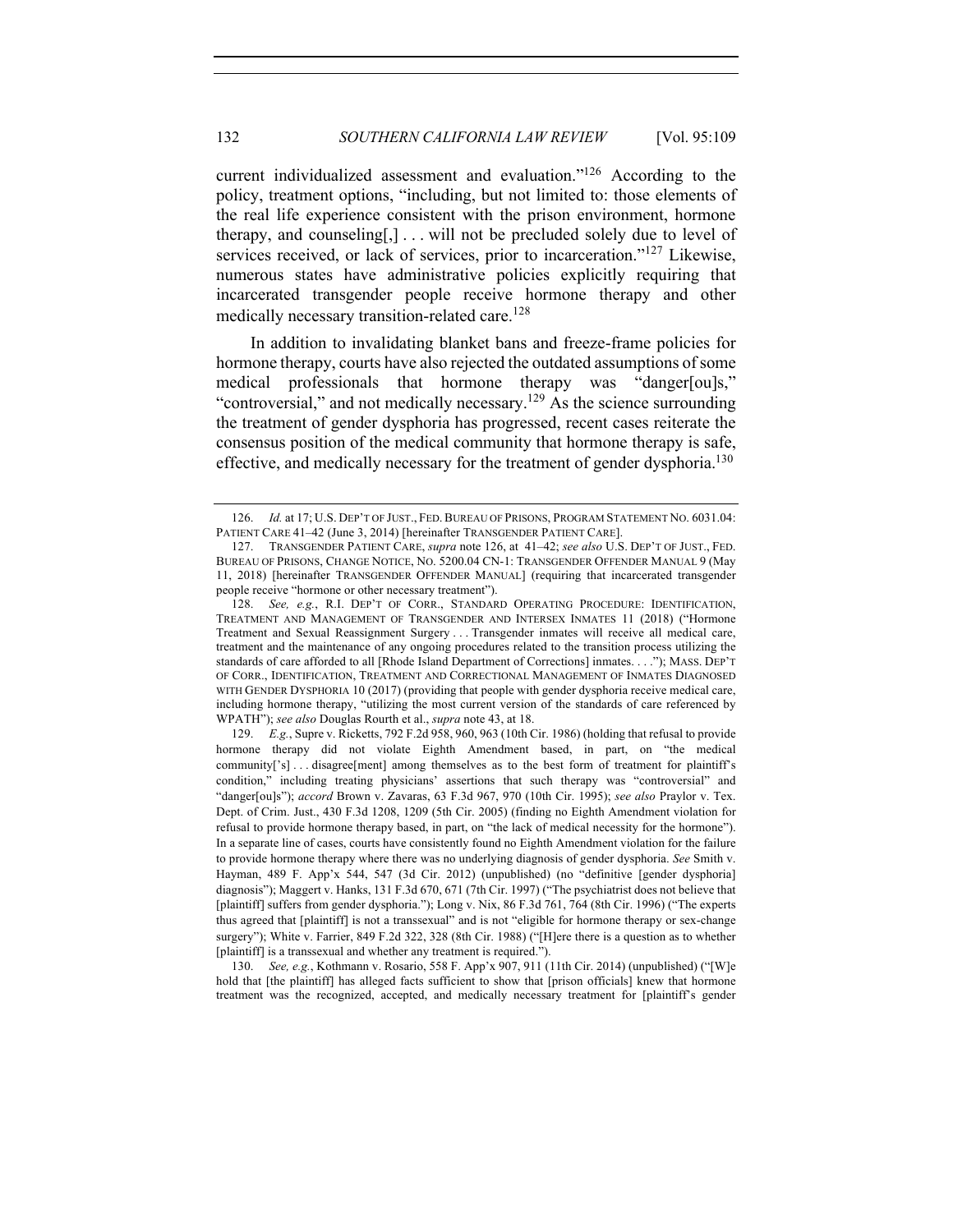# 3. Facilitation of Social Transition

According to the WPATH Standards, social transition—that is, changing one's "gender expression and role . . . which may involve living part time or full time in another gender role, consistent with one's gender identity"—is a medically necessary treatment for gender dysphoria.<sup>131</sup> Social transition often includes "wearing clothing and having a hairstyle that reflects [one's] gender identity," as well as gender-affirming procedures such as "[h]air removal through electrolysis, laser treatment, or waxing."<sup>132</sup> Although clothing, makeup, and hair removal items "may appear superficial or not medical," they "in fact play a prominent role in the treatment of [gender dysphoria] and allow the patient to move from a discordant and uncomfortable life that interferes with their functioning into a safer and more comfortable gendered ecology."<sup>133</sup> Social transition also includes using and being referred to by names and pronouns congruent with one's gender identity and, in the prison context, having access to gender-appropriate strip searches and housing.<sup>134</sup> Along with state statutes and administrative policies

131. WPATH Standards, *supra* note 16, at 9–10.

132. *Id.* at 10, 16.

134. WPATH Standards, *supra* note 16, at 9–10, 32, 67 (stating that health care for incarcerated transgender people "should mirror that which would be available to them if they were living in a noninstitutional setting," and discussing gender-appropriate pronoun usage and gender-segregated

dysphoria], yet knowingly refused [plaintiff's] repeated requests for such treatment and thus was deliberately indifferent to a serious medical need."); Fields v. Smith, 653 F.3d 550, 555–56 (7th Cir. 2011) (characterizing as dicta statements in decades-old cases that suggested that hormone therapy was an "esoteric," medically unnecessary treatment and concluding that the defendant "did not produce any evidence that another treatment could be an adequate replacement for hormone therapy. Plaintiffs' witnesses repeatedly made the point that, for certain patients with [gender dysphoria], hormone therapy is the only treatment that reduces dysphoria and can prevent the severe emotional and physical harms associated with it.") (citing Maggert v. Hanks, 131 F.3d 670 (7th Cir. 1997) and Meriwether v. Faulkner, 821 F.2d 408 (7th Cir. 1987))); Battista v. Clarke, 645 F.3d 449, 452, 455 (1st Cir. 2011) (affirming a preliminary injunction ordering prison officials to provide hormone therapy to incarcerated transgender person where officials "concede[d] that [the plaintiff] suffer[ed] from [gender dysphoria] and need[ed] treatment and that hormone therapy ha[d] been recommended as medically necessary," and engaged in "delays, poor explanations, missteps, changes in position and rigidities . . . to an extreme"); *see also* Keohane v. Fla. Dep't of Corrs. Sec'y, 952 F.3d 1257, 1271 (11th Cir. 2020) ("[The State's] own doctors have concluded—and testified under oath—that [plaintiff's] hormone therapy *is* medically necessary."); Mitchell v. Kallas, 895 F.3d 492, 501–02 (7th Cir. 2018) (denying summary judgment to the State based on "material disputes about whether [prison officials] balanced the pros and cons of starting [plaintiff] on hormones, or if they just looked at the calendar and reflexively dismissed her request."); Phillips v. Mich. Dep't of Corrs., 731 F. Supp. 792, 800 (W.D. Mich. 1990) (holding that prison officials' termination of hormone therapy to incarcerated transgender woman deprived her of "healing medical treatment" in violation of the Eighth Amendment), *aff'd*, No. 90-1289, 1991 U.S. App. LEXIS 10204 (6th Cir. 1991).

<sup>133.</sup> Konitzer v. Frank, 711 F. Supp. 2d 874, 910 (E.D. Wis. 2010) (quoting plaintiff's expert, Dr. Randi Ettner); see also id. at 890 ("[The WPATH Standards] do[] not specify a list of particular ingredients that will create the image that [a person with gender dysphoria] needs to establish a level of well-being. [They do], however, provide a guideline, and in that guideline, the thrust of it is to help . . . people [with gender dysphoria] consolidate an identity that is ego-syntonic and causes them to feel comfortable and safe in this world, therefore, the real-life experience, so they get practice in living 24 hours a day, seven days a week in their preferred gender." (quoting Dr. Ettner)).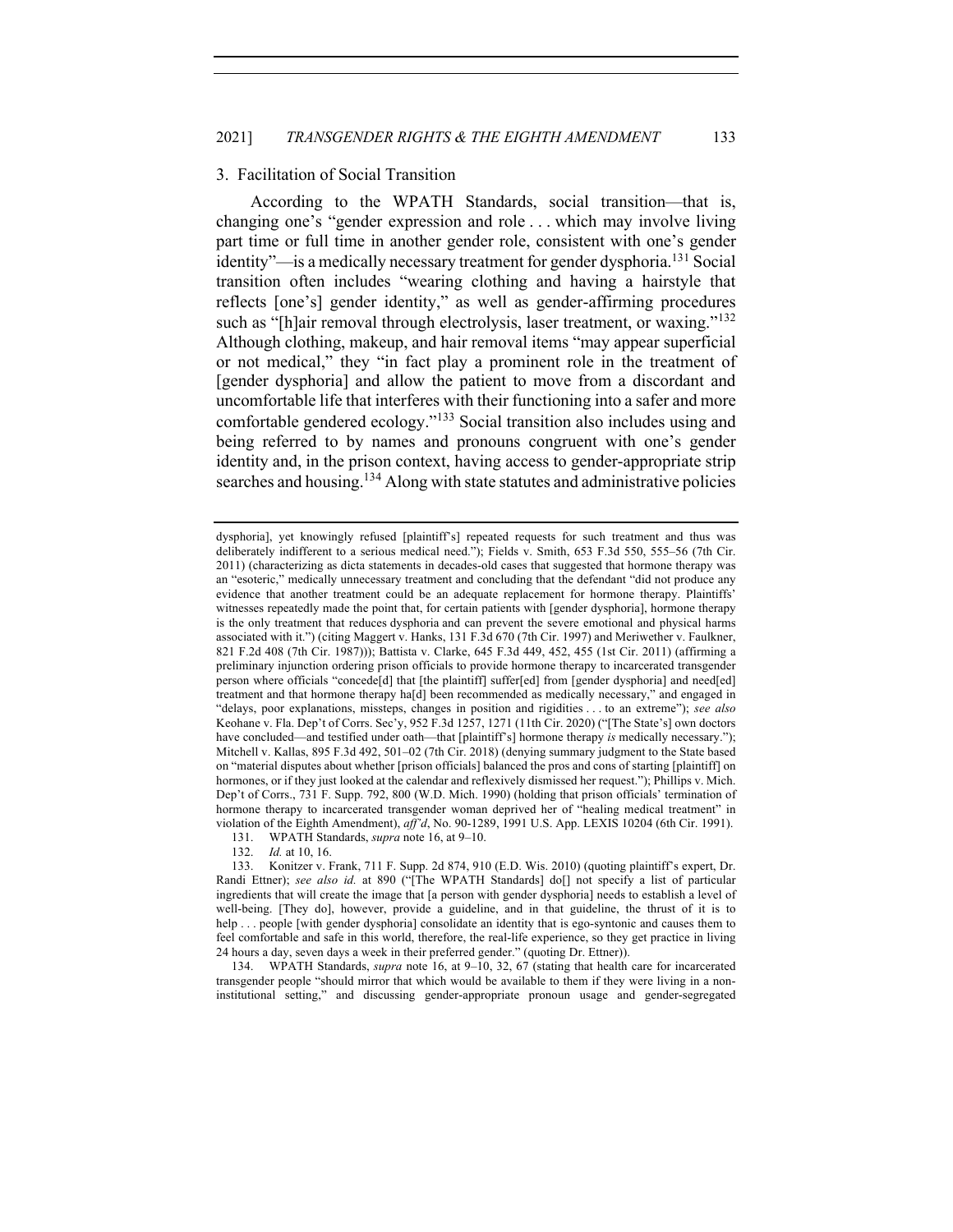requiring prison officials' facilitation of social transition, <sup>135</sup> Eighth Amendment litigation has been critical to removing barriers to social transition in prison.

i. Access to Commissary Items and Other Gender-Affirming Care

Some state departments of corrections have prevented incarcerated transgender people from socially transitioning by prohibiting them from purchasing gender-affirming clothing from the prison commissary and refusing to provide gender-affirming procedures such as hair removal.<sup>136</sup> When incarcerated transgender people have challenged these denials, courts have in almost all cases ruled in their favor.<sup>137</sup>

As the district court concluded in *Hicklin v. Precynthe*, "the case law is clear—'gender-affirming' canteen items," such as clothing and makeup, "and permanent hair removal are not merely cosmetic treatments but, instead, medically necessary treatments to address a serious medical disease."138 In *Hicklin*, the district court granted a preliminary injunction directing prison officials to provide the plaintiff, an incarcerated transgender woman, "with care that her doctors deem to be medically necessary treatment for her gender dysphoria," including, inter alia, "access to permanent body hair removal, and access to 'gender-affirming' canteen items."<sup>139</sup> Likewise, in *Monroe v. Baldwin*, a class action brought by six incarcerated transgender women, the district court concluded that "[s]ocial transition is 'an important component of medical treatment,'  $\frac{140}{140}$  and held that there was evidence that prison officials "prevent[ed] Plaintiffs' social transitions" in violation of the Eighth Amendment by, inter alia, "denying them access to female

correctional facilities); *see also* Monroe v. Baldwin, 424 F. Supp. 3d 526, 547 (S.D. Ill. 2019) (ordering the State to "develop a policy to allow transgender inmates medically necessary social transition, including individualized placement determinations, avoidance of cross-gender strip searches, and access to gender-affirming clothing and grooming items"); Affidavit of Randi Ettner, Ph.D., ¶ 35, Doe v. Mass. Dep't of Corr., 2019 U.S. Dist. LEXIS 112313 (D. Mass. July 8, 2019) (No. 17-12255) ("Being referred to by the appropriate female name and being respectfully treated as a woman are crucial to the psychological well-being of a gender dysphoric woman. Absent respectful and appropriate interactions, psychological symptoms and disorders develop. . . . It is extremely distressing for a transgender woman to be . . . strip-searched by male guards who touch and grope her.").

<sup>135.</sup> *See, e.g.*, MASS. GEN. LAWS ANN. ch. 127, § 32A (West 2018) (requiring that incarcerated people be addressed by staff in a manner consistent with their gender identity, have access to items, clothing, and educational materials consistent with their gender identity, and have the right to be searched by a staff member of the same gender identity); *accord* CONN. GEN. STAT. ANN. § 18-81ii (West 2020); CAL. PENAL CODE § 2606 (West Supp. 2022); R.I. DEP'T OF CORR., *supra* note 128, at 5, 12.

<sup>136.</sup> *See* KNOW YOUR RIGHTS, *supra* note 43, at 7; *see also infra* Part III.

<sup>137.</sup> *See infra* Part III.

<sup>138.</sup> Hicklin v. Precynthe, No. 4:16-CV-01357, U.S. Dist. LEXIS 21516, at \*43 (E.D. Mo. Feb. 9, 2018).

<sup>139.</sup> *Id.* at \*48.

<sup>140.</sup> Monroe v. Baldwin, 424 F. Supp. 3d 526, 545 (S.D. Ill. 2019).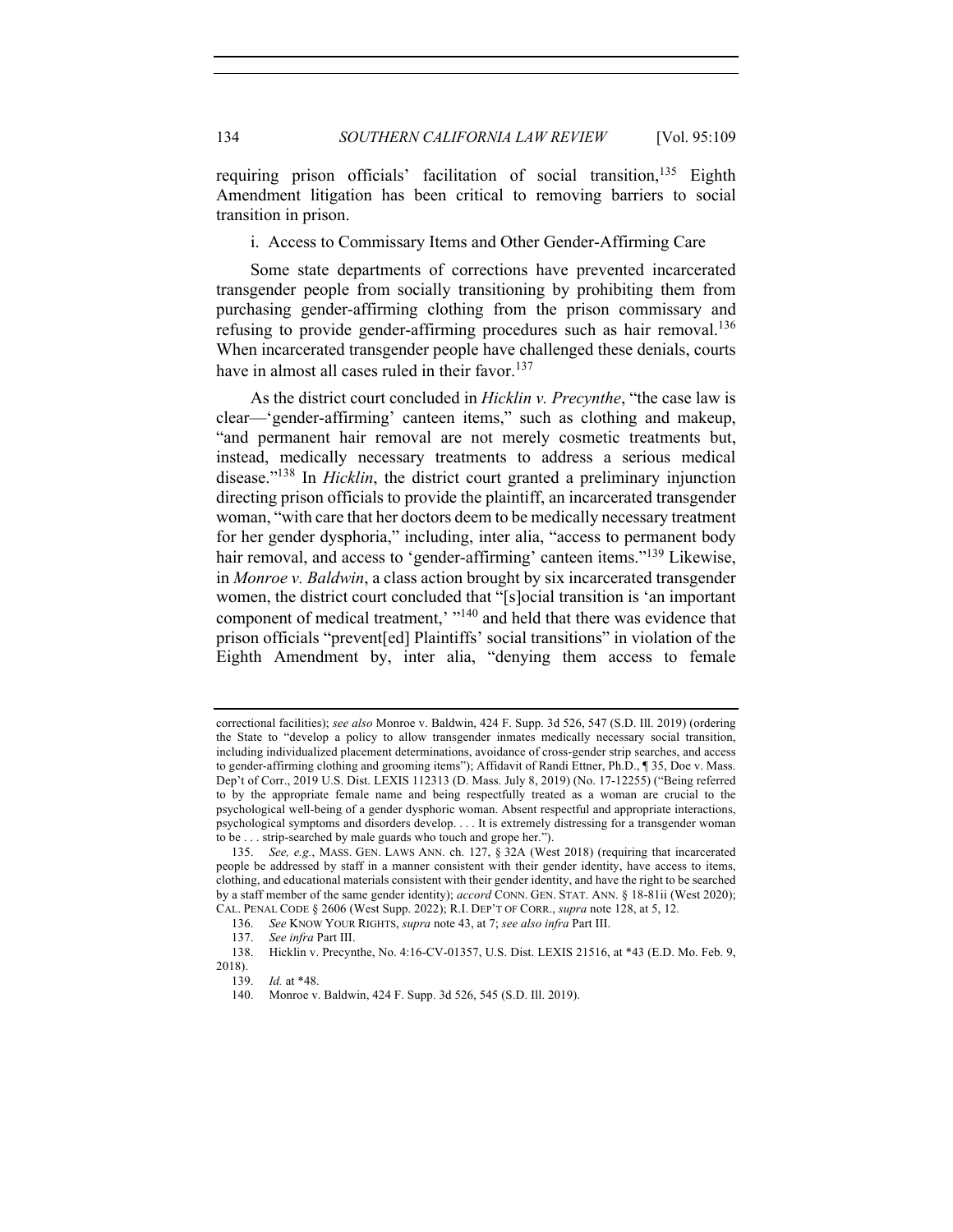commissary items."<sup>141</sup> The court granted a preliminary injunction ordering prison officials to "develop a policy to allow transgender inmates medically necessary social transition, including . . . access to gender-affirming clothing and grooming items."142 In *Soneeya*, the district court similarly enjoined a state department of corrections from enforcing a policy that categorically prohibited, *inter alia*, "[f]eminization or masculinization procedures such as laser hair removal and/or electrolysis for permanent facial, chest or other body hair removal."143 And in *Konitzer v. Frank*, the district court denied summary judgement to a state department of corrections and held that the plaintiff, an incarcerated transgender woman, had provided sufficient evidence to show that prison officials' blanket ban of "modest makeup, female undergarments, [and] facial hair remover or growth items" denied her medically necessary care in violation of the Eighth Amendment.<sup>144</sup>

ii. Gender-Appropriate Strip Searches and Pronoun Usage

Prison officials have also undermined transgender people's social transition by denying them access to gender-appropriate strip searches and misgendering them in violation of the Eighth Amendment.<sup>145</sup> The law is clear that, absent emergency circumstances, "cross-gender" strip-searches involving intimate physical contact violate the Eighth Amendment.<sup>146</sup> This

146. *See* Shaw v. District of Columbia, 944 F. Supp. 2d 43, 56, 58–59 (D.D.C. 2013) (stating that "a reasonable officer would know that treating a female detainee as plaintiff was treated," including having her searched by male prison officials, "exposed her to a substantial risk of serious harm, and, therefore, would know that those actions violated her constitutional rights"); *id.* at 57 (applying Eighth Amendment analysis to search of a pretrial detainee, given that "the due process rights of a pretrial detainee are at least as great as the Eighth Amendment protections available to a convicted prisoner" (quoting Revere v. Mass. Gen. Hosp., 463 U.S. 239, 244 (1983))). In addition to the Fifth and Eighth

<sup>141.</sup> *Id.* at 527, 545.<br>142. *Id.* at 547.

*Id.* at 547.

<sup>143.</sup> Soneeya v. Spencer, 851 F. Supp. 2d 228, 240 (D. Mass. 2012).

<sup>144.</sup> Konitzer v. Frank, 711 F. Supp. 2d 874, 909 (E.D. Wis. 2010); *see also* Iglesias v. True, 403 F. Supp. 3d 680, 685 (S.D. Ill. 2019) (holding that an incarcerated transgender woman made out a plausible claim that prison officials violated the Eighth Amendment by denying her medically necessary care for gender dysphoria, including laser hair removal); Diamond v. Owens, 131 F. Supp. 3d 1346, 1360, 1364 (M.D. Ga. 2015) (holding that plaintiff, a transgender woman, stated a claim that prison officials denied her medically necessary treatment in violation of the Eighth Amendment by ridiculing and disciplining her "for her female gender expression," including her feminine "eyebrow adornments"); Alexander v. Weiner, 841 F. Supp. 2d 486, 492 (D. Mass. 2012) (holding that plaintiff stated a claim that prison officials denied her medically necessary care in violation of Eighth Amendment by repeatedly ignoring her doctors' prescriptions for "laser hair removal and/or electrolysis"). *But compare* Keohane v. Fla. Dep't of Corr. Sec'y, 952 F.3d 1257, 1274 (11th Cir. 2020) (vacating the district court's order directing prison officials to permit plaintiff to socially transition and holding that prison officials' denial of access to female clothing and grooming standards did not violate Eighth Amendment because, "unlike with respect to hormone therapy, the testifying medical professionals were—and remain—divided over whether social transitioning is medically necessary to Keohane's gender-dysphoria treatment"), *with id.* at 1295–97 (Wilson, J., dissenting) (arguing that the district court correctly found that prison officials had a "categorical, blanket ban" on social transitioning, and that the State's medical providers who determined that social transitioning was not medically necessary for plaintiff "were incompetent and incredible").

<sup>145.</sup> *See* KNOW YOUR RIGHTS, *supra* note 43, at 7, 12.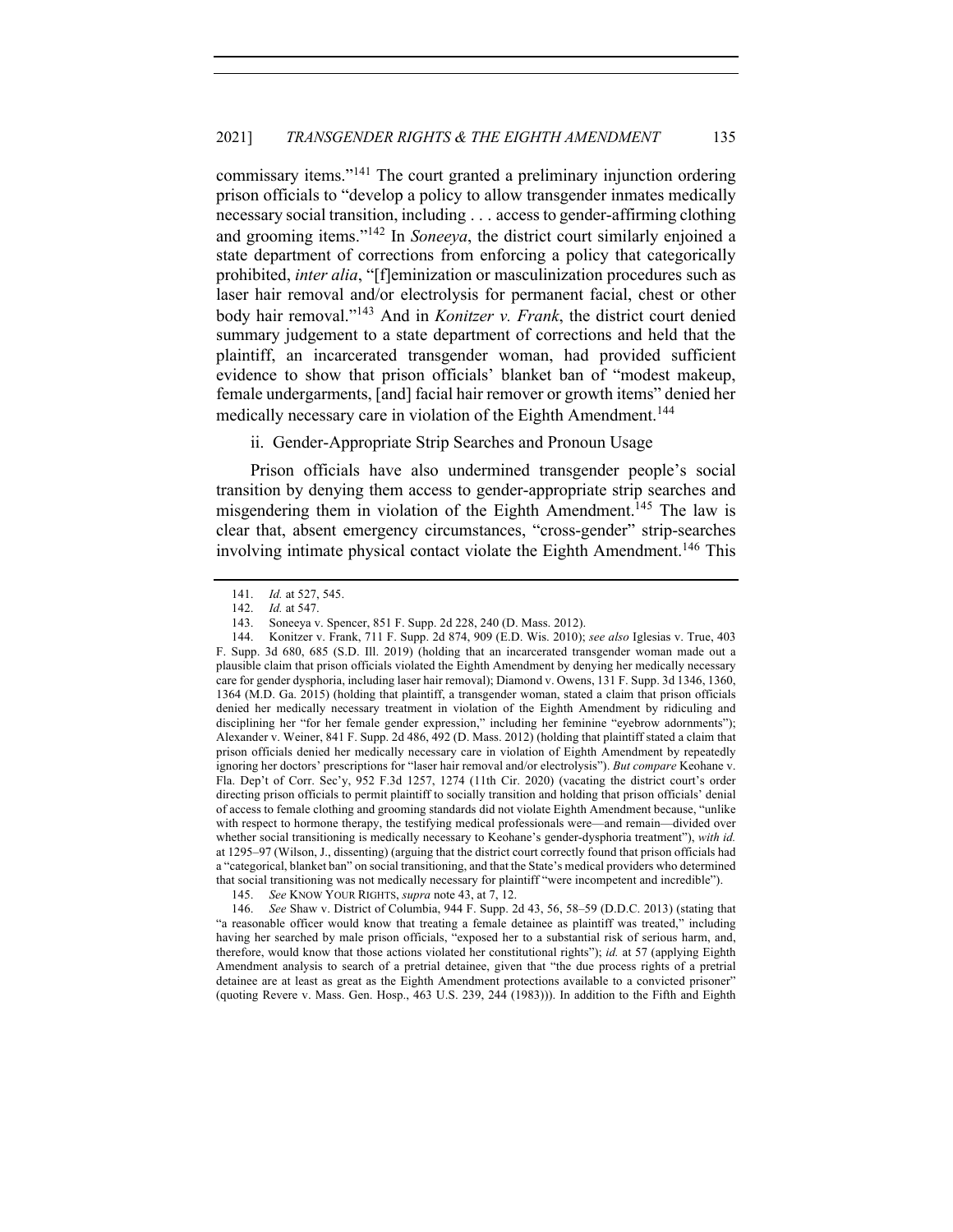prohibition applies to male prison officials' strip-searches of transgender women.147 As the district court stated in *Shaw v. District of Columbia*, a transgender woman's " 'clearly established rights' include the same rights as any other female detainee."<sup>148</sup> Additionally, courts have required prison officials to address misgendering by training prison officials regarding proper name and pronoun usage.<sup>149</sup>

In *Monroe*, for example, the district court concluded that there was evidence that prison officials "prevent[ed] Plaintiffs' social transitions" by, *inter alia*, conducting cross-gender strip searches and also "misgendering" inmates," which, the court stated is "traumatic" for a person with gender dysphoria.150

The court granted a preliminary injunction ordering prison officials

to immediately . . . develop a policy to allow transgender inmates medically necessary social transition, including . . . avoidance of cross-gender strip searches, and . . . advis[ing] the Court what steps, if any, [prison officials have] taken to train all correctional staff on transgender issues, including the harms

148. *Shaw*, 944 F. Supp. 2d at 58.

149. *See, e.g.*, *Monroe*, 424 F. Supp. 3d at 547 (granting an preliminary injunction ordering State to advise the court regarding training of prison staff on transgender issues); Hampton v. Baldwin, No. 3:18- CV-550, 2018 U.S. Dist. LEXIS 190682, at \*52 (S.D. Ill. Nov. 7, 2018) (granting an preliminary injunction ordering prison officials to "train all correctional staff on transgender issues"); *cf.* Tay v. Dennison, 457 F. Supp. 3d 657, 683–84, 690–91 (S.D. Ill. 2020) (holding that incarcerated transgender woman demonstrated a likelihood of success on the merits of her equal protection claim with regard to, inter alia, "constant[] misgender[ing]").

150. *Monroe*, 424 F. Supp. 3d at 545.

Amendments, cross-gender strip searches may violate the Fourth Amendment. *See, e.g.*, *id.* at 58 (holding that transgender woman who was detained pretrial stated a claim that prison officials violated her clearly established Fourth Amendment rights not to be searched by male prison staff); Byrd v. Maricopa Cnty. Sheriff's Dep't, 629 F.3d 1135, 1146 (9th Cir. 2011) ("This litany of cases over the last thirty years has a recurring theme: cross-gender strip searches in the absence of an emergency violate an inmate's right under the Fourth Amendment to be free from unreasonable searches.").

<sup>147.</sup> *See, e.g.*, Monroe v. Baldwin, 424 F. Supp. 3d 526, 547 (S.D. Ill. 2019) (ordering prison officials to avoid cross-gender strip searches of incarcerated transgender people); Shadle v. Frakes, No. 8:16CV546, 2017 U.S. Dist. LEXIS 53731, at \*2–3 (D. Neb. Apr. 7, 2017) (permitting incarcerated transgender woman to sue prison officials for, inter alia, subjecting her to male staff strip-searches); *Shaw*, 944 F. Supp. 2d at 57, 60 (holding that transgender woman who was detained pretrial stated a claim that prison officials violated her clearly established due process rights under the Fifth Amendment not to be searched by male prison staff); *see also* Meriwether v. Faulkner, 821 F.2d 408, 418 (7th Cir. 1987) (holding that forcing transgender people to regularly "strip before guards and other inmates" may violate the Eighth Amendment where it is "maliciously motivated, unrelated to institutional security, and hence 'totally without penological justification' " (quoting Rhodes v. Chapman, 452 U.S. 337, 346 (1981))); *cf.* Sarratt v. Stirling, No. 8:16-cv-03486, 2019 U.S. Dist. LEXIS 63399, at \*3, 7 (D.S.C. Mar. 21, 2019) (denying injunctive relief to an incarcerated transgender woman who was "subjected to body cavity searches by male corrections officers" based on testimony from prison warden that, in response to litigation, he "directed that female staff members perform patdown searches of Plaintiff unless there is some type of emergent situation where a female officer is not available and [a] search has to be done immediately"). *But see* Naisha v. Metzger, 490 F. Supp. 3d. 796, 804 (D. Del. 2020) (stating that "there is no precedent to support the existence of [a] right" for "a transgender inmate to be strip searched by an officer of the gender with which the inmate identifies").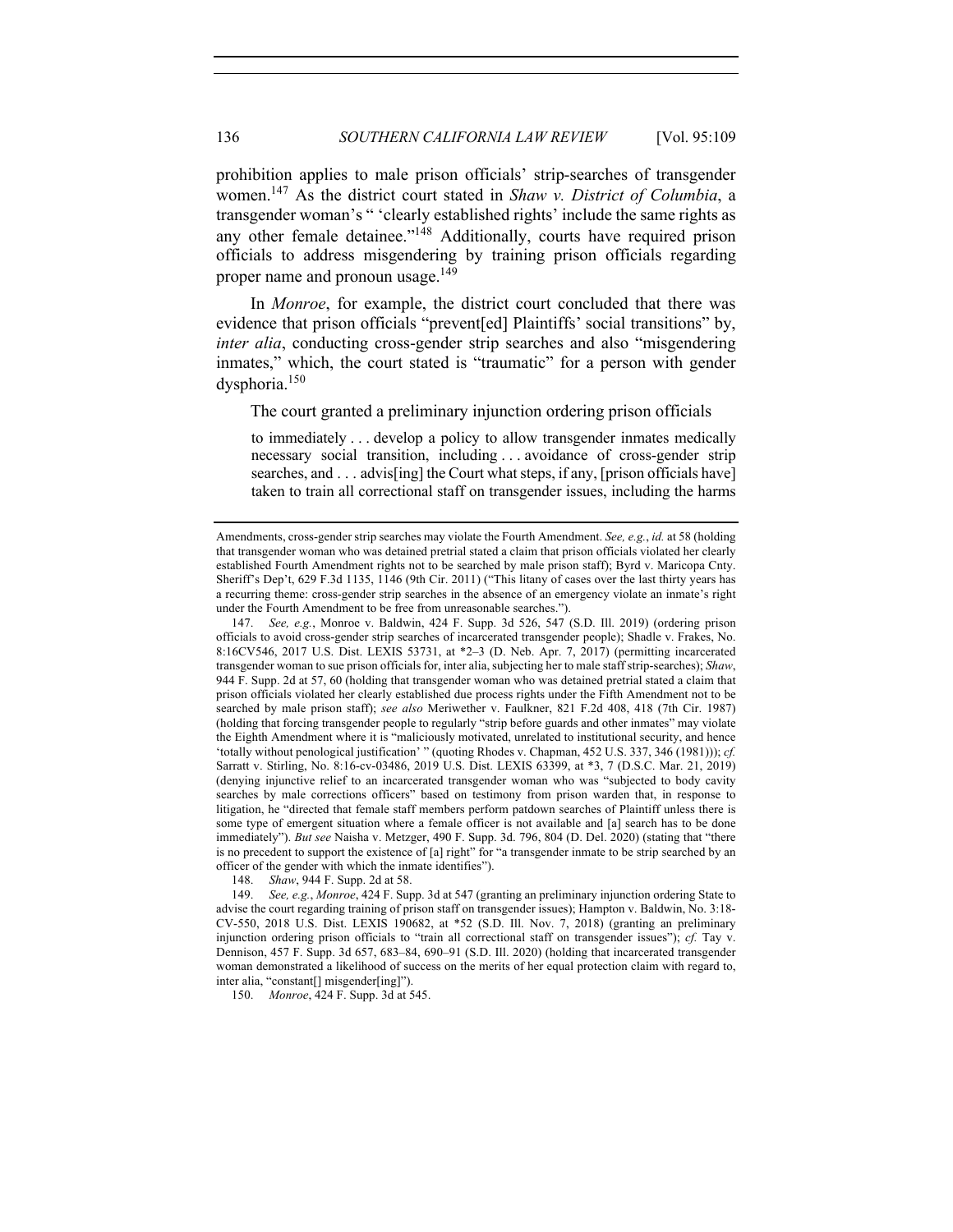caused by misgendering and harassment—by both [prison] staff and other inmates.<sup>151</sup>

iii. Access to Appropriate Placement

Incarcerating transgender women in men's prisons and transgender men in women's prisons undermines the process of social transition and also poses obvious and horrifying risks to transgender people's health and safety, including sexual assault and violence.<sup>152</sup> In recognition of these substantial risks to transgender people's health and safety, the WPATH Standards caution against housing transgender people "on the sole basis of the appearance of the external genitalia," and state that housing assignments for incarcerated transgender people should instead "take into account their gender identity and role, physical status, dignity, and personal safety."153 Despite these obvious risks and the consensus position of the medical community, prisons officials have historically denied incarcerated transgender people access to gender-appropriate placement—instead housing them according to their assigned sex at birth, or placing them in administrative segregation, that is, solitary confinement.<sup>154</sup> As the result of

<sup>151.</sup> *Id.* at 546–47.<br>152. *See e.g. Mer* 

<sup>152.</sup> *See, e.g.*, *Meriwether*, 821 F.2d at 417 ("Given her transsexual identity and unique physical characteristics, her being housed among male inmates in a general population cell would undoubtedly create, in the words of the district court, 'a volatile and explosive situation.' Under such circumstances it is unlikely that prison officials would be able to protect her from the violence, sexual assault, and harassment about which she complains." (quoting the district court)); *see also* 42 U.S.C § 30301(12) (acknowledging the "epidemic character of prison rape and the day-to-day horror experienced by victimized inmates"); *see also* Darren Rosenblum, *"Trapped" in Sing: Transgendered Prisoners Caught in the Gender Binarism*, 6 MICH. J. GENDER & L. 499, 523–24 (2000) (stating that "[m]ale prisons have an infamous history of creating and reinforcing barbarous hierarchies of economic, social, and sexual subjugation of the weak to the strong, hierarchies that affect and victimize all male prisoners," with transgender women often "forced into the victim role"). Despite the dearth of case law and scholarship regarding incarcerated transgender men, *see id.* at 512–13, emerging research suggests that transgender men experience different, but overlapping, forms of discrimination as compared with incarcerated transgender women. *See* Shana Tabak & Rachel Levitan, *LGBTI Migrants in Immigration Detention: A Global Perspective*, 37 HARV. J.L. & GENDER 1, 27 n.107 (2014) ("Anecdotal evidence indicates that transgender men housed in women's prisons face physical and sexual violence, but more often from guards than from other inmates."); SYLVIA RIVERA L. PROJECT, "IT'S WAR IN HERE": A REPORT ON THE TREATMENT OF TRANSGENDER AND INTERSEX PEOPLE IN NEW YORK STATE MEN'S PRISONS 32 (2007), https://srlp.org/files/warinhere.pdf [https://perma.cc/HV37-AG9D] ("As is the case in men's prisons, authorities in women's prisons target transgender, gender non-conforming, and intersex people in those facilities with verbal harassment, humiliation, excessive strip searches, and isolation, and refuse to recognize their gender identities.").

<sup>153.</sup> WPATH Standards of Care, *supra* note 16, at 68 ("Placement in a single-sex housing unit, ward, or pod on the sole basis of the appearance of the external genitalia may not be appropriate and may place the individual at risk for victimization.").

<sup>154.</sup> *See* KNOW YOUR RIGHTS, *supra* note 43, at 10; *see also* Farmer v. Haas, 990 F.2d 319, 320 (7th Cir. 1993) (stating that, since the early 1990s, "[t]he practice of the federal prison authorities . . . [has been] to incarcerate persons who have completed sexual reassignment with prisoners of the transsexual's new gender, but to incarcerate persons who have not completed it with prisoners of the transsexual's original gender").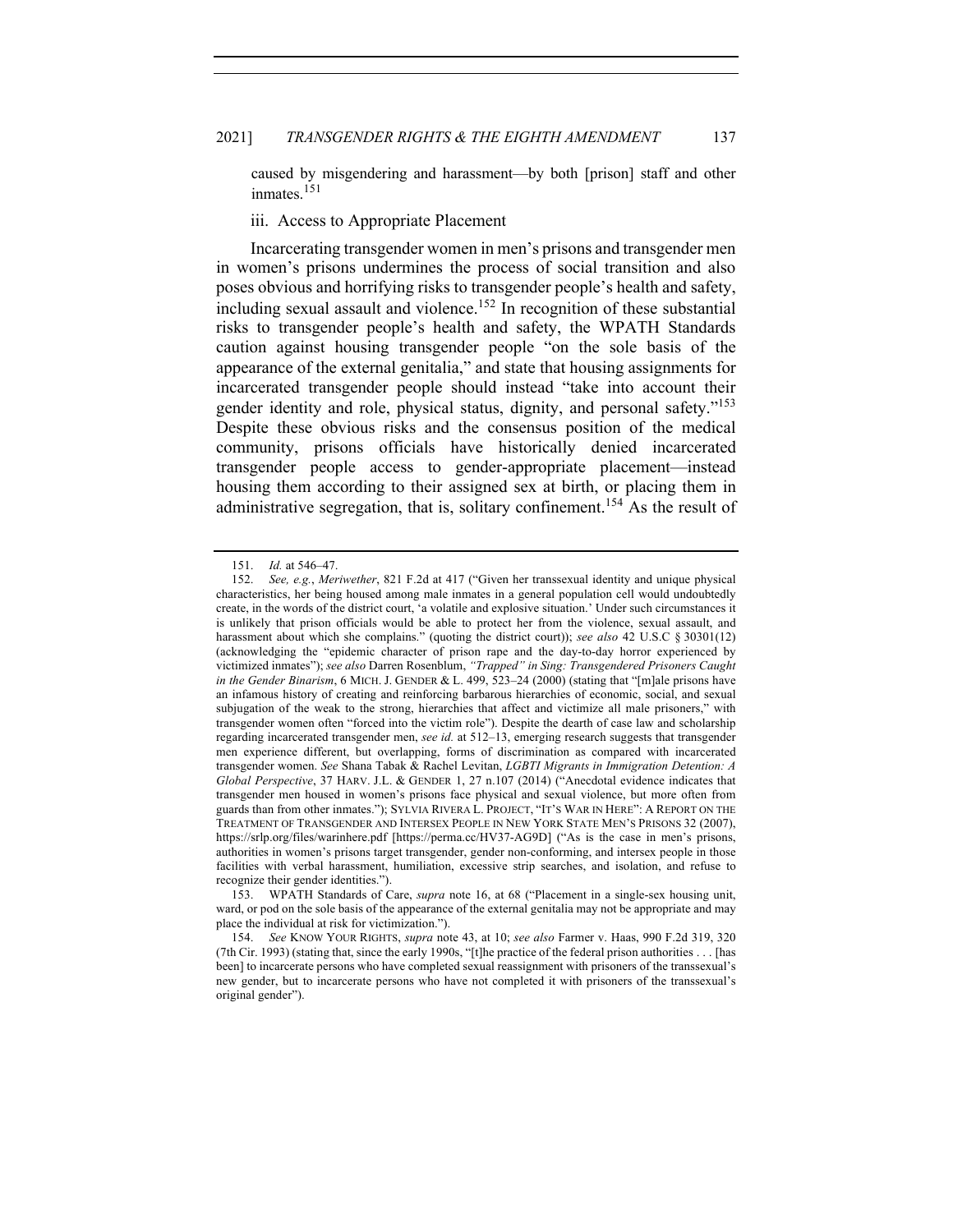legislation and litigation, these historical practices have begun to change, although at a frustratingly slow pace for those subject to them.<sup>155</sup>

Under the Prison Rape Elimination Act of 2003 ("PREA"), the federal government, and every jail or prison receiving federal dollars, must make an "individualized determination[]" about whether an incarcerated transgender person would be safer housed in a men's or women's facility.156 States like California, Connecticut, Massachusetts, and Rhode Island, and localities such as Denver, Colorado and Chicago, Illinois, similarly require, through statute or administrative policy, an individualized determination regarding the housing of incarcerated transgender people.<sup>157</sup> Although, in practice, these formal shifts in federal, state, and local policy often go ignored by prison officials,<sup>158</sup> they are an important step towards appropriate housing for incarcerated transgender people.

Eighth Amendment litigation has also opened the doors to genderappropriate housing for incarcerated transgender people.<sup>159</sup> A growing

157. *See, e.g.*, MASS. GEN. LAWS ANN. ch. 127 § 32A (West 2021) ("A prisoner of a correctional institution, jail or house of correction that has a gender identity . . . that differs from the prisoner's sex assigned at birth, with or without a diagnosis of gender dysphoria or any other physical or mental health diagnosis, shall be . . . housed in a correctional facility with inmates with the same gender identity."); *accord* CAL. PENAL CODE § 2606 (West Supp. 2022); CONN. GEN. STAT. Ann. § 18-81ii (West 2020); *see also* Broadus & Minter, *supra* note 32, at 207 (discussing policies in Denver, Colorado; Chicago, Illinois; Portland, Maine; and the District of Columbia, which require a case-by-case determination of gender-appropriate housing for transgender people).

158. *See* Broadus & Minter, *supra* note 32, at 207; *see also* GLUCK MEZEY, *supra* note 43, at 62.

159. *See infra* Part III. In addition to the Eighth Amendment, transgender litigants have successfully claimed that incarceration based on birth sex violates their rights under the Equal Protection and Due

<sup>155.</sup> *See infra* Part III.

<sup>156.</sup> 28 C.F.R. § 115.42(b) (2021); *see also id.* § 115.42(c) ("In deciding whether to assign a transgender or intersex inmate to a facility for male or female inmates, and in making other housing and programming assignments, the agency shall consider *on a case-by-case basis* whether a placement would ensure the inmate's health and safety, and whether the placement would present management or security problems." (emphasis added)). The PREA established a National Prison Rape Elimination Commission to "carry out a comprehensive legal and factual study of the pen[o]logical, physical, mental, medical, social, and economic impacts of prison rape in the United States" and to recommend to the Attorney General "national standards for enhancing the detection, prevention, reduction, and punishment of prison rape." 42 U.S.C. § 30306(d)(1), (e)(1). The PREA standards are binding on the Federal Bureau of Prisons. *Id.* § 30307(b). Generally speaking, states that do not certify full compliance with the PREA standards are subject to the loss of five percent of any Department of Justice grant funds that they would otherwise receive for prison purposes. *Id.* § 30307(e)(2)(A). During the Obama administration, the Federal Bureau of Prisons, consistent with the PREA Standards, directed federal prisons to house transgender people "by gender identity when appropriate." TRANSGENDER OFFENDER MANUAL, *supra* note 127, at 6. In 2018, the Trump administration changed this directive to state that housing transgender people by gender identity "would be appropriate only in rare cases." *Id.* The Biden administration has since revised the policy to direct placement of transgender people based on a case-by-case assessment ensuring that a placement does not "jeopardize" the person's well-being. U.S. DEP'T OF JUST., FED.BUREAU OF PRISONS, PROGRAM STATEMENT, NO. 5200.08: TRANSGENDER OFFENDER MANUAL 6 (Jan. 13, 2022), https:// www.bop.gov/policy/progstat/5200-08-cn-1.pdf [https://perma.cc/RTF2-RJY2].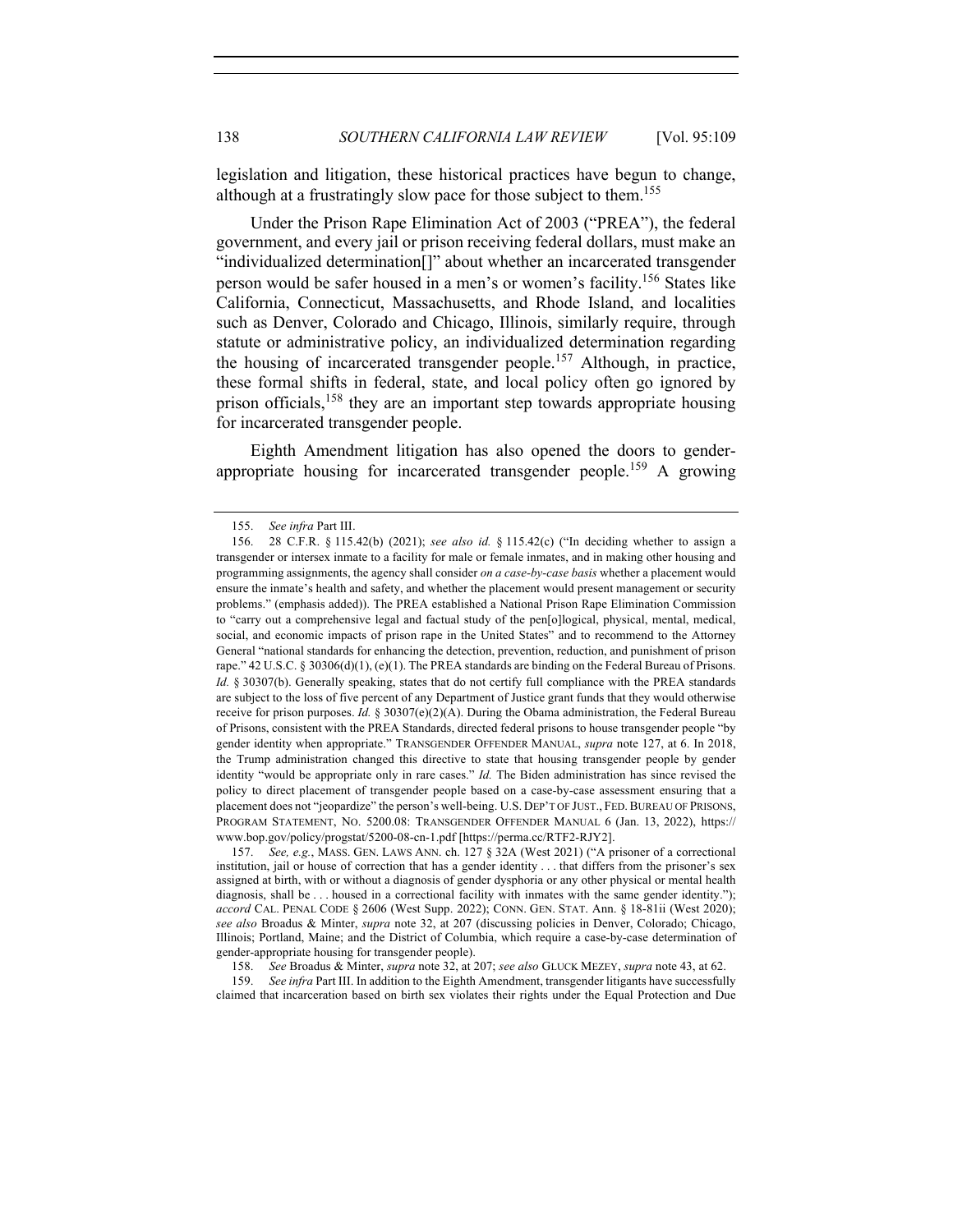number of courts have concluded that prison officials may fail to protect transgender people from a substantial risk of serious harm in violation of the Eighth Amendment when they incarcerate transgender women—who are "highly vulnerable" to sexual assault—in correctional facilities inconsistent with their gender identity.160 For example, in 2004 in *Green v. Bowles*, the Sixth Circuit reversed a grant of summary judgment to the state in a case in which prison officials placed a transgender woman in an all-male protective custody unit, where she was repeatedly assaulted.<sup>161</sup> According to the Sixth Circuit, the plaintiff presented sufficient evidence to show that she was "vulnerable" to assault based on her "physical appearance" and transgender status, and that prison officials failed to protect her in violation of the Eighth Amendment.<sup>162</sup>

In 2015, in *Diamond v. Owens*, a federal district court in Georgia similarly held that the plaintiff, an incarcerated transgender woman who was repeated sexually assaulted in prison, stated a claim that prison officials violated the Eighth Amendment by housing her in maximum security male facilities, despite the "obvious" risk of sexual assault.<sup>163</sup> And in 2020, in *Tay* 

- 160. *See infra* notes 162–65.
- 161. Green v. Bowles, 361 F.3d 290, 293–94 (6th Cir. 2004).
- 162. *Green*, 361 F.3d at 293–94 (6th Cir. 2004).

Process Clauses as well as under federal disability rights laws. *See, e.g.*, Doe v. Mass. Dep't of Corr., No. 17-12255, 2018 U.S. Dist. LEXIS 99925, at \*26–30 (D. Mass. June 14, 2018) (holding that incarcerated transgender woman stated claim that her incarceration in men's prison violated due process, equal protection, and disability rights laws); Tay v. Dennison, 457 F. Supp. 3d 657, 689 (S.D. Ill. 2020) (granting preliminary injunction ordering state department of corrections to "come up with an individualized housing plan" for a transgender woman incarcerated in men's prison—including consideration of transfer to women's correctional facility—based on violations of Equal Protection Clause and Eighth Amendment).

<sup>163.</sup> Diamond v. Owens, 131 F. Supp. 3d 1346, 1378 (M.D. Ga. 2015); *accord* Zollicoffer v. Livingston, 169 F. Supp. 3d 687, 690–91, 696 (S.D. Tex. 2016) (holding that incarcerated transgender woman who was physically and sexually assaulted in men's prison stated claim that prison officials were deliberately indifferent to a substantial risk of serious harm when they denied her repeated requests to be transferred to a safer housing area); *id.* at 691 ("Transgender inmates in particular face a shockingly high rate of sexual abuse in prison. The [Bureau of Justice Statistics] reported that 34.6% of transgender inmates reported being the victim of sexual assault. That is nearly nine times the rate for all prisoners, which is 4.0%. The vulnerability of incarcerated transgender people to sexual abuse is no secret. For example, the National Institute of Corrections has stated that 'research on sexual abuse in correctional facilities consistently documented that men and women with nonheterosexual orientations, transgender individuals, and people with intersex conditions were highly vulnerable to sexual abuse.' "); Lojan v. Crumbsie, No. 12 CV 0320, 2013 U.S. Dist. LEXIS 15590, at \*13 (S.D.N.Y. Feb. 1, 2013) (denying motion to dismiss failure-to-protect claim and finding that Plaintiff stated a valid claim as she "allege[d] that officials . . . acted with deliberate indifference to her safety because jail officials knew that she was a likely victim . . . . [T]he argument that more than mere knowledge of Plaintiff's transgender status was required to put Defendant on notice of Plaintiff's vulnerability is spurious"); Green v. Hooks, No. 6:13 cv-17, 2013 U.S. Dist. LEXIS 124806, at \*3–4 (S.D. Ga. July 18, 2013) (holding that incarcerated transgender person who was sexually assaulted in prison stated claim that prison officials were deliberately indifferent to substantial risk of serious harm when they placed her in the general population of an all-male prison, and in protective custody with a male inmate); Shaw v. District of Columbia, 944 F. Supp. 2d 43, 59–60 (D.D.C. 2013) (denying motion to dismiss where police officers placed the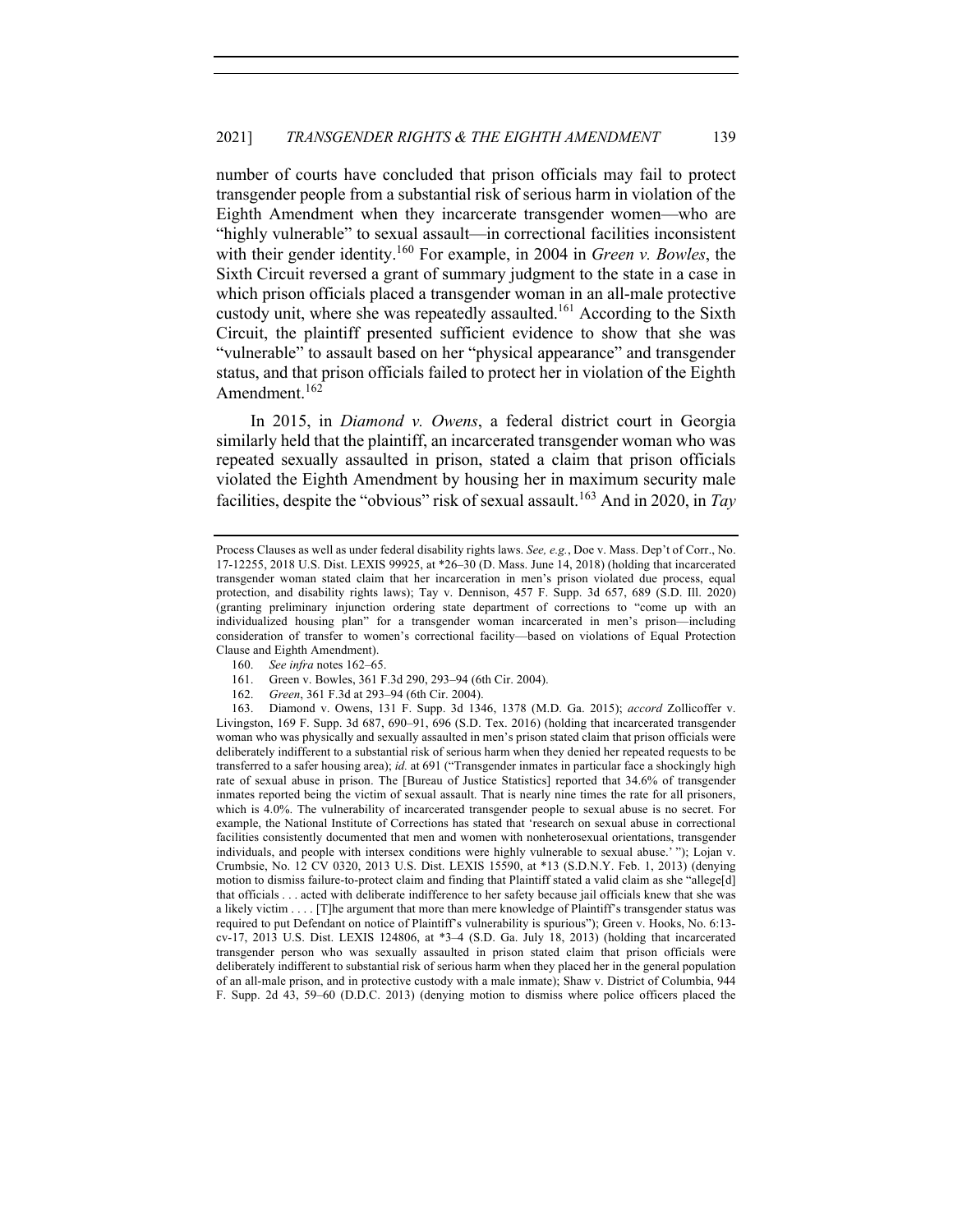*v. Dennison*, the district court reserved a ruling on whether the plaintiff, an incarcerated transgender woman, should be transferred to a women's prison until after trial, but it ordered the state department of corrections to "come up with an individualized housing plan for [p]laintiff in accordance with its affirmative duty to protect her from a substantial risk of harm."<sup>164</sup> According to the district court, the department "should consider [plaintiff's] assertion that being housed in a men's prison is the primary cause of her suffering because, as a trans woman, she is especially vulnerable to physical and sexual violence from her male counterparts," and "whether the reason . . . that she has not been able to receive treatment for her Gender Dysphoria is because she is in a male prison . . . and whether in a women's facility, she would not be subjected to the same risk of sexual and physical assault."<sup>165</sup>

Several courts have acknowledged that inappropriate gendersegregated housing constitutes not only a failure to protect under the Eighth Amendment, but also a failure to provide adequate medical care—namely, access to social transition. In *Monroe*, for example, the district court granted a preliminary injunction ordering prison officials "to immediately . . . cease the policy and practice of depriving gender dysphoric prisoners of medically necessary social transition, including by mechanically assigning housing based on genitalia and/or physical size or appearance," and to "develop a policy to allow transgender inmates medically necessary social transition, including individualized placement determinations."<sup>166</sup>

Relatedly, prison officials' placement of incarcerated transgender people in solitary confinement for their own safety does not remedy the Eighth Amendment violation.<sup>167</sup> Rather, as at least one circuit court and

plaintiff, a transgender woman, "in a single cell in the male area of the Central Cellblock" despite "the risk to transgender detainees [that] was obvious, well-documented, and known to [d]efendants"); Smith v. Hayman, No. 09-2602, 2010 U.S. Dist. LEXIS 15612, at \*25 (D.N.J. Feb. 19, 2010) (permitting plaintiff's claim to proceed on grounds that "[p]laintiff's publicized transsexualism would appear to place h[er] at risk of serious harm from other inmates if housed in the same cell with another male, especially after plaintiff has requested women's clothing and amenities"); Doe v. Yates, No. 1:08-cv-01219, 2009 U.S. Dist. LEXIS 106545, at \*13–14 (E.D. Cal. Nov. 16, 2009) (holding that incarcerated transgender person who was sexually assaulted in men's prison stated claim that prison officials were deliberately indifferent to substantial risk of serious harm when they housed her with "male aggressors" and "threatened her with disciplinary action if she refused to take these other inmates as cell mates"); *see also* Statement of Interest of United States, *supra* note 125, at 5 n.10 (reserving right to weigh in on, inter alia, the constitutionality of the State's housing transgender woman in maximum security men's prison).

<sup>164.</sup> Tay v. Dennison, 457 F. Supp. 3d 657, 688 (S.D. Ill. 2020) (alteration in original).

<sup>165.</sup> *Id.* at 689; *accord* Hampton v. Baldwin, 2018 WL 5830730, at \*16 (S.D. Ill. Nov. 7, 2018).

<sup>166.</sup> Monroe v. Baldwin, 424 F. Supp. 3d 526, 546–47 (S.D. Ill. 2019); *see also* Iglesias v. True, 403 F. Supp. 3d 680, 685 (S.D. Ill. 2019) (holding that an incarcerated transgender woman made out a plausible claim that prison officials violated the Eighth Amendment by denying medically necessary care for her gender dysphoria, including transfer to a woman's correctional facility).

<sup>167.</sup> *See infra* Part III.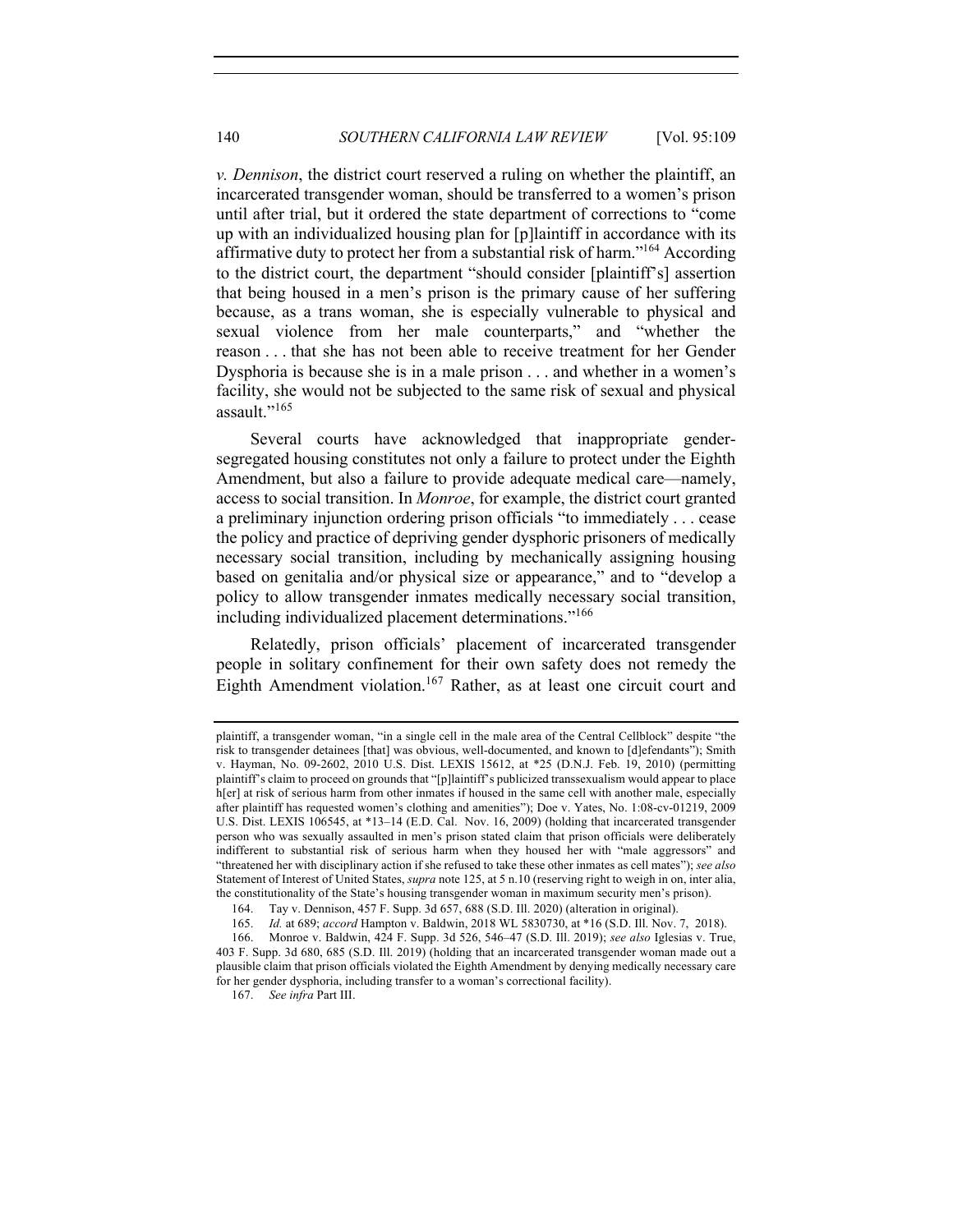numerous district courts have held, such confinement may violate the Constitution by denying the person "adequate recreation, living space, educational and occupational rehabilitation opportunities, and associational rights for nonpunitive reasons" in light of other feasible alternatives  $168$  such as transfer to a gender-appropriate facility.<sup>169</sup> Solitary confinement may also run afoul of the Prison Rape Elimination Act ("PREA") standards, which explicitly prohibit the involuntary segregation of transgender people unless "a determination has been made that there is no available alternative means of separation from likely abusers," and which further provide that segregation "shall not ordinarily exceed a period of [thirty] days."<sup>170</sup>

As a result of these legislative and litigation developments, some incarcerated transgender people are now being housed in gender-appropriate facilities, either upon entry into prison or after requesting transfer. For example, at least two transgender women in federal custody at the female prison in Fort Worth, Donna Langan and Linda Thompson, have been transferred to a federal woman's prison.<sup>171</sup> Furthermore, at least eight

<sup>168.</sup> Meriwether v. Faulkner, 821 F.2d 408, 416 (7th Cir. 1987); *id.* at 415 (stating that segregation of transgender person "may constitute cruel and unusual punishment in violation of the Eighth Amendment"); *see, e.g.*, Medina-Tejada v. Sacramento Cnty., No. CIV S-04-138, 2006 U.S. Dist. LEXIS 7331, at \*25–26 (E.D. Cal. Feb. 24, 2006) (denying summary judgment to the County because it had not shown why automatic administrative segregation of transgender detainees—which included "significant limitations on, or total denials of, recreational activities, exercise, phone calls, visitation privileges, outof-cell time, access to religious services, and access to the law library"—was not "excessive in relation to the alleged safety purpose in keeping her segregated and why this purpose could not have been achieved by alternative and less harsh methods"); Tates v. Blanas, No. CIV S-00-2539, 2003 U.S. Dist. LEXIS 26029, at \*28 (E.D. Cal. Mar. 6, 2003) (holding, after trial, that prison officials' automatic placement of all transgender detainees in administrative segregation—which included routine shackling and the denial of opportunities to socialize, attend religious services, and shower—violated the plaintiff's constitutional rights, and stating that "[t]he duty to protect [the plaintiff] from harm may not be used to justify actions not reasonably related to accomplishing that purpose. . . . The necessary consequence of [such segregation] is to needlessly deprive transgender pretrial detainees of basic human needs and of privileges available to all other inmates, and to needlessly subject transgender inmates to harsh conditions, as discussed earlier in this opinion"); *cf.* Jones v. Union Cnty. Sheriff's Off., No. 3:18-CV-00509, 2019 U.S. Dist. LEXIS 190588, at \*17 (W.D.N.C. Nov. 4, 2019) (observing that "a policy of segregating incarcerated transgender people may potentially raise constitutional concerns, depending on the conditions of the segregation, which are not alleged here").

<sup>169.</sup> *See infra* notes 171–72 (discussing placement of incarcerated transgender people in genderappropriate facilities); *see also* Affidavit of James Aiken ¶¶ 10, 18–19, Doe v. Mass. Dep't of Corr., No. 17-12255, 2018 U.S. Dist. LEXIS 99925, at \*26–30 (D. Mass. June 14, 2018) (stating that housing a transgender woman "in a male correctional facility creates an unnecessary perilous endangerment for her," and opining that the plaintiff's "safety requires that she be transferred to a women's correctional facility to abate this clear, present and known endangerment issue," and that such a transfer would not "create[] any security or management concern solely because she is a woman who is transgender as there is nothing inherently dangerous about being a transgender person").

<sup>170.</sup> 28 C.F.R. § 115.43(a), (c) (2021).

<sup>171.</sup> Lauren McGaughy, *After Texas Suit, Trump Administration Reverses Prison Policies Protecting Transgender Inmates*, DALLAS MORNING NEWS (May 15, 2018, 4:30 PM), https://www.dallas news.com/news/2018/05/15/after-texas-suit-trump-administration-reverses-prison-policies-protectingtransgender-inmates [https://perma.cc/8NAY-NQY8] (discussing incarceration of transgender women,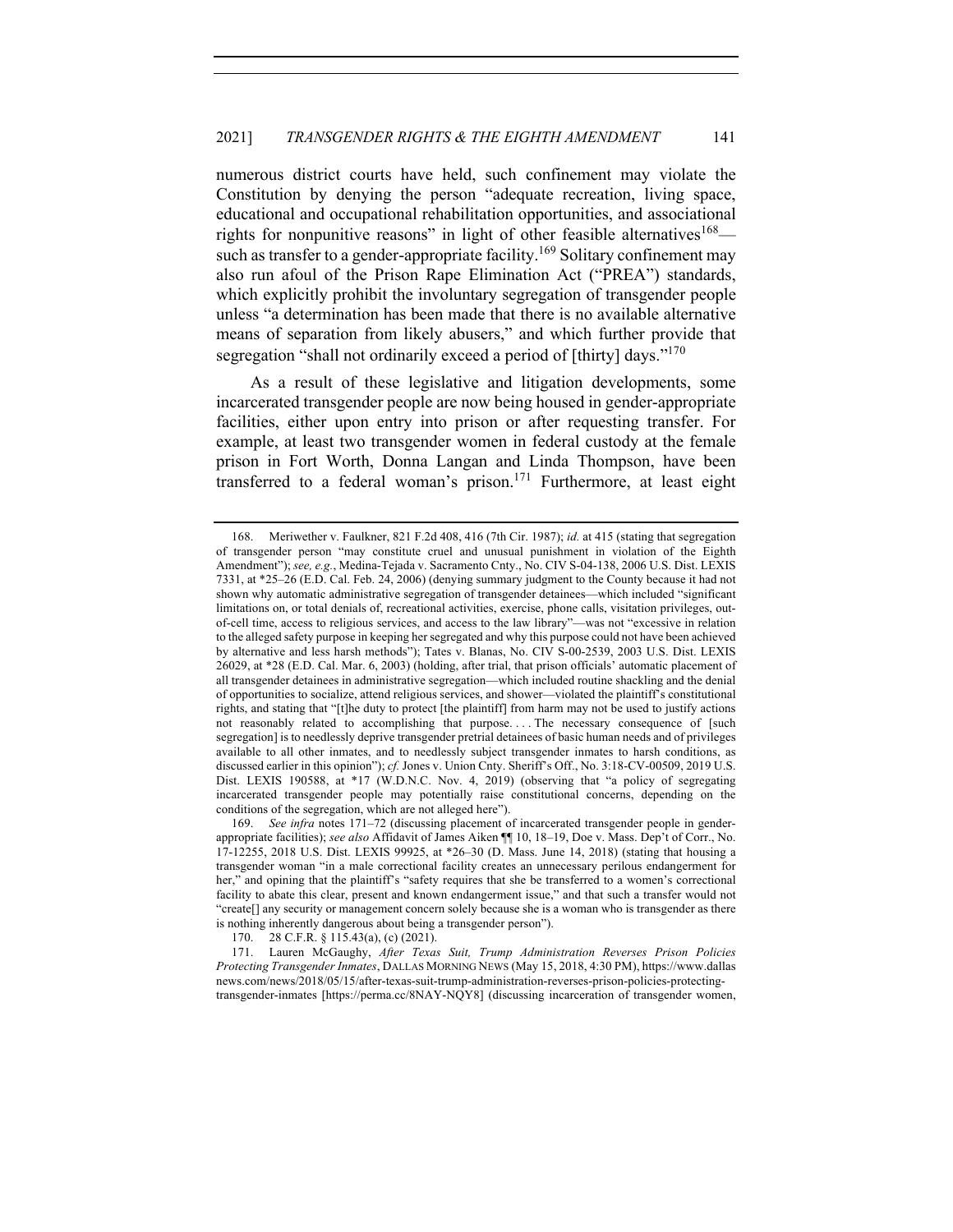transgender women in state custody have likewise been transferred to state women's prisons: Shiloh Quine in California, Adree Edmo in Idaho, Strawberry Hampton and Janiah Monroe in Illinois, Angelina Resto in Massachusetts, Sonia Doe in New Jersey, Jai Diamond in New York, and Kanautica Zayre-Brown in North Carolina.<sup>172</sup> Given the privacy and safety considerations of all people in prison, these publicly known names suggest the tip of a larger iceberg.

# III. ACCESS TO TRANSITION SURGERY IN CORRECTIONAL FACILITIES

Time and again, the restrictive and artificial lines that corrections facilities have drawn around transition-related medical care have been erased. From policies and practices that denied incarcerated transgender people hormone therapy, commissary items, gender-appropriate strip searches, and other gender-affirming care, to prison officials' refusal to house transgender people in gender-appropriate correctional facilities, barriers to accessing appropriate medical care have gradually given way.<sup>173</sup>

As this Part will discuss, medically necessary transition surgery is no exception to this trend, nor are there any legal or medical reasons why it should be. In recent years, some state departments of corrections have begun to provide transition surgery to incarcerated transgender people.<sup>174</sup> Other state departments of corrections will surely follow, as they must under the

Donna Langan and Linda Thompson, at a federal female prison in Fort Worth).

<sup>172.</sup> *Doe v. Massachusetts Department of Correction*, GLBTQ LEGAL ADVOCS. & DEFS. (Apr. 2019), https://www.glad.org/cases/doe-v-massachusetts-department-correction [https://perma.cc/DB56- FBD5] (Resto); Matt Masterson, *IDOC Transfers Another Transgender Inmate to Women's Prison*, WINDOW TO THE WORLD (Apr. 3, 2019, 3:08 PM), https://news.wttw.com/2019/04/03/idoc-transfersanother-transgender-inmate-womens-prison [https://perma.cc/8A2Z-3QWX] (Monroe and Hampton); Joe Hernandez, *N.J. to Move Transgender Woman Out of Men's Prison After Lawsuit*, WHYY (Aug. 29, 2019), https://whyy.org/articles/nj-to-move-transgender-woman-out-of-mens-prison-after-lawsuit [https: //perma.cc/9973-TWF9] (Doe); *NC Transgender Inmate Moved to Women's Facility After Advocates Call for Transfer*, ABC NEWS (Aug. 16, 2019), https://abc11.com/transgender-inmate-womensfacility/5469820 [https://perma.cc/CT35-EJ2Z] (Zayre-Brown); Kate Sosin, *How a Women's Facility Gave This Trans Prisoner a Future*, THEM. (July 3, 2019), https://www.them.us/story/jai-diamond-transwomen-prison [https://perma.cc/EL7Q-BG7X] (Diamond); *Quine v. Beard*, TRANSGENDER L. CTR., https://transgenderlawcenter.org/quine-v-beard [https://perma.cc/8BZY-JKRE] (Quine); *see also* Matthew Clarke, *Two Transgender Prisoners Transferred to Women's Prison*, PRISON LEGAL NEWS (Mar. 5, 2019), https://www.prisonlegalnews.org/news/2019/mar/5/two-transgender-prisoners-trans ferred-womens-prison [https://perma.cc/P6XW-ZW7J] (discussing transfers of Resto and Hampton); *cf.* Guy v. Espinoza, No. 1:19-CV-00498, 2020 U.S. Dist. LEXIS 9893, at \*11 (E.D. Cal. Jan. 21, 2020) (recommending dismissal with prejudice of claims that prison officials' policy of housing transgender women in women's prison violated the constitutional rights of *non*-transgender women), *dismissed*, No. 1:19-CV-00498, 2020 U.S. Dist. LEXIS 33838 (E.D. Cal. Feb. 27, 2020) (adopting findings and recommendations of magistrate judge).

<sup>173.</sup> *See supra* Part II.

<sup>174.</sup> *See infra* notes 198–99 and accompanying text.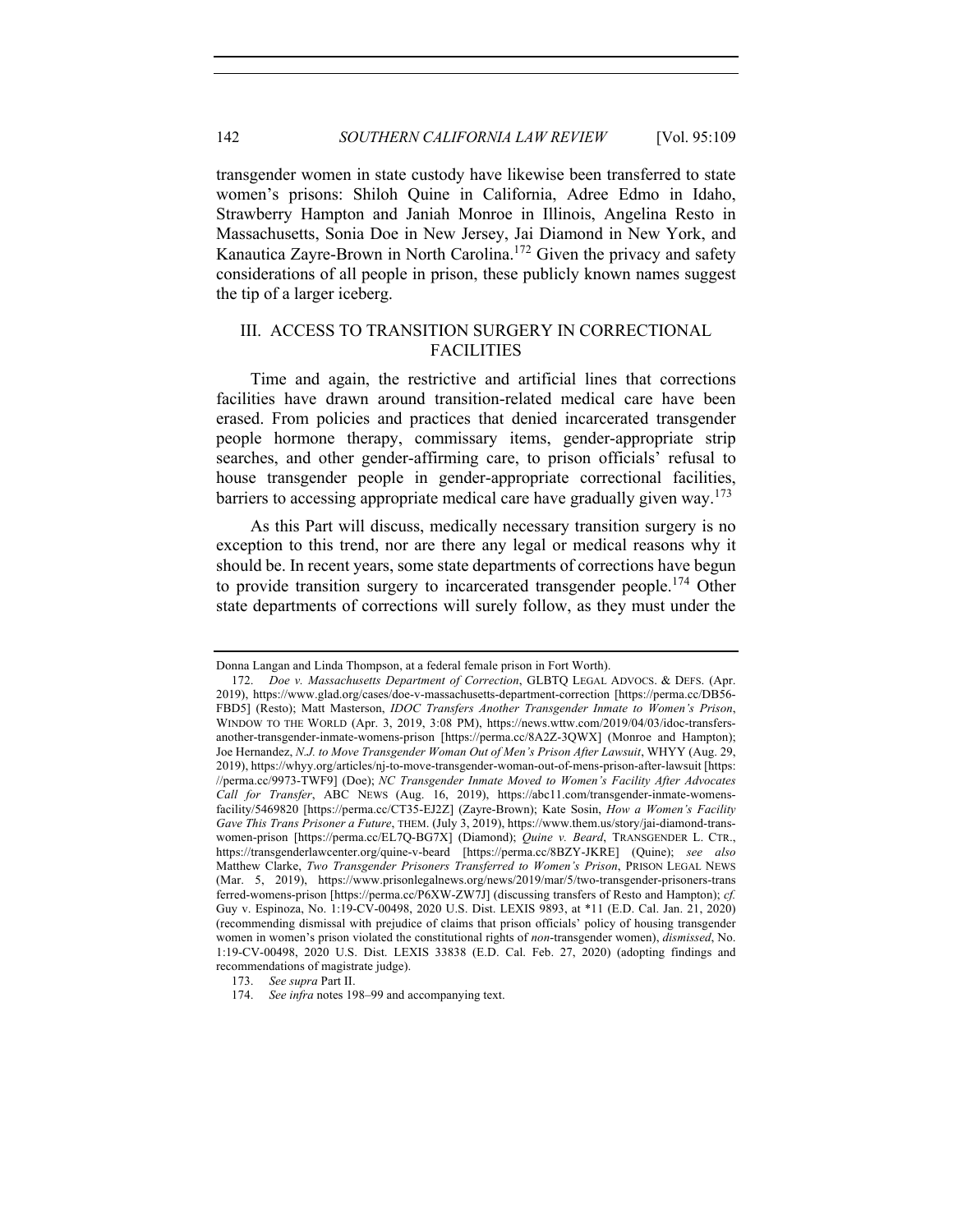Eighth Amendment. As with other barriers to transgender health and safety in prison, access to transition surgery will be neither swift nor easy. But change will come—bringing with it a more humanized understanding of gender dysphoria and the medical care essential to transgender people's health and well-being. Given the recent and important developments in access to transition surgery for incarcerated transgender people, this Part discusses the issue in some detail.

## A. THE TRANSITION SURGERY CIRCUIT CASES: FROM *KOSILEK* TO *EDMO*

The dramatic evolution in the law regarding access to transition surgery traces an arc that began decades ago in the case of *Kosilek v. Spencer*, and culminated in 2019, in the case of *Edmo v. Corizon*. <sup>175</sup> In 1992, Michelle Kosilek, an incarcerated transgender woman, sued the Massachusetts Department of Corrections for failing to provide her with treatment for gender dysphoria—namely, hormone therapy and transition surgery—in violation of the Eighth Amendment.<sup>176</sup> The district court found that Ms. Kosilek "had proven the existence of a serious medical need and had shown that her then-current treatment plan," which consisted of only "supportive therapy," was inadequate, but ultimately concluded that there was no Eighth Amendment violation.<sup>177</sup> According to the court, prison officials "[were] unaware that a failure to provide additional treatment to Kosilek might result in serious harm," and their "failure to provide treatment was rooted, at least in part, in 'sincere security concerns.' "<sup>178</sup> Importantly, the district court warned prison officials "that a failure to provide treatment in the future, now that the [State] was on notice of the potential for harm if only 'supportive therapy' was provided, could amount to an Eighth Amendment violation."<sup>179</sup>

In 2003, after revising its policy of "freezing" an incarcerated person's treatment at whatever level that person was receiving prior to incarceration, prison officials began providing additional ameliorative treatment to Ms. Kosilek, including gender-appropriate clothing and personal effects, electrolysis, and hormone therapy.<sup>180</sup> In 2005, however, prison officials denied Ms. Kosilek transition surgery against the recommendations of multiple doctors hired by the state department of corrections, who testified that transition surgery was medically necessary and, without it, Ms. Kosilek

<sup>175.</sup> *See* Kosilek v. Spencer, 774 F.3d 63 (1st Cir. 2014); Edmo v. Corizon, Inc., 935 F.3d 757 (9th Cir. 2019).

<sup>176.</sup> *Kosilek*, 774 F.3d at 69.

<sup>177.</sup> *Id.* (discussing the district court's opinion).

<sup>178.</sup> *Id.*

<sup>179.</sup> *Id.*

*Id.* at 69–70.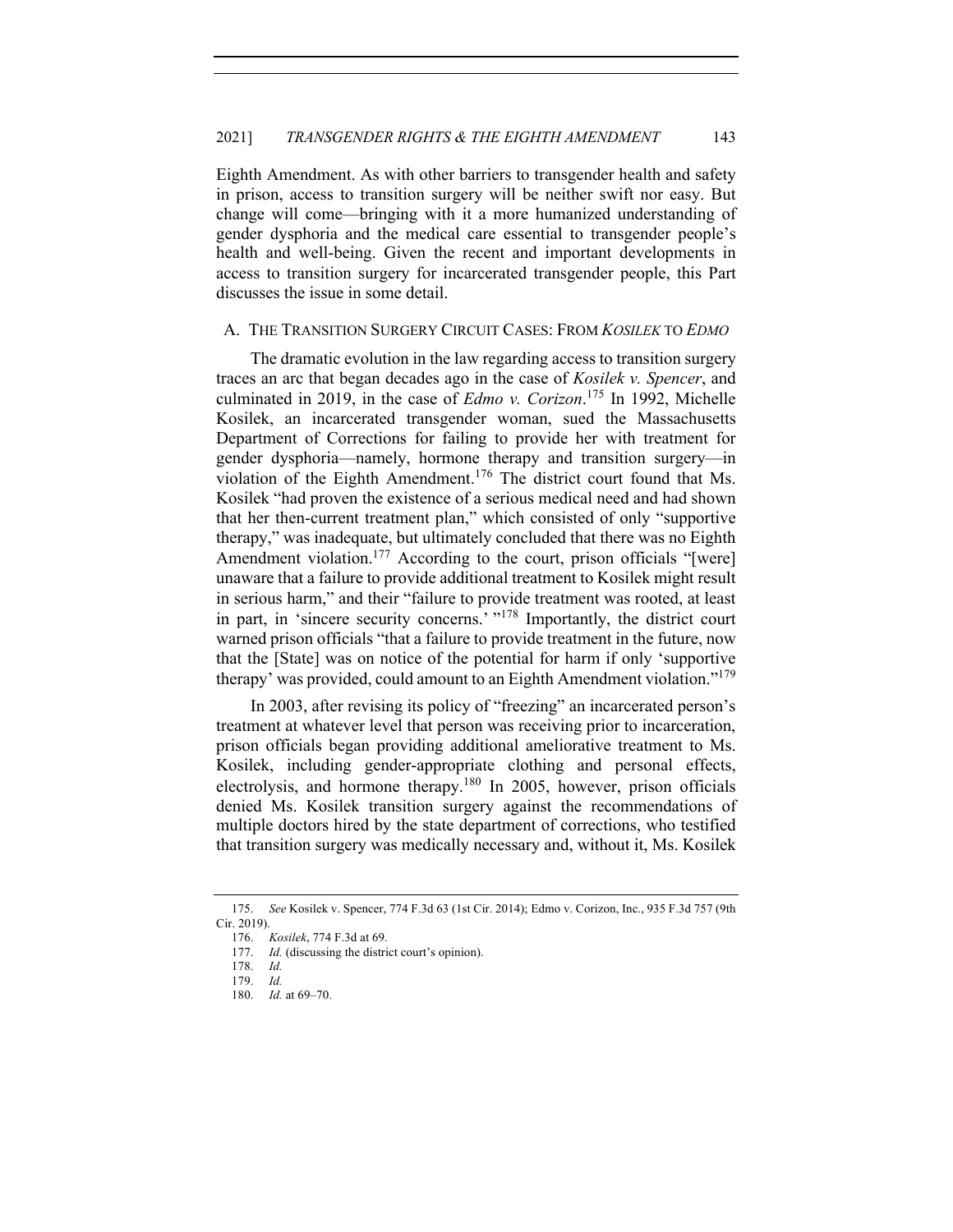would likely attempt suicide as she had twice done in the past.<sup>181</sup> Trial commenced on May 30, 2006, with three rounds of testimony from numerous officials and medical experts over the following two years, and additional legal argument over the course of three more years.<sup>182</sup> On September 4, 2012, the district court held that prison officials' refusal to provide transition surgery to Ms. Kosilek violated the Eighth Amendment.<sup>183</sup> According to the district court, prison officials "understood and accepted the [department of correction] doctors' view that Kosilek is at substantial risk of serious harm and that [transition] surgery is the only adequate treatment for [her] condition," and the officials' "purported security concerns [we]re a pretext to mask the real reason for the decision to deny [her transition] surgery—a fear of controversy, criticism, ridicule, and scorn."<sup>184</sup>

In a 2-1 ruling, a three-judge panel of the First Circuit affirmed the district court.<sup>185</sup> However, on December 16, 2014, the First Circuit, sitting en banc, reversed the district court, with a 3-2 majority and two sharplyworded dissents. Rejecting Ms. Kosilek's Eighth Amendment claim, the majority pointed to several "unique circumstances" in the case, including prison officials' purported security concerns and the credited testimony of the State's medical experts—three prominent critics of the WPATH Standards<sup>186</sup>—who expressed doubts regarding the authoritativeness of the Standards and the medical necessity of transition surgery.<sup>187</sup> In her dissenting opinion, Judge Thompson wrote, "I am confident that I would not need to pen this dissent, over twenty years after *Kosilek*'s quest for constitutionally adequate medical care began, were she not seeking a treatment that many see as strange or immoral. Prejudice and fear of the unfamiliar have undoubtedly played a role in this matter's protraction."188 Judge Thompson went on to predict the case would not stand the test of time, "ultimately being shelved with the likes of *Plessy v. Ferguson*."189

188. *Id.* at 113 (Thompson, J., dissenting).

189. *Id.*

<sup>181.</sup> *Id.* at 74.

<sup>182.</sup> *See id.* at 74–81.

<sup>183.</sup> *Id.* at 81–82.

<sup>184.</sup> Kosilek v. Spencer, 889 F. Supp. 2d 190, 197–98 (D. Mass. 2012), *rev'd*, 774 F.3d 63 (1st Cir. 2014).

<sup>185.</sup> Kosilek v. Spencer, 740 F.3d 733, 773 (1st Cir.), *withdrawn*, 774 F.3d 63 (1st Cir. 2014).

<sup>186.</sup> Tellingly, numerous courts, before and after *Kosilek*, have explicitly found all three individuals to be "outliers in the field of gender dysphoria treatment" and have given "virtually no weight" to their testimony. *Infra* note 254.

<sup>187.</sup> *See* Kosilek v. Spencer, 774 F.3d 63, 91 (1st Cir. 2014) ("Certain facts in this particular record—including the medical providers' non-uniform opinions regarding the necessity of SRS, Kosilek's criminal history, and the feasibility of postoperative housing—were important factors impacting the decision."); *id.* at 76–79 (recounting testimony questioning the WPATH Standards of Care).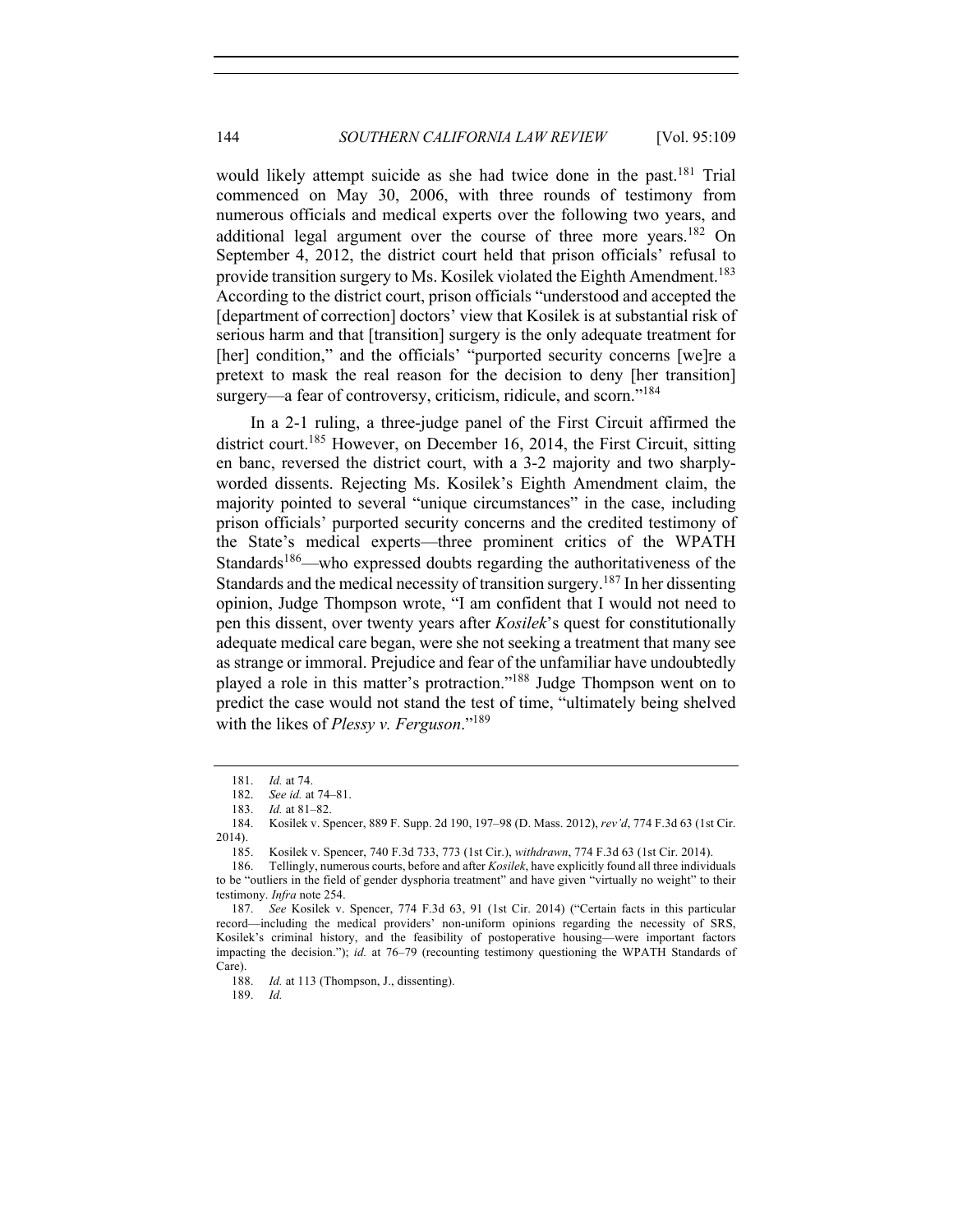Judge Thompson's comments proved prescient.

On September 1, 2017, Adree Edmo, an incarcerated transgender woman, sued the Idaho Department of Corrections for refusing to provide her with medically necessary transition surgery in violation of the Eighth Amendment.<sup>190</sup> Prison officials had provided Ms. Edmo with hormone therapy since 2012, but her gender dysphoria persisted, and she twice attempted self-castration.<sup>191</sup>After a three-day evidentiary hearing, during which the court heard from medical experts for Ms. Edmo and the State, the district court held that Idaho Department of Correction's failure to provide transition surgery to Ms. Edmo violated the Eighth Amendment.<sup>192</sup>

On August 23, 2019, a unanimous panel of the Ninth Circuit affirmed the district court, holding "that Edmo has a serious medical need, that the appropriate medical treatment is [transition surgery], and that prison authorities have not provided that treatment despite full knowledge of Edmo's ongoing and extreme suffering and medical needs."<sup>193</sup> In its decision, the Ninth Circuit explicitly distinguished *Kosilek*, stating that, in contrast to that case, the State of Idaho did "not so much as allude to" security concerns, and its medical experts agreed that the WPATH Standards were "the appropriate benchmark regarding treatment for gender dysphoria" and that "in certain circumstances, [transition surgery] can be a medically necessary treatment for gender dysphoria."194 On February 10, 2020, the Ninth Circuit, over the objection of several Ninth Circuit judges, denied the State's petition for rehearing en banc.<sup>195</sup>

In July 2020, Ms. Edmo finally received transition surgery after the U.S. Supreme Court refused to stay the district court's injunction ordering the State to provide the surgery.<sup>196</sup> "So much pressure and inner turmoil is gone," Ms. Edmo said. "I feel whole and connected in myself. The surgery itself was literally life-changing. I'm extremely grateful that I finally received the treatment."<sup>197</sup> Ms. Edmo is among a growing group of incarcerated people who have won the right to receive medically necessary

<sup>190.</sup> Edmo v. Corizon, Inc., 935 F.3d 757 (9th Cir. 2019), *reh'g denied*, 949 F.3d 489 (9th Cir. 2020) (en banc).

<sup>191.</sup> *Id.* at 773–74.

<sup>192.</sup> *See id.* at 780 (discussing the district court's decision).

<sup>193.</sup> *Edmo*, 935 F.3d at 767.

<sup>194.</sup> *Id.* at 767, 794.

<sup>195.</sup> Edmo v. Corizon, Inc., 949 F.3d 489, 490 (9th Cir. 2020) (en banc) (denying rehearing).

<sup>196.</sup> Idaho Dep't of Corr. v. Edmo, 141 S. Ct. 610 (2020) (denying petition for writ of certiorari); *Edmo v. Idaho Department of Correction*, NAT'L CTR. FOR LESBIAN RTS., https://www.nclrights.org/ourwork/cases/edmo-v-idaho-department-of-correction [https://perma.cc/XL8X-6QEF].

<sup>197.</sup> *Edmo v. Idaho Department of Correction*, *supra* note 196.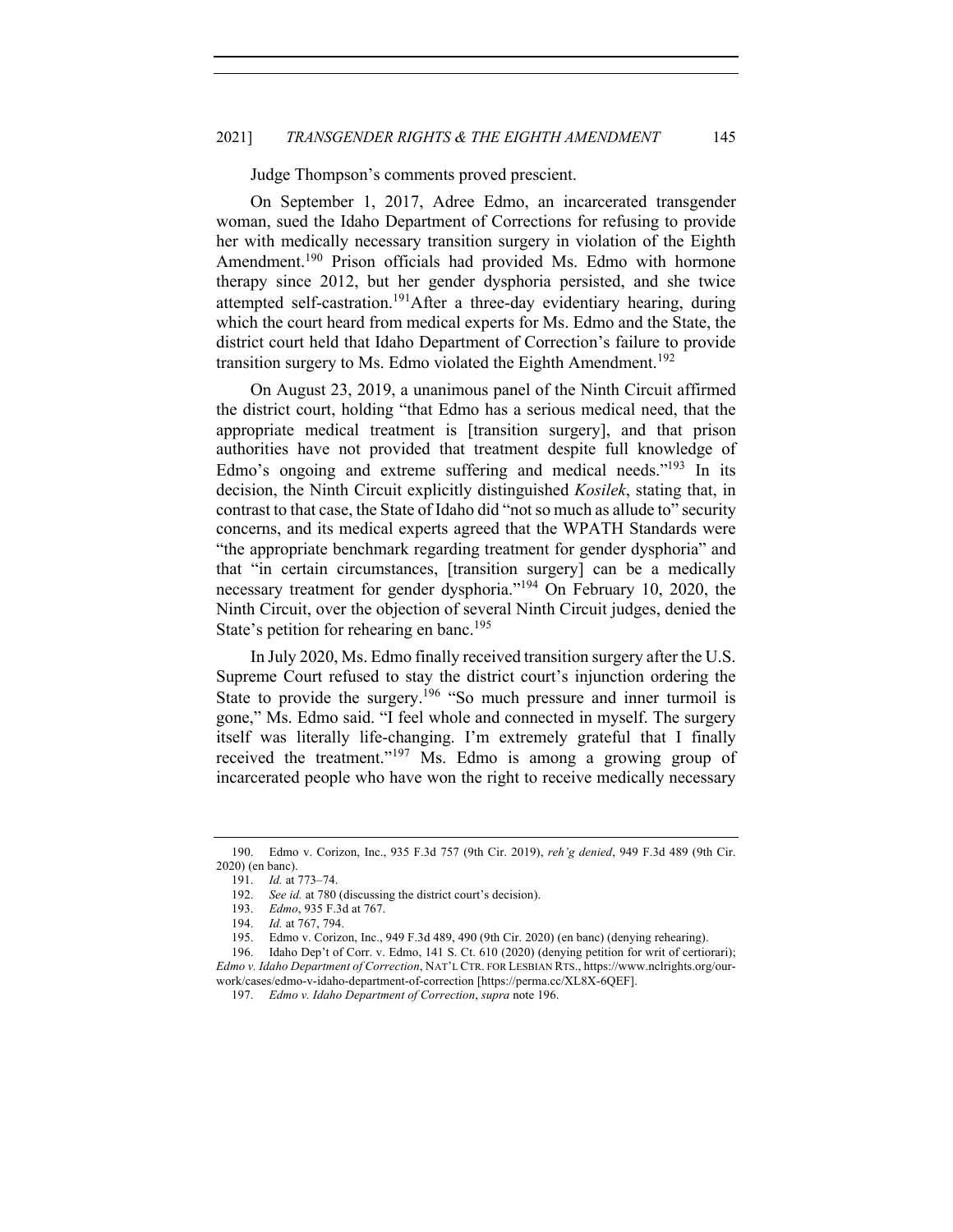transition surgery.<sup>198</sup> As her case demonstrates, there is an emerging trend toward the provision of medically necessary transition surgery to people who are incarcerated.<sup>199</sup>

Only two other circuit court cases have addressed the denial of transition surgery under the Eighth Amendment: the Fifth Circuit's decision in *Gibson* and the Tenth Circuit's decision in *Lamb*. <sup>200</sup> Both cases bear little weight. Unlike *Kosilek* and *Edmo*, *Gibson* and *Lamb* were litigated by pro se plaintiffs and were resolved on concededly "sparse" records by district courts in prediscovery proceedings—without benefit of any expert evidence about the medical standard of care for gender dysphoria or evidence about the plaintiffs' individual medical condition or need for surgery.<sup>201</sup> The district courts ruled against the plaintiffs on summary judgment in both cases, and the circuit courts of appeals affirmed.<sup>202</sup>

In *Gibson*, a bitterly-divided three-judge panel of the Fifth Circuit, relying heavily on *Kosilek*, held that Texas prison officials' blanket ban on transition surgery did not violate the Eighth Amendment because "there is no consensus in the medical community about the necessity and efficacy of [transition surgery] as a treatment for gender dysphoria."<sup>203</sup> In dissent, Judge

<sup>198.</sup> In 2017, Shiloh Quine became the first incarcerated transgender person to receive transition surgery as part of a settlement with the California Department of Corrections and Rehabilitation. *See, e.g.*, Quine v. Beard, No. 14-cv-02726, 2017 U.S. Dist. LEXIS 65276, at \*2 (N.D. Cal. Apr. 28, 2017) ("Under the Agreement, [the California Department of Corrections and Rehabilitation] agreed to provide [transition] surgery to Plaintiff."). And in 2020, after more than twenty years of litigation, the Massachusetts Department of Corrections agreed to provide Michelle Kosilek with transition surgery. Defendant's Updated Status Report at 1, Kosilek v. Turco, No. 18-cv-11838 (D. Mass. Apr. 30, 2020); *see also* Aviva Stahl, *Transgender Prisoners: What an Inmate's Surgery Means for Trans Rights*, ROLLING STONE (Nov. 9, 2017), https://www.rollingstone.com/culture/culture-features/transgenderprisoners-what-an-inmates-surgery-means-for-trans-rights-196781[https://perma.cc/F2ZG-Z34D] (stating that, in California, "five [incarcerated] individuals have been approved for surgeries").

<sup>199.</sup> *See, e.g.*, Monroe v. Baldwin, 424 F. Supp. 3d 526, 546 (S.D. Ill. 2019) (stating that class action plaintiffs "provided plenty of evidence that [state department of corrections] continuously fails to provide adequate treatment to inmates with gender dysphoria," including "never evaluat[ing] a single inmate for surgical intervention"); Iglesias v. True, 403 F. Supp. 3d 680, 685 (S.D. Ill. 2019) (holding that an incarcerated transgender woman made out a plausible claim that prison official violated the Eighth Amendment by denying her medically necessary care for gender dysphoria, including transition surgery); Norsworthy v. Beard, 87 F. Supp. 3d 1164, 1170 (N.D. Cal.) (granting a preliminary injunction ordering the state department of corrections "to provide Plaintiff with access to adequate medical care, including [transition] surgery"), *appeal dismissed*, 802 F.3d 1090 (9th Cir. 2015) (remanding to the district court); Soneeya v. Spencer, 851 F. Supp. 2d 228, 251 (D. Mass. 2012) (denying summary judgment to the State for refusing to provide incarcerated transgender woman access to, inter alia, transition surgery).

<sup>200.</sup> *See* Gibson v. Collier, 920 F.3d 212 (5th Cir. 2019); Lamb v. Norwood, 899 F.3d 1159 (10th Cir. 2018).

<sup>201.</sup> *See Gibson*, 920 F.3d at 221; *Lamb*, 899 F.3d at 1163.

<sup>202.</sup> *See supra* note 201.

<sup>203.</sup> *Gibson*, 920 F.3d at 221; *see id.* at 218 (stating that prison's "[p]olicy does not designate [transition] surgery . . . as part of the treatment for [gender dysphoria]"); *id.* at 238 (Barksdale, J., dissenting) (stating that the State refused to have the plaintiff evaluated "not due to a conflicting medical opinion, but instead based on a blanket policy"). Shockingly, the Fifth Circuit deliberately misgendered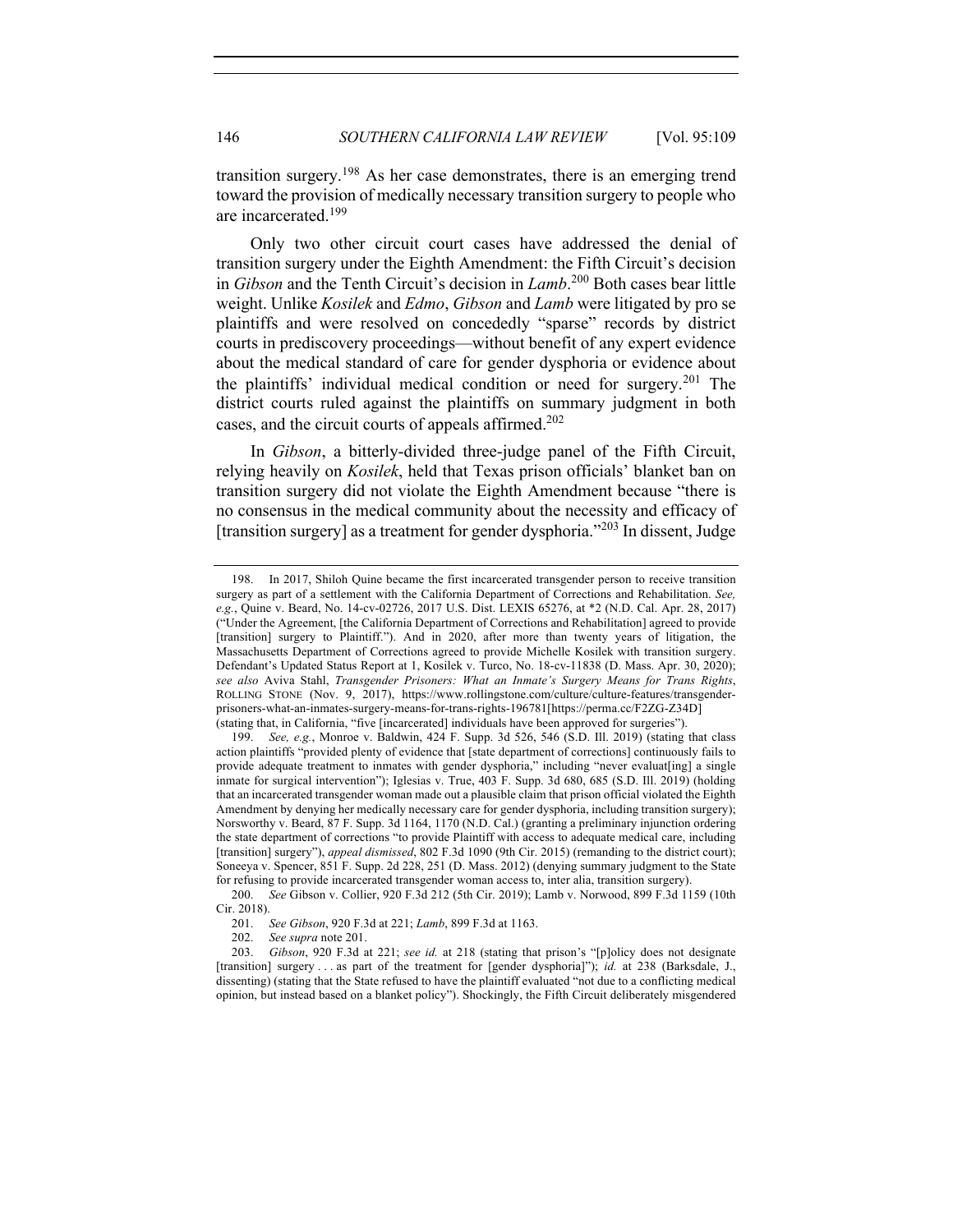Rhesa Hawkins Barksdale argued that the majority had improperly relied on a procedurally deficient and "inadequate summary-judgment record," as well as medical testimony in *Kosilek* that had since been deemed "not credible" by multiple courts.204 In *Lamb*, the Tenth Circuit, in a pithy four-page decision, unanimously affirmed the district court's grant of summary judgment against the plaintiff, who conducted no discovery and submitted no expert testimony.<sup>205</sup>

## B. A NEW BREAK FOR TRANSGENDER RIGHTS

The Ninth Circuit's holding in *Edmo*, decided nearly thirty years after Ms. Kosilek first sued prison officials to obtain access to transition surgery, marks a new era for the rights of incarcerated transgender people.<sup>206</sup> *Edmo*'s holding makes clear that there is no justification for denying transgender people all appropriate medical care, including surgery.<sup>207</sup> There is no reason in either law or policy for prison officials to pick and choose among the medical needs of transgender people—or anyone else.<sup>208</sup>

*Edmo* offers four important takeaways regarding access to transition surgery: (1) the professional standards that guide treatment for gender dysphoria generally, and transition surgery specifically, enjoy a widespread

the plaintiff, a transgender woman, throughout its opinion, and, adding insult to injury, attempted to support its action by relying on Supreme Court precedent affirming the civil rights of women under the Equal Protection Clause). *See id.* at 217 n.2 (citing *Frontiero v. Richardson*, 411 U.S. 677, 686 (1973), for proposition that "sex . . . is an immutable characteristic determined solely by . . . birth").

<sup>204.</sup> *Gibson*, 920 F.3d at 233–35, 242 (Barksdale, J., dissenting) (distinguishing *Kosilek*); *see also id.* at 233 ("In the last four years [since *Kosilek*], have there been any developments in the medical community regarding treating gender dysphoria and determining the necessity for [transition surgery]? We do not know because . . . we have no expert testimony or any evidence as to the medical necessity outside of the WPATH Standards of Care.").

<sup>205.</sup> *Lamb*, 899 F.3d at 1164. In contrast to *Gibson*, the Tenth Circuit in *Lamb* "specifically amended the opinion to delete language suggesting that there is no medical consensus on how to treat gender dysphoria and that scientific advances in understanding gender dysphoria need not be considered." Respondent's Brief in Opposition at 23, Idaho Dep't of Corr. v. Edmo, 141 S. Ct. 610 (2020) (No. 19- 1280). *Compare* Lamb v. Norwood, 895 F.3d 756, 759–60 (10th Cir. 2018), *with Lamb*, 899 F.3d at 1162, 1162 n.9 ("[S]cience has advanced since 1986, resulting in new forms of treatment for gender dysphoria. . . . In the past decades, (surgical) care for people diagnosed with gender dysphoria is increasingly provided in specialized, interdisciplinary health-care facilities following the Standards of Care.").

<sup>206.</sup> *See* Edmo v. Corizon, Inc., 935 F.3d 757, 767 (9th Cir. 2019).

<sup>207.</sup> *See supra* note 198 and accompanying text (citing cases ruling in favor of incarcerated transgender people seeking transition surgery).

<sup>208.</sup> *See supra* Part II (discussing various courts' rulings in favor of transgender people who were denied access to hormone therapy and social transition); *see also* Colwell v. Bannister, 763 F.3d 1060, 1068–70 (9th Cir. 2014) (denying summary judgment to the State and holding that a blanket policy of denying cataract surgery in which a person has at least one "good eye" violates Eighth Amendment); Brock v. Wright, 315 F.3d 158, 166–67 (2d Cir. 2003) (denying summary judgment to the State and holding that a blanket policy of denying treatment of keloid scars to alleviate moderate chronic pain violates Eight Amendment).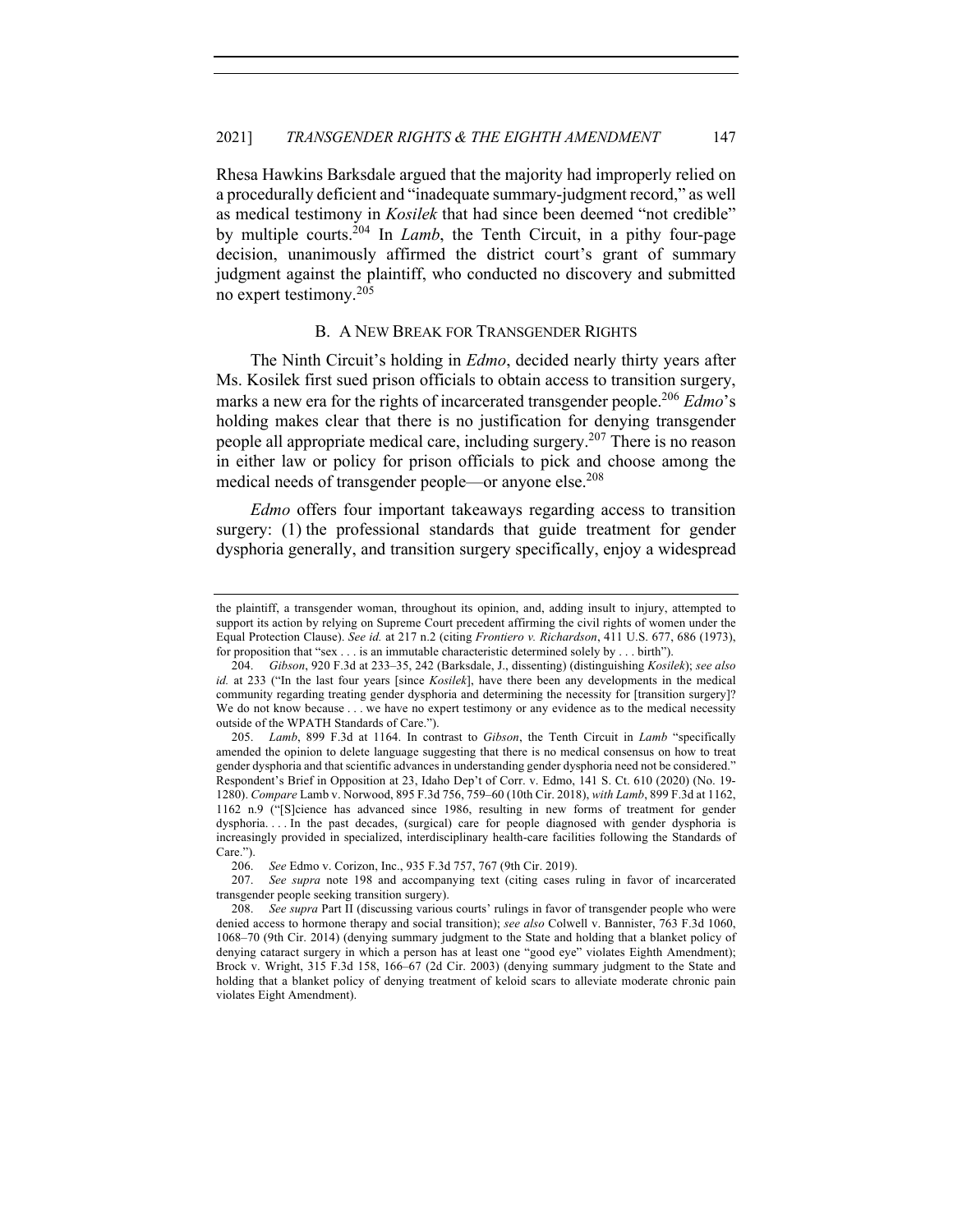medical consensus; (2) these standards are backed by sixty years of scientific evidence; (3) arguments that attempt to undermine the WPATH standards or misinterpret them as not applying to incarcerated people are without merit; and (4) providing incarcerated transgender people with access to transition surgery has broader implications for culture and law that extend well beyond the prison gates. $209$  We discuss each in turn.

1. Transition Surgery Has Attained Widespread Acceptance in the Medical Community and Beyond

As the Ninth Circuit in *Edmo* and numerous courts have held, the "weight of opinion in the medical and mental health communities agrees that [transition surgery] is safe, effective, and medically necessary in appropriate circumstances" for the treatment of gender dysphoria.210 It is neither experimental nor cosmetic.<sup>211</sup> Support for this consensus can be found in the

<sup>209.</sup> *See infra* Section III.B.

<sup>210.</sup> *Edmo*, 935 F.3d at 770; *see, e.g.*, Norsworthy v. Beard, 87 F. Supp. 3d 1164, 1171 (N.D. Cal. 2015) ("Studies have shown that [transition surgery] is a safe and effective treatment for individuals with gender dysphoria."); O'Donnabhain v. Comm'r, 134 T.C. 34, 69 (2010) ("The evidence is clear that a substantial segment of the psychiatric profession has been persuaded of the advisability and efficacy of hormone therapy and [transition] surgery as treatment for [gender dysphoria], as have many courts."); WPATH Standards, *supra* note 16, at 54–55 (stating that, for many transgender individuals, "surgery is essential and medically necessary to alleviate their gender dysphoria. For th[is] . . . group, relief from gender dysphoria cannot be achieved without modification of their primary and/or secondary sex characteristics to establish greater congruence with their gender identity." (citation omitted)); DSM-5, *supra* note 46, at 451 (discussing physical interventions, including surgery, that alleviate gender dysphoria); *NCD 140.3, Transsexual Surgery*, *supra* note 34, at 20 (noting "a consensus among researchers and mainstream medical organizations that [transition] surgery is an effective, safe and medically necessary treatment for [gender dysphoria]").

<sup>211.</sup> *See, e.g.*, *Edmo*, 935 F.3d at 770 ("[Transition] surgery is not considered experimental or cosmetic; it is an accepted, effective, medically indicated treatment for [gender dysphoria]." (quoting De'lonta v. Johnson, 708 F.3d 520, 523 (4th Cir. 2013))); WPATH Standards, *supra* note 16, at 58 ("[M]ost professionals agree that genital surgery and mastectomy cannot be considered purely cosmetic."); WORLD PRO. ASS'N FOR TRANSGENDER HEALTH, POSITION STATEMENT ON MEDICAL NECESSITY OF TREATMENT, SEX REASSIGNMENT, AND INSURANCE COVERAGE IN THE U.S.A. 3 (2016), https://www.wpath.org/media/cms/Documents/Web%20Transfer/Policies/WPATH-Position-on-Medica l-Necessity-12-21-2016.pdf [https://perma.cc/A7JA-WDZ3] ("The medical procedures attendant to gender affirming/confirming surgeries are not 'cosmetic' or 'elective' or 'for the mere convenience of the patient.' These reconstructive procedures are not optional in any meaningful sense, but are understood to be medically necessary for the treatment of the diagnosed condition."); STATE OF CONN. COMM'N ON HUM. RTS. & OPPORTUNITIES, DECLARATORY RULING ON PETITION REGARDING HEALTH INSURERS' CATEGORIZATION OF CERTAIN GENDER-CONFIRMING PROCEDURES AS COSMETIC 8 (2020), https://ctchro.files.wordpress.com/2020/04/declaratory-ruling.pdf [https://perma.cc/PZ7K-VGX8] ("[N]o treatment for gender dysphoria can be deemed cosmetic. . . . This is because procedures altering the appearance of transgender patients for treatment of gender dysphoria are not for the purpose of 'enhancing' cosmetic beauty—they are medically indicated for the purpose of bringing a transgender patient's appearance in accordance with their gender identity to eliminate the stress caused by incongruence of the same.... [T]he goal is to 'modify... characteristics from [one sex to another] in order to allow a person to live and function in their affirmed gender, thereby reducing or eliminating their gender dysphoria.' ") (quoting Dr. Randi Ettner)); *O'Donnabhain*, 134 T.C. at 70–71 (concluding that transition surgery was not "cosmetic surgery" for tax purposes); *NCD 140.3, Transsexual Surgery*, *supra* note 34, at 20 ("[T]he [National Coverage Determination]'s reasons for asserting that [transition] surgery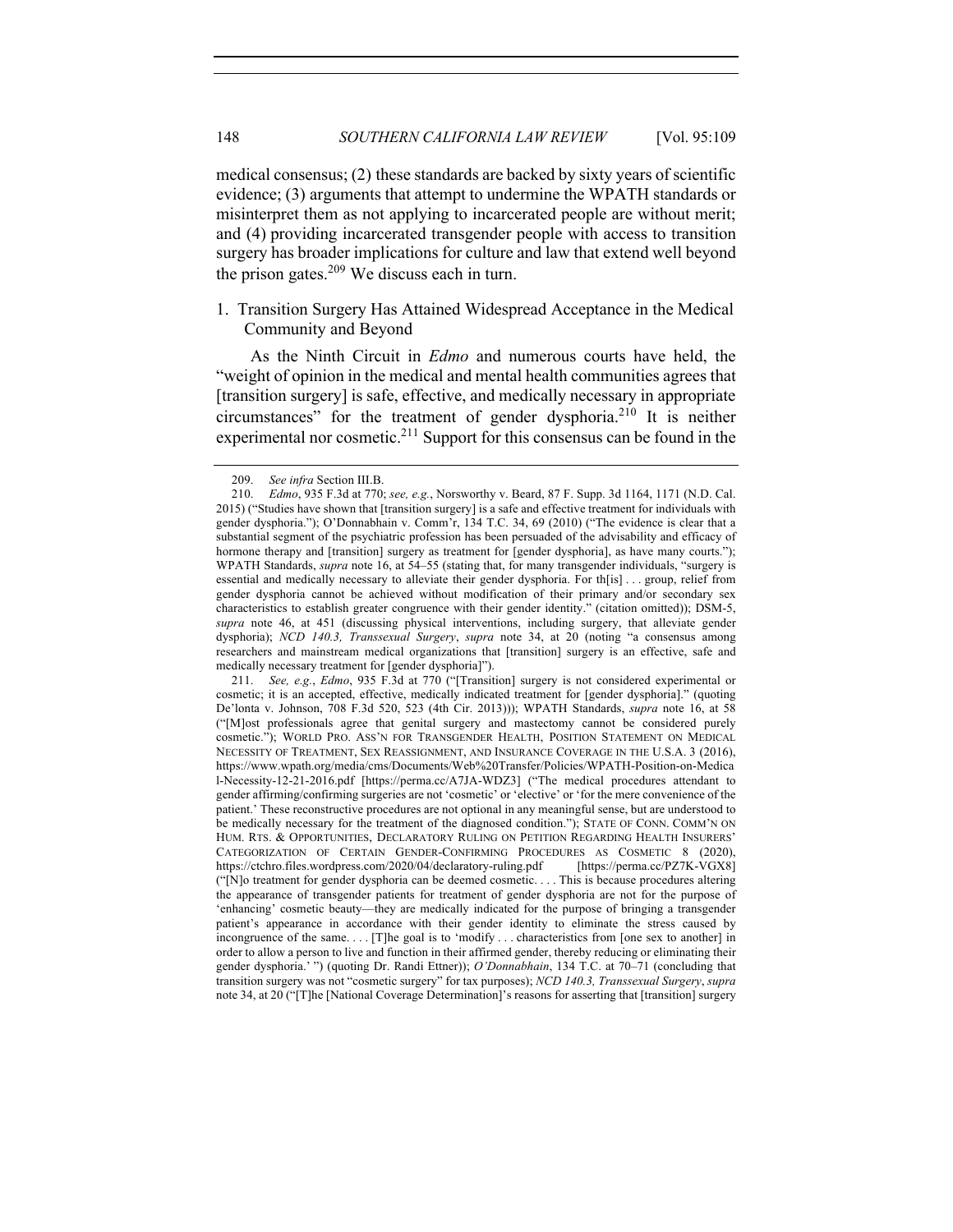long line of leading professional organizations that endorse the WPATH Standards, including the National Commission on Correctional Healthcare,  $2^{12}$  and in the inclusion of transition surgery in prominent surgical text books and psychiatric reference texts.<sup>213</sup>

Longstanding decisions by multiple federal agencies further support this consensus, as do a number of state department of corrections policies.<sup>214</sup> In 2011, the Internal Revenue Service acquiesced in the 2010 decision of the U.S. Tax Court that transition surgery is not "cosmetic surgery" and is a deductible medical expense under the Internal Revenue Code.<sup>215</sup> On May 30, 2014, an impartial adjudicative board in the U.S. Department of Health & Human Services invalidated its 1989 determination denying Medicare coverage of transition surgery and concluded, based on decades of studies, that surgical care to treat gender dysphoria is safe, effective, and not experimental.<sup>216</sup> The board's decision specifically noted that there was sufficient evidence to prove "a consensus among researchers and mainstream medical organizations that transsexual surgery is an effective, safe[,] and medically necessary treatment for [gender dysphoria]."217 Ever since the adjudicative board's decision, Medicare has provided coverage for transition-related surgery based on patients' individual needs.<sup>218</sup> In 2016, the

was experimental are no longer valid.").

<sup>212.</sup> *See Transgender and Gender Diverse Health Care in Correctional Settings*, *supra* note 105 (discussing provision of "gender-affirming surgical procedures . . . when determined to be medically necessary for a patient" consistent with WPATH Standards).

<sup>213.</sup> *See O'Donnabhain*, 134 T.C. at 65–66 ("[E]very psychiatric reference text that has been established as authoritative in this case endorses [transition] surgery as a treatment for [gender dysphoria] in appropriate circumstances. No psychiatric reference text has been brought to the Court's attention that fails to list, or rejects, the triadic therapy sequence or [transition] surgery as the accepted treatment regimen for [gender dysphoria]."); *NCD 140.3, Transsexual Surgery*, *supra* note 34, at 21 (discussing the inclusion of transition surgeries "in prominent surgical text books" as evidence of consensus).

<sup>214.</sup> *See infra* notes 215–20 and accompanying text.

<sup>215.</sup> *See O'Donnabhain*, 134 T.C. at 61, *action on dec.*, 2011-47 (Nov. 21, 2011).

<sup>216.</sup> *See NCD 140.3, Transsexual Surgery*, *supra* note 34, at 24; *id.* at 21, 24 (concluding that the National Center for Health Care Technology's assertion in 1981 report that transition surgery "must be considered still experimental" because "[t]he safety and effectiveness of transsexual surgery as a treatment of transsexualism is not proven and is questioned" was "not reasonable in light of the unchallenged new evidence").

<sup>217.</sup> *Id.* at 20; *see also id.* at 22 (stating that the "unchallenged new evidence" demonstrated, inter alia, that transition surgery "has been performed thousands of times with surgeons around the world and has been proven to be a medically necessary and successful treatment, saving many lives and significantly improving the lives of those who undergo this surgery").

<sup>218.</sup> *See id.* at 20. The determination of whether transition surgery is medically necessary for individual Medicare recipients is made by private health care insurers (Medicare Administrative Contractors) on a case-by-case basis. *See* CTRS. FOR MEDICARE & MEDICAID SERVS., DECISION MEMO FOR GENDER DYSPHORIA AND GENDER REASSIGNMENT SURGERY, No. CAG-00446N § IX (2016), https://www.cms.gov/medicare-coverage-database/details/nca-decision-memo.aspx?NCAId=282 [https: //perma.cc/7RKG-TCCP]. In 2016, the Centers for Medicare & Medicaid Services ("CMS"), an agency within DHHS, refrained from issuing national standards (that is, a National Coverage Determination) for determining the medical necessity of transition surgery for Medicare recipients—noting that this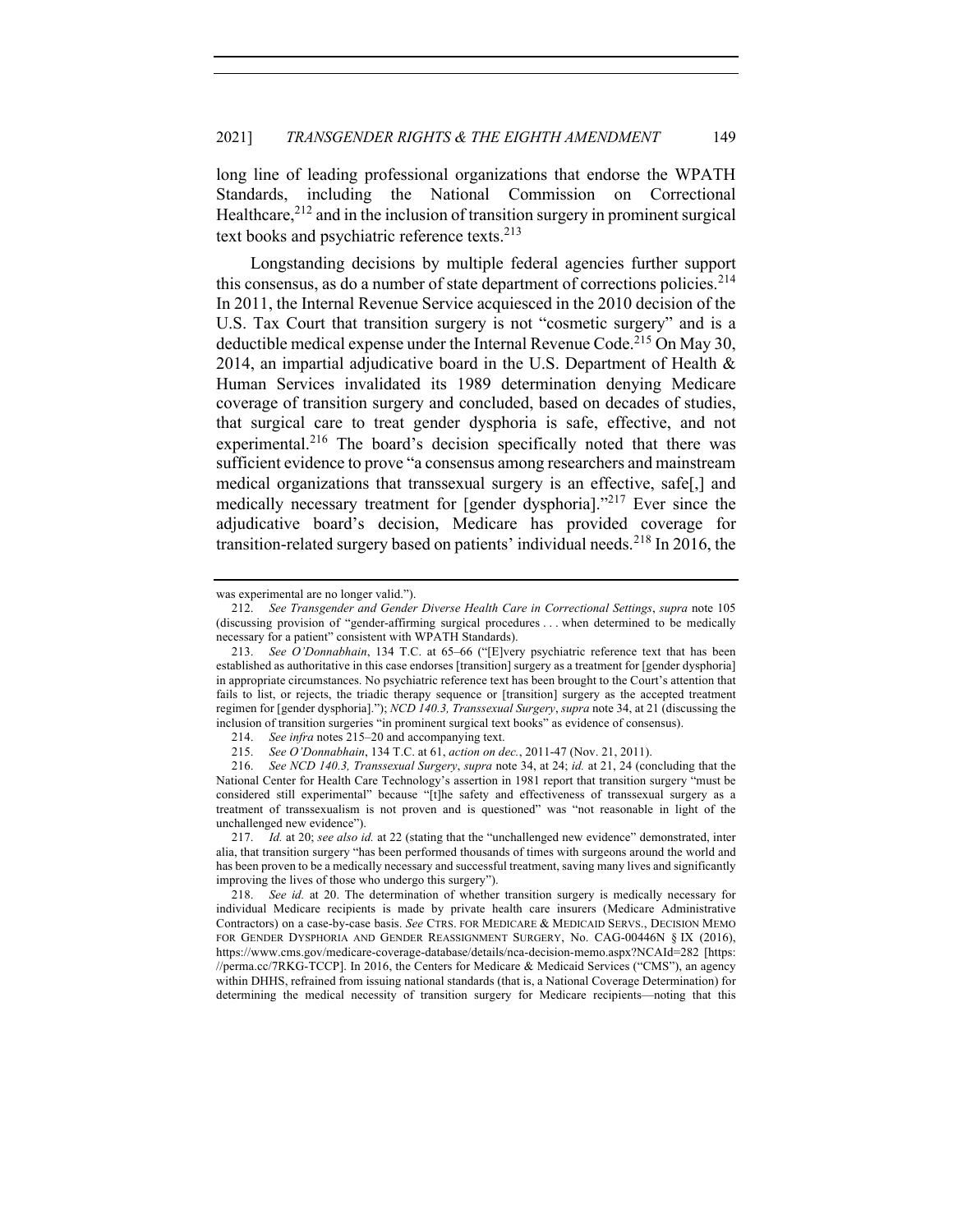Department of Defense approved procedures permitting active-duty transgender service members to receive "cross-sex hormone therapy or other medical procedures," including surgery, while serving.<sup>219</sup> Additionally, numerous state departments of corrections explicitly require prison officials to provide incarcerated transgender people with access to transition-related care, including surgery.<sup>220</sup>

Further support for this consensus can be found in public and private healthcare plans' coverage of transition surgery.221 In addition to Medicare coverage for transition surgery, $222$  the overwhelming majority of Medicaid programs—forty states and the District of Columbia—have either removed or never adopted exclusions of transition surgery in their Medicaid programs.<sup>223</sup> Additionally, the federal Office of Personnel Management prohibits the exclusion of transition surgery in federal employee health

219. U.S. DEP'T OF DEF., INSTRUCTION 1300.28, IN-SERVICE TRANSITION FOR TRANSGENDER SERVICE MEMBERS 1, 16 (2016), https://dod.defense.gov/Portals/1/features/2016/0616\_policy/DoD-Instruction-1300.28.pdf [https://perma.cc/Z6XN-8TZF].

population includes many older adults and people with disabilities, whose health outcomes may differ from those of the general population based on their "unique and complex needs." *Id.* §§ VII(8)(b)(11), VIII(c), IX. The CMS decision clarified that transition surgery "may be a reasonable and necessary service for certain [Medicare] beneficiaries with gender dysphoria," but "[t]he current scientific information is not complete for CMS to make a [national coverage determination] that identifies the precise patient population for whom the service would be reasonable and necessary." *Id.* § VII(8)(b)(3). *But see* Gibson v. Collier, 920 F.3d 212, 223 n.7 (5th Cir. 2019) (erroneously arguing that CMS "found that there was insufficient expert medical evidence to support [transition] surgery with respect to Medicare and Medicaid patients"). Importantly, CMS's conclusion does not undermine the medical necessity of transition surgery; indeed, the appropriateness of most medical and surgical care provided to patients is determined on an individualized basis, taking into account each patient's unique clinical circumstances, and not by national standards. *See, e.g.*, CTRS. FOR MEDICARE & MEDICAID SERVS., *supra* note 218, § IX ("We are not making a national coverage determination relating to counseling, hormone therapy treatments, or any other potential treatment for gender dysphoria.").

<sup>220.</sup> *See, e.g.*, CAL. CORR. HEALTH CARE SERVS., GUIDELINES FOR REVIEW OF REQUESTS FOR GENDER AFFIRMING SURGERIES 1–4 (2018), https://documentcloud.adobe.com/link/track?uri=urn%3Aa aid%3Ascds%3AUS%3A4dace6e8-5ad9-481f-912c-91f7ebd25398#pageNum=1v [https://perma.cc/8N L9-JGE4] (providing process for referral and review of requests for transition surgery); R.I. DEP'T OF CORR., *supra* note 128, at 11 (stating that "[t]ransgender inmates will receive all medical care, treatment and the maintenance of any ongoing procedures related to the transition process"—including transition surgery—"utilizing the standard care afforded to all [Rhode Island Department of Corrections] inmates. . . ."); *see also* Rourth et al., *supra* note 43, at 18 (compiling state policies).

<sup>221.</sup> *See infra* notes 222–29 and accompanying text. Transition-related care, including surgery, has long been covered by national health plans outside of the United States, including in Argentina, Brazil, Canada, Cuba, Iran, and the following European countries: Austria, Belgium, the Czech Republic, Denmark, Finland, France, Germany, Hungary, Ireland, Italy, Latvia, the Netherlands, Poland, Portugal, Spain, Sweden, and the United Kingdom. *See* TRANSGENDER LEGAL DEF. & EDUC. FUND, MEMORANDUM TO PLAN ADMINISTRATORS RE: LIABILITY FOR TRANSGENDER HEALTH CARE EXCLUSIONS IN EMPLOYER HEALTH PLANS 10–11 (2021).

<sup>222.</sup> *NCD 140.3, Transsexual Surgery*, *supra* note 34, at 1 (eliminating exclusion for transitionrelated surgery).

<sup>223.</sup> *See Healthcare Laws and Policies: Medicaid*, MOVEMENT ADVANCEMENT PROJECT, www.lgbtmap.org/equality-maps/healthcare\_laws\_and\_policies [https://perma.cc/2VUR-FL6Q].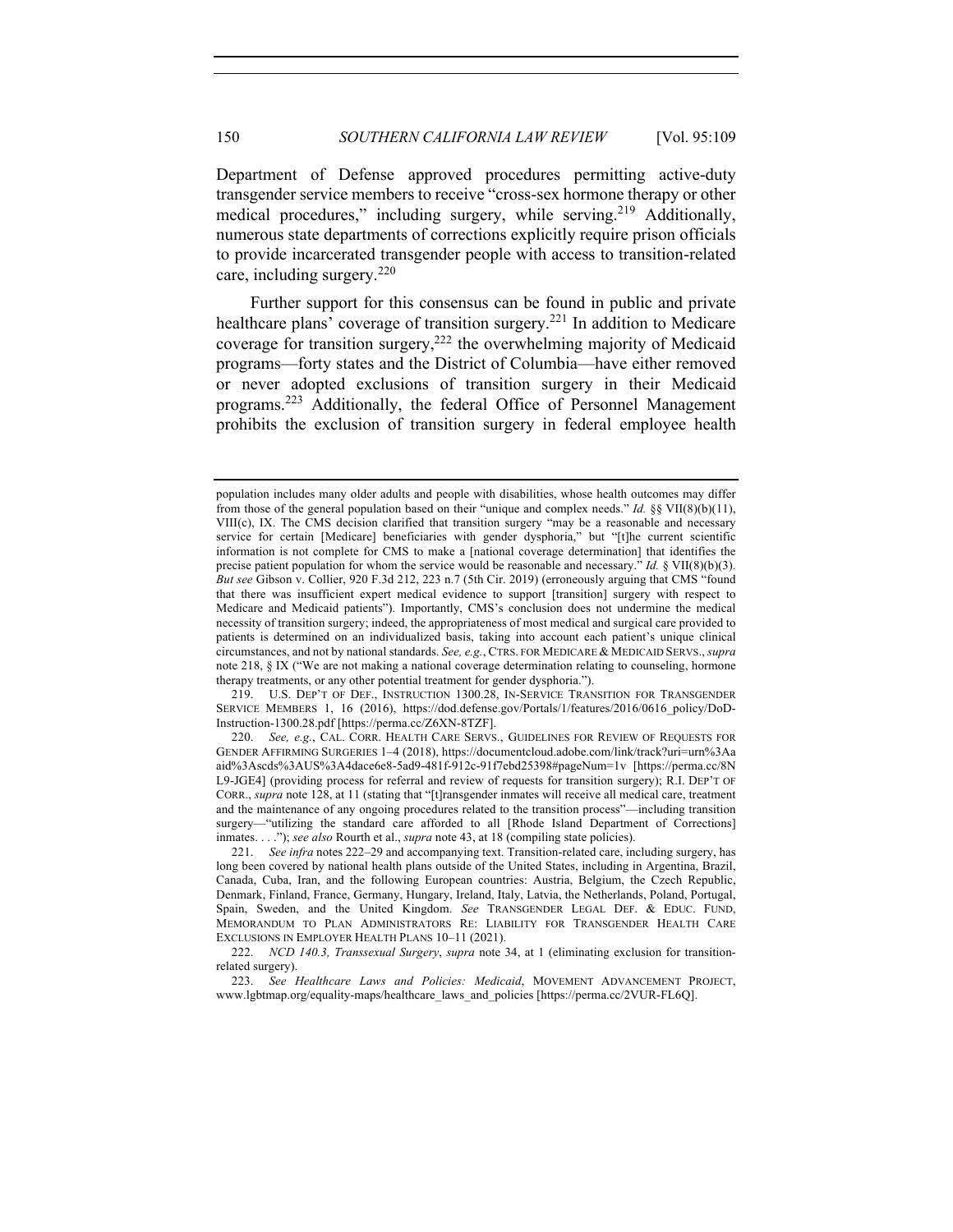plans, <sup>224</sup> and seventeen states and the District of Columbia cover transition surgery in state employee health plans.<sup>225</sup>

As for private healthcare coverage, twenty-four states and the District of Columbia prohibit the exclusion of transition surgery in private insurance.<sup>226</sup> Over ninety-one percent of the  $1,142$  private-sector businesses surveyed in the Human Rights Campaign's 2021 Corporate Equality Index, and over seventy-one percent of Fortune 500 businesses, cover transition surgery in employer-sponsored health insurance plans.<sup>227</sup> Insurance companies have overwhelmingly eliminated exclusions for transition surgery from individual health insurance plans,  $228$  and all major insurance companies administer employer-sponsored health insurance plans that cover transition surgery.<sup>229</sup>

# 2. Transition Surgery Is Supported by a Significant Body of Medical Evidence

As alluded to by the Ninth Circuit in *Edmo*, the broad consensus in support of transition surgery derives from a robust body of medical evidence, dating back more than sixty years, which overwhelmingly demonstrates transition surgery's safety and efficacy. $230$ 

As the U.S Tax Court concluded in *O'Donnabhain*, the medical literature provides "ample proof of [transition surgery's] positive therapeutic

<sup>224.</sup> U.S. OFF. OF PERS. MGMT., FEHB PROGRAM CARRIER LETTER NO. 2015-12, COVERED BENEFITS FOR GENDER TRANSITION SERVICES (2015), https://www.opm.gov/healthcare-insur ance/healthcare/carriers/2015/2015-12.pdf [https://perma.cc/9V4V-Q242] ("[N]o carrier participating in the Federal Employees Health Benefits Program may have a general exclusion of services, drugs or supplies related to gender transition or 'sex transformations.' ").

<sup>225.</sup> *Healthcare Laws and Policies: State Employee Benefits*, MOVEMENT ADVANCEMENT PROJECT, http://www.lgbtmap.org/equality-maps/healthcare\_laws\_and\_policies [https://perma.cc/2VUR -FL6Q].

<sup>226.</sup> *Healthcare Laws and Policies: Private Insurance*, MOVEMENT ADVANCEMENT PROJECT, http://www.lgbtmap.org/equality-maps/healthcare\_laws\_and\_policies [https://perma.cc/2VUR-FL6Q].

<sup>227.</sup> HRC INDEX, *supra* note 17, at 6, 18.

<sup>228.</sup> *See* OUT2ENROLL, SUMMARY OF FINDINGS: 2018 MARKETPLACE PLAN COMPLIANCE WITH SECTION 1557, at 1–3, https://www.out2enroll.org/out2enroll/wp-content/uploads/2017/11/Overview-of-Trans-Exclusions-in-2018-Marketplace-Plans-1.pdf [https://perma.cc/SX3U-H4B5] (surveying 500 individual health insurance plans across eighteen states and finding that ninety percent of such plans did not exclude transition-related care).

<sup>229.</sup> *See* TRANSGENDER LEGAL DEF. & EDUC. FUND, *supra* note 221, at 9–10.

<sup>230.</sup> *See* Edmo v. Corizon, Inc., 935 F.3d 757, 771–72 (9th Cir. 2019) (citing scientific studies supporting necessity and efficacy of transition surgery); *see also* Declaration of George Richard Brown Supporting Opposition, *supra* note 65,  $\P$  13-14 ("Sixty years of clinical experience and data have demonstrated the efficacy of treatment for the distress resulting from gender dysphoria . . . " (citing a multi-country, long-term follow-up study)). The earliest recorded transition surgeries using modern surgical techniques took place in Germany in the 1920s and 1930s at Dr. Magnus Hirschfeld's Institute for Sexual Science, and evidence of alterations to male genitals dates back to ancient times. *See* Beemyn, *supra* note 16, at 506; Dallas Denny, *Transgender Communities*, *in* TRANSGENDER RIGHTS 175 (2006).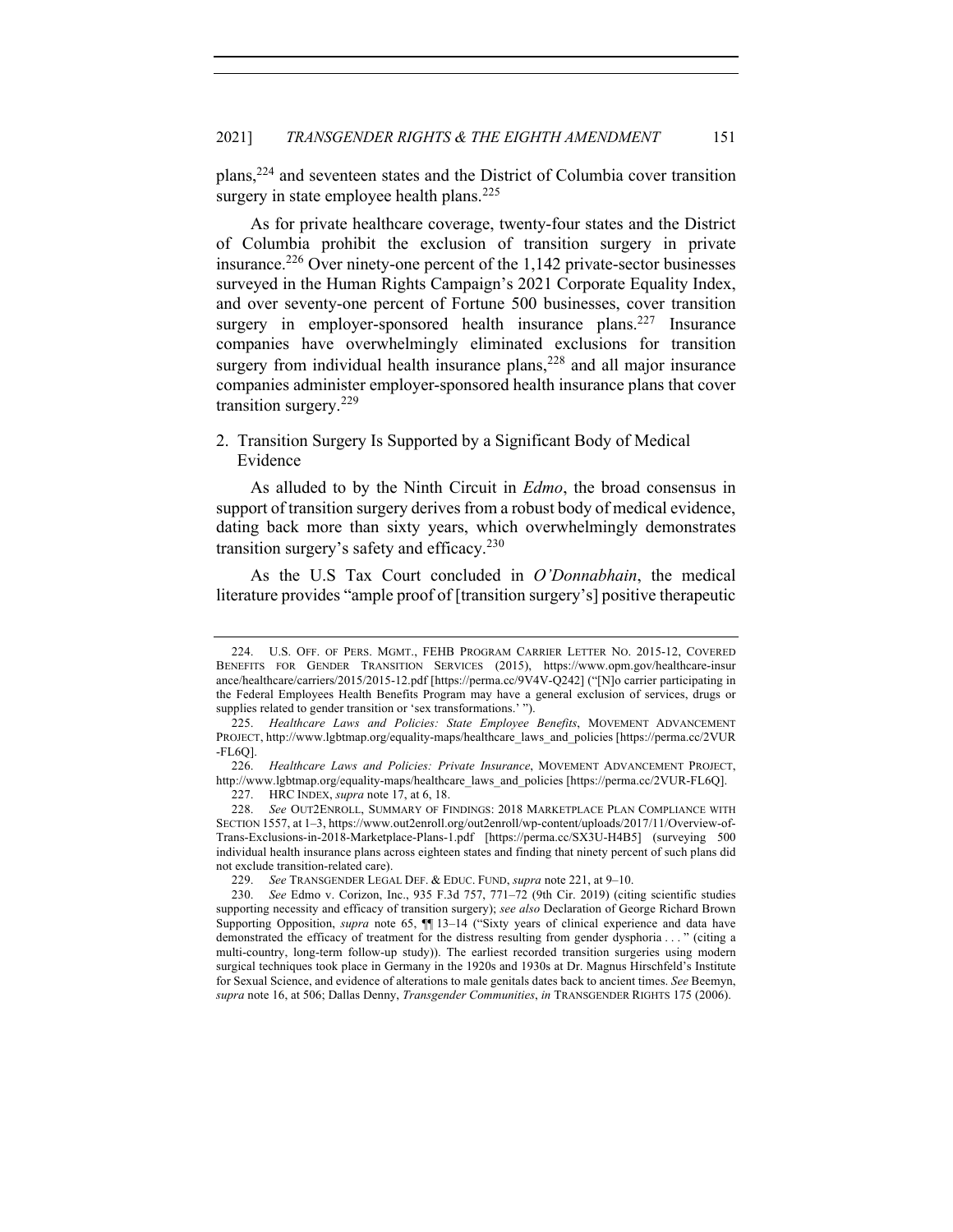outcomes."231 In 1981, two years after the formulation of the original Standards of Care by the Harry Benjamin International Gender Dysphoria Association (now WPATH), Dr. Ira Pauly, an American psychiatrist, published the results of a large retrospective study of people who had undergone transition surgery.<sup>232</sup> The results were overwhelmingly positive. "Among 83 [Female-to-Male] patients, 80.7% had a satisfactory outcome ([that is], patient self-report of 'improved social and emotional adjustment'), 6.0% unsatisfactory. Among 283 [Male-to-Female] patients, 71.4% had a satisfactory outcome, 8.1% unsatisfactory."<sup>233</sup>

The 1981 study "included patients who were treated before the publication and use of the Standards of Care."234 Since the Standards of Care have been in place, moreover, "there has been a steady increase in patient satisfaction and decrease in dissatisfaction with the outcome of [transition] surgery," with the "vast majority of follow-up studies ... show [ing] an undeniable beneficial effect of [transition] surgery on postoperative outcomes such as subjective well being, cosmesis, and sexual function," and no patient regret from having had surgery—even among those who "develop[ed] severe surgical complications post-surgery."<sup>235</sup>

Recent studies confirm the necessity and efficacy of transition surgery. According to a 2014 study, "a significant body of evidence shows that treatment can alleviate symptoms among those who do experience distress. A meta-analysis of more than 2,000 patients in seventy-nine studies published between 1961 and 1991 found "[f]avorable effects of therapies that included both hormones and surgery . . . Most patients reported improved psychosocial outcomes, ranging between [eighty-seven percent] for [male-to-female] patients and [ninety-seven percent] for [female-tomale] patients."<sup>236</sup> Moreover, these "[s]atisfaction rates have increased over time: studies have been reporting a steady improvement in outcomes as the field becomes more advanced."<sup>237</sup> Indeed, a 2010 study found that "almost" all patients were satisfied with [transition surgery] at [five] years, and [eighty-six percent] were assessed by clinicians at follow-up as stable or

<sup>231.</sup> O'Donnabhain v. Comm'r, 134 T.C. 34, 68 (2010) (citing psychiatric reference texts).

<sup>232.</sup> *See* WPATH Standards, *supra* note 16, at 107.

<sup>233.</sup> *Id.*

<sup>234.</sup> *Id.*

<sup>235.</sup> *Id.*; *see also id.* at 108 ("[M]ost [patients] reported being satisfied with the cosmetic and functional results of the surgery." (citing studies)); *see also Edmo*, 935 F.3d at 771 ("Scientific studies show that the regret rate for individuals who undergo [transition surgery] is low, in the range of one to two percent." (citing studies)).

<sup>236.</sup> M. Joycelyn Elders, George R. Brown, Eli Coleman, Thomas A. Kolditz & Alan M. Steinman, *Medical Aspects of Transgender Military Service*, 41 ARMED FORCES & SOC'Y 199, 175 (2014).

<sup>237.</sup> *Id.*; *see also* WPATH Standards, *supra* note 16, at 108 ("Patients operated on after 1986 did better than those before 1986; this reflects significant improvement in surgical complications.").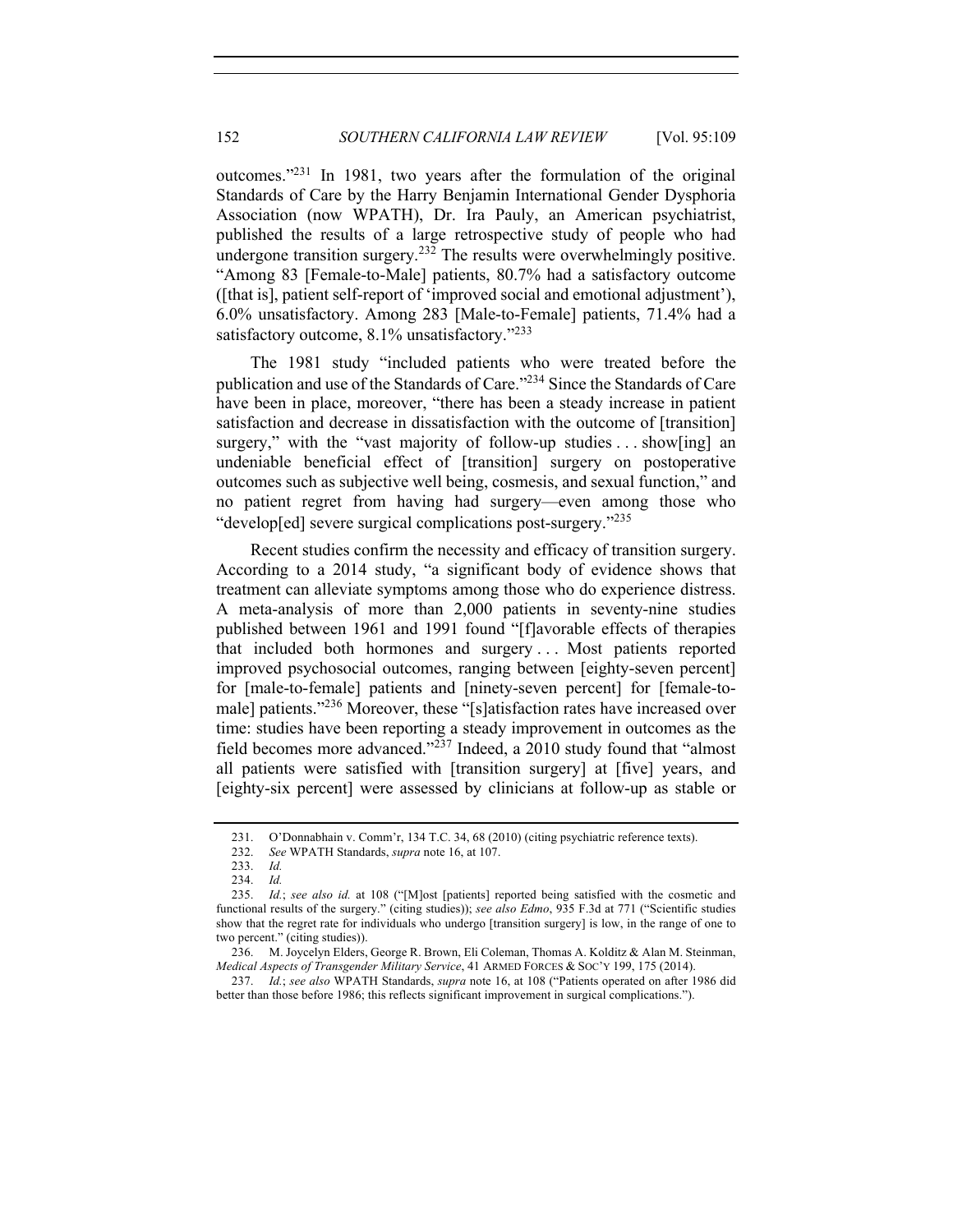improved in global functioning."<sup>238</sup>

Most studies of the outcomes of surgeries and other transition-related treatments have been retrospective—that is, the studies analyzed health outcomes for those who had already undergone surgery and other transitionrelated treatments.<sup>239</sup> Although fewer in number, there have been several prospective studies that analyzed health outcomes for individuals before and after undergoing surgery and other transition-related treatments. For example, a 2005 study, which evaluated 325 consecutive adult and adolescent subjects seeking transition-related care, "affirm[ed] the results from retrospective studies that a combination of hormone therapy and surgery improves gender dysphoria and other areas of psychosocial functioning."<sup>240</sup> Specifically, the study found that surgery and hormone therapy reduced gender dysphoria and body dissatisfaction and also improved psychological function.<sup>241</sup> Additionally, a 2016 study, which analyzed thirty-eight prior studies in order to determine the psychiatric outcome for individuals following surgery and other transition-related treatments, concluded that people who undergo such treatments report mental health conditions at rates similar to nontransgender people.<sup>242</sup> According to the report:

longitudinal studies investigating the same cohort of trans people pre- and post-interventions showed an overall improvement in psychopathology and psychiatric disorders post-treatment. In fact, the findings from most studies showed that the [quality-of-life] scores of trans people following [gender-confirming medical interventions] were similar to those of the general population.243

3.Arguments Defending Denials of Access to Transition Surgery Do Not Withstand Scrutiny

The Ninth Circuit's decision in *Edmo* rightly rejected several meritless arguments advanced by states to avoid their medical treatment obligations under the Eighth Amendment.<sup>244</sup> Specifically, the WPATH Standards' requirement that coexisting mental health concerns *unrelated* to a person's gender dysphoria be well-controlled prior to undergoing surgery<sup>245</sup> poses no

<sup>238.</sup> WPATH Standards, *supra* note 16, at 109.

<sup>239.</sup> *See id.* at 107.

<sup>240.</sup> *Id.* at 109.

<sup>241.</sup> *Id.*

<sup>242.</sup> *See* Cecilia Dhejne, Roy Van Vlerken, Gunter Heylens & Jon Arcelus, *Mental Health and Gender Dysphoria: A Review of the Literature*, 28 INT'L REV. PSYCHIATRY 44, 53 (2016).

<sup>243.</sup> *Id.*

<sup>244.</sup> *See infra* notes 245–54 and accompanying text.

<sup>245.</sup> WPATH Standards, *supra* note 16, at 105–06. These mental health concerns include "psychotic conditions and other serious mental illnesses" such as "bipolar disorder, dissociative identity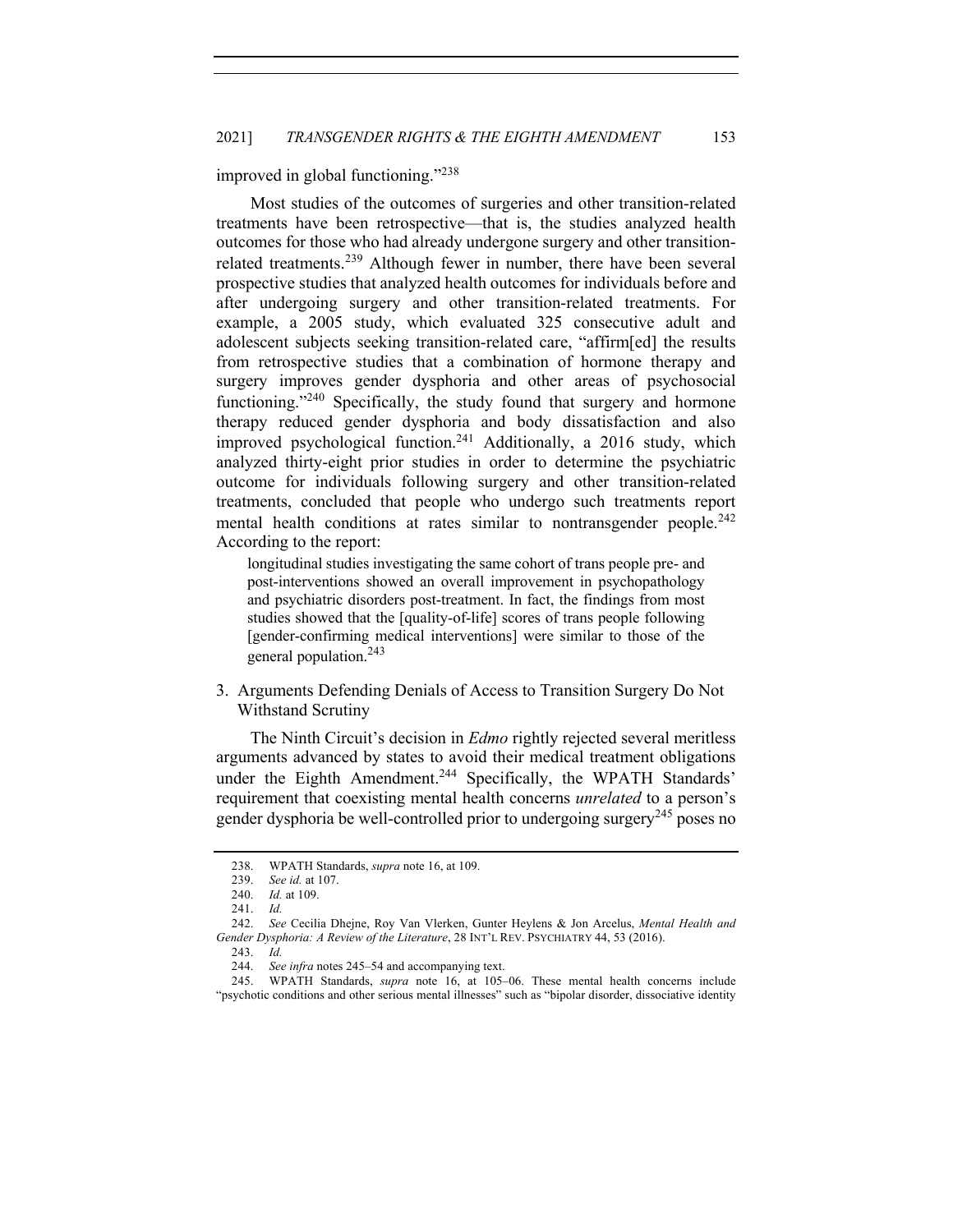barrier to incarcerated transgender people who experience anxiety, depression, self-harm, and suicidality as a result of gender dysphoria.<sup>246</sup> As the Ninth Circuit correctly concluded, "[c]oexisting medical or mental health issues resulting from a person's gender dysphoria are not an impediment" to surgery; indeed, transition surgery *ameliorates* these symptoms of gender dysphoria.247

Additionally, the WPATH Standards' requirement that people socially transition twelve months prior to undergoing surgery also poses no barrier to incarcerated transgender people, who can and often do socially transition in prison.<sup>248</sup> For example, Adree Edmo changed her legal name and the sex on her birth certificate while incarcerated and consistently presented as female.249 Michelle Kosilek likewise presented as female, wearing genderappropriate clothing, as did Dee Farmer, the plaintiff in the Supreme Court's 1994 decision that established an Eighth Amendment violation for prison officials' failure to protect.250 Indeed, the Eighth Amendment, as well as some state laws—not to mention the WPATH Standards themselves demand access to social transition in prison.<sup>251</sup> Several of those state laws, moreover, explicitly require that incarcerated transgender people receive transition surgery.<sup>252</sup>

Lastly, the decades-old testimony relied on by the First Circuit in *Kosilek* and recycled by the Fifth Circuit in *Gibson* (and also by several

disorder, [and] borderline personality disorder," which can impair a person's ability to discern reality. *Id.* at 61; Edmo v. Corizon, Inc., 935 F.3d 757, 776 (9th Cir. 2019) (discussing "thought disorders" and "impaired reality testing" in connection with qualification for transition surgery).

<sup>246.</sup> *See* DSM-5, *supra* note 46, at 454–55 (stating that the "development of depression, anxiety, and substance abuse . . . may be a consequence of gender dysphoria," and that "[a]dolescents and adults with gender dysphoria before gender reassignment are at increased risk for suicidal ideation, suicide attempts, and suicides"); *see also Edmo*, 935 F.3d at 769 ("Left untreated . . . [gender dysphoria] can lead to debilitating distress, depression, impairment of function, substance use, self-surgery to alter one's genitals or secondary sex characteristics, self-injurious behaviors, and even suicide.").

<sup>247.</sup> *Edmo*, 935 F.3d at 771; *see id.* at 776–77 (stating that transition surgery would "eliminate much of the depression and the attendant symptoms [of gender dysphoria] that [the plaintiff] is experiencing," and that plaintiff's suicide attempts and cutting behaviors did not "indicate[] that [the plaintiff] has inadequately controlled mental health concerns," but rather indicated the need for transition surgery (quoting plaintiff's expert, Dr. Randi Ettner)); *id.* at 778 (stating that transition surgery would alleviate the risk of self-castration attempts (quoting plaintiff's expert, Dr. Gorton)); *accord* Kosilek v. Spencer, 774 F.3d 63, 73 (1st Cir. 2014) ("[T]he likelihood that [the plaintiff] would become suicidal if denied surgery was, to the [plaintiff's] doctors, not a contraindication to her eligibility, but instead was a symptom that could be alleviated by provision of [transition surgery]."); *see also* DSM-5, *supra* note 46, at 451 ("[M]any [individuals with gender dysphoria] are distressed *if* the desired physical interventions by means of hormones and/or surgery are not available." (emphasis added)).

<sup>248.</sup> WPATH Standards, *supra* note 16, at 106.

<sup>249.</sup> *See Edmo*, 935 F.3d at 772.

<sup>250.</sup> *See Kosilek*, 774 F.3d at 70; Farmer v. Brennan, 511 U.S. 825, 829 (1994).

<sup>251.</sup> *See supra* notes 130–72 (discussing access to social transition).

<sup>252.</sup> *See supra* note 128 (discussing state administrative policies requiring that incarcerated transgender people receive hormone therapy and other medically necessary transition-related care).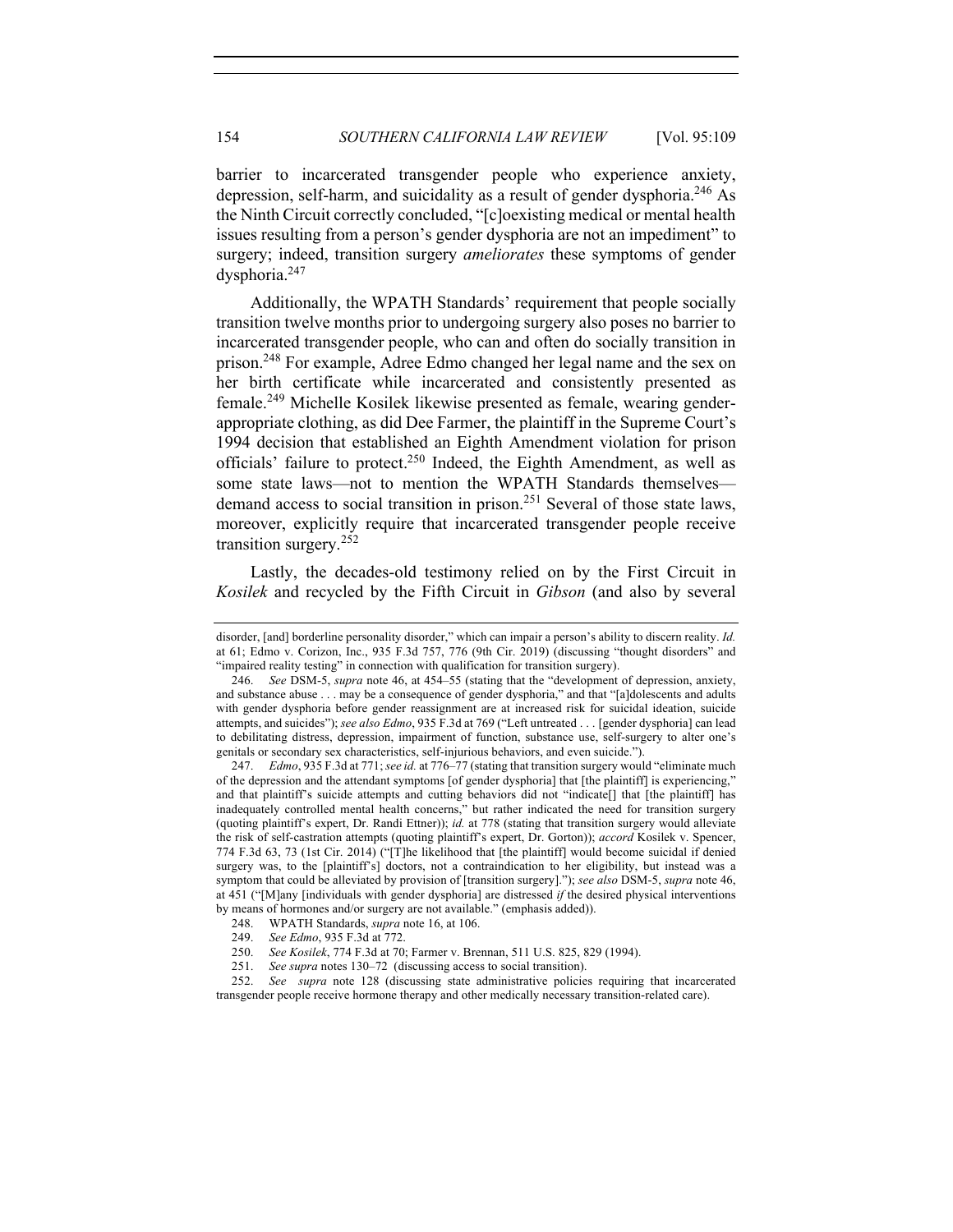Ninth Circuit judges in their unsuccessful bid to rehear *Edmo* en banc), which suggested that there was no medical consensus to support transition surgery, is, according to the Ninth Circuit, "incorrect, or at best outdated."<sup>253</sup> Several courts have gone further, characterizing the sources of that testimony as "outliers in the field of gender dysphoria treatment" and "not credible," and giving "virtually no weight" to their testimony.<sup>254</sup>

4. Providing Access to Transition Surgery Has Broader Cultural and Legal Significance

State departments of corrections' provision of access to transition surgery not only meets the health needs of transgender people in satisfaction of the Eighth Amendment, but it also has important implications for the progress of transgender people, beyond the prison gates, in culture and in law.

First, because transgender people of color are disproportionately represented in criminal justice facilities,  $255$  the denial of essential care, including surgery, has a deeply troubling racial dimension. One account of the community suggests that nearly one-half of all Black transgender people have been incarcerated.<sup>256</sup> Black transgender lives matter, especially in this context.<sup>257</sup> By providing access to transition surgery, state departments of corrections, in this modest way, support racial justice, rather than standing as a bulwark against it.

Second, the denial of access to transition surgery often reflects a mistrust, or even disdain, for science by crediting the outdated views of a

<sup>253.</sup> *Edmo*, 935 F.3d at 795.

<sup>254.</sup> Edmo v. Idaho Dep't of Corr., 358 F. Supp. 3d 1103, 1126 (D. Idaho 2018) ("Under these circumstances, the Court gives virtually no weight to the opinions of Defendants' experts . . . ."); *see also* Norsworthy v. Beard, 87 F. Supp. 3d 1164, 1188 (N.D. Cal. 2015) ("The Court gives very little weight to the opinions of Levine, whose report misrepresents the Standards of Care; overwhelmingly relies on generalizations about gender dysphoric prisoners, rather than an individualized assessment of Norsworthy; contains illogical inferences; and admittedly includes references to a fabricated anecdote."); O'Donnabhain v. Comm'r, 134 T.C. 34, 64, 74 (2010) ("Since Dr. Schmidt did not [interview the plaintiff], his analysis is entitled to considerably less weight . . . Respondent has not shown that Dr. Schmidt's concept of medical necessity is widely accepted, and it strikes the Court as idiosyncratic and unduly restrictive."); *see also* Gibson v. Collier, 920 F.3d 212, 234–35 (5th Cir. 2019) (Barksdale, J., dissenting) ("The courts in *Edmo* and *Norsworthy* found those doctors not credible in the light of their misrepresentations and refusal to subscribe to the medically-accepted standards of care—WPATH.").

<sup>255.</sup> *See Transgender Incarcerated People in Crisis*, LAMBDA LEGAL, https://www.lambdalegal. org/know-your-rights/article/trans-incarcerated-people [https://perma.cc/SAD3-NH6G].

<sup>256.</sup> *Id.*; *see also* STRYKER, *supra* note 13, at 208.

<sup>257.</sup> *See* Isabella Grullón Paz & Maggie Astor, *Black Trans Women Seek More Space in the Movement They Helped Start*, N.Y. TIMES (June 27, 2020), https://www.nytimes.com/2020/06/27/us/ politics/black-trans-lives-matter.html [https://perma.cc/8DHK-GNHW]. *See generally* Kortney Ryan Ziegler & Naim Rasul, *Race, Ethnicity, and Culture*, *in* TRANS BODIES, TRANS SELVES: A RESOURCE FOR THE TRANSGENDER COMMUNITY, *supra* note 15, at 29 (discussing institutionalized racism experienced by transgender people of color).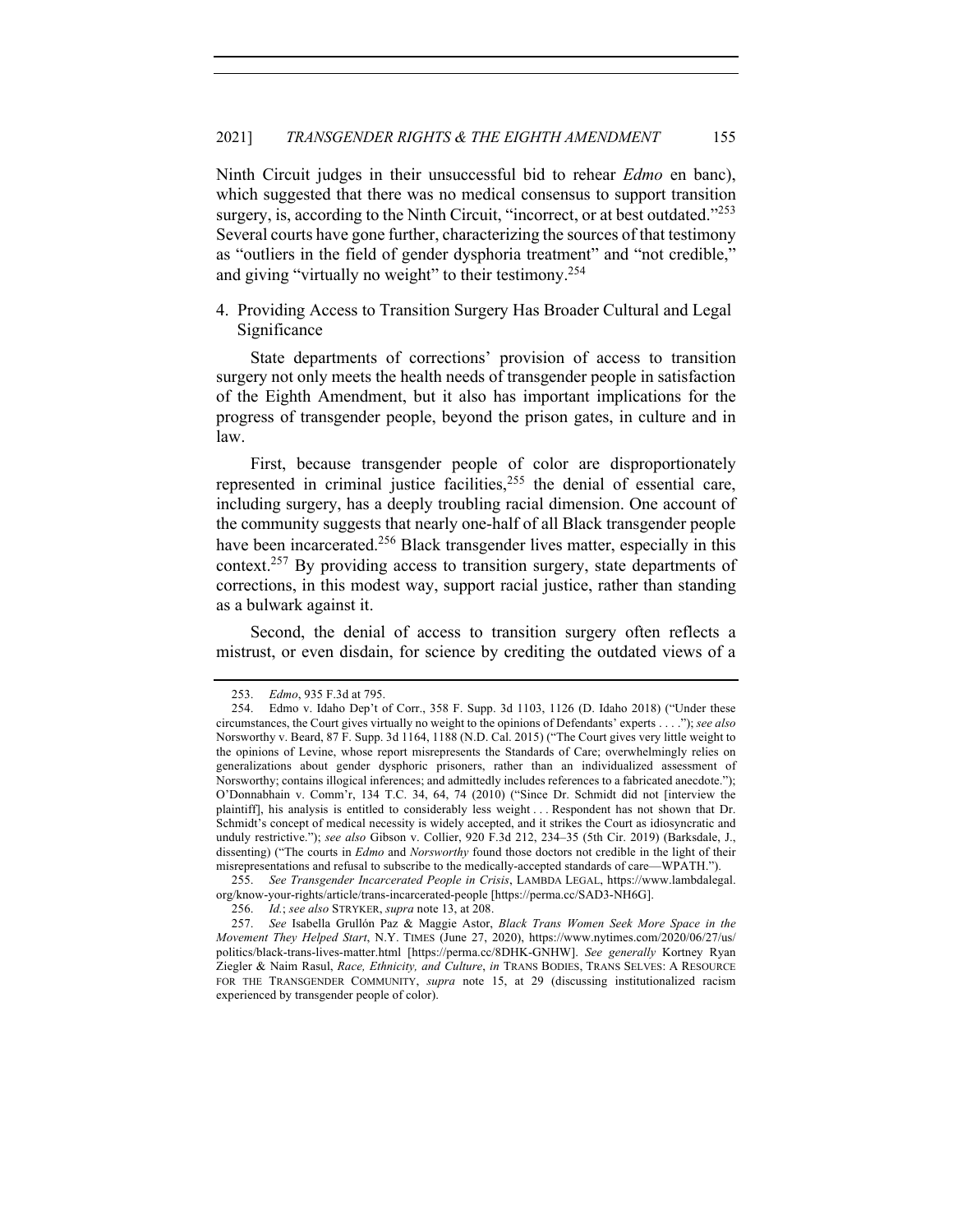diminishing cohort of discredited doctors on the fringe of gender dysphoria treatment over the consensus view of the national and international medical community that transition surgery is essential medical care.<sup>258</sup> By providing access to transition surgery, state departments of corrections help to expose and undermine the outdated myth, founded on no science, that transition surgery is controversial, experimental, or frivolous,  $259$  and show transition surgery for what it is: a mainstream, successful treatment for a serious medical condition.

Third, the denial of access to transition surgery runs counter to the overwhelming national trend supporting coverage of such treatment in public and private healthcare.<sup>260</sup> States that provide access to transition surgery to incarcerated transgender people are in harmony with the federal government's coverage of transition surgery under Medicare and federal employee health plans.<sup>261</sup> They are also consistent with states that cover transition surgery under Medicaid and state employee health plans, and with states that require coverage of transition surgery in private insurance plans.262 These states are also in line with the many private businesses that provide transition surgery coverage for their employees, and with the overwhelming number of insurance companies that provide and administer health insurance that covers transition surgery.<sup>263</sup>

Fourth, the denial of access to transition surgery is historically rooted in stigma, that is, in prejudice and stereotypes toward transgender people and ignorance and neglect of their medical needs. <sup>264</sup> In *Diamond v. Owens*, for

<sup>258.</sup> *See supra* note 82 (discussing Dr. Paul McHugh).

<sup>259.</sup> *NCD 140.3, Transsexual Surgery*, *supra* note 34, at 23 (stating that views in opposition to transition surgery in 1981 "fall far outside the mainstream psychological, psychiatric, and medical professional consensus" and are "completely unscientific").

<sup>260.</sup> *See supra* notes 220–28 and accompanying text (discussing coverage of transition surgery in public and private healthcare plans).

<sup>261.</sup> *NCD 140.3, Transsexual Surgery*, *supra* note 34, at 1 (eliminating exclusion for transitionrelated surgery); *see* U.S. OFF. OF PERS. MGMT.,*supra* note 224 ("[N]o carrier participating in the Federal Employees Health Benefits Program may have a general exclusion of services, drugs or supplies related to gender transition or 'sex transformations.' ").

<sup>262.</sup> *See supra* notes 223, 225–59 and accompanying text (discussing state coverage of transition surgery in public and private health plans).

<sup>263.</sup> *See supra* notes 228–29 and accompanying text (discussing coverage of transition surgery in individual health insurance plans and employer-sponsored health insurance plans).

<sup>264.</sup> *See, e.g.*, *NCD 140.3, Transsexual Surgery*, *supra* note 34, at 24 (discussing opposition to Medicare's coverage of transition surgery in 1981 because it was not considered "social[ly] acceptab[le]"); JOANNE MEYEROWITZ, HOW SEX CHANGED 12 (2002) (observing the popular belief that people who undergo transition are "social frauds" who "misrepresent themselves, deceive themselves (and presumably others) as they attempt to pass as something they are not"); *see also* Grimm v. Gloucester Cnty. Sch. Bd., 972 F.3d 586, 616–17 (4th Cir. 2020) (discussing history of discrimination against transgender people); Flack v. Wis. Dept. of Health Servs., 328 F. Supp. 3d 931, 953 (W.D. Wis. 2018) (same); *cf.* Henderson v. Thomas, 913 F. Supp. 2d 1267, 1317–18 (M.D. Ala. 2012) (declaring unconstitutional Alabama's policy of segregating HIV-positive prisoners because it was based on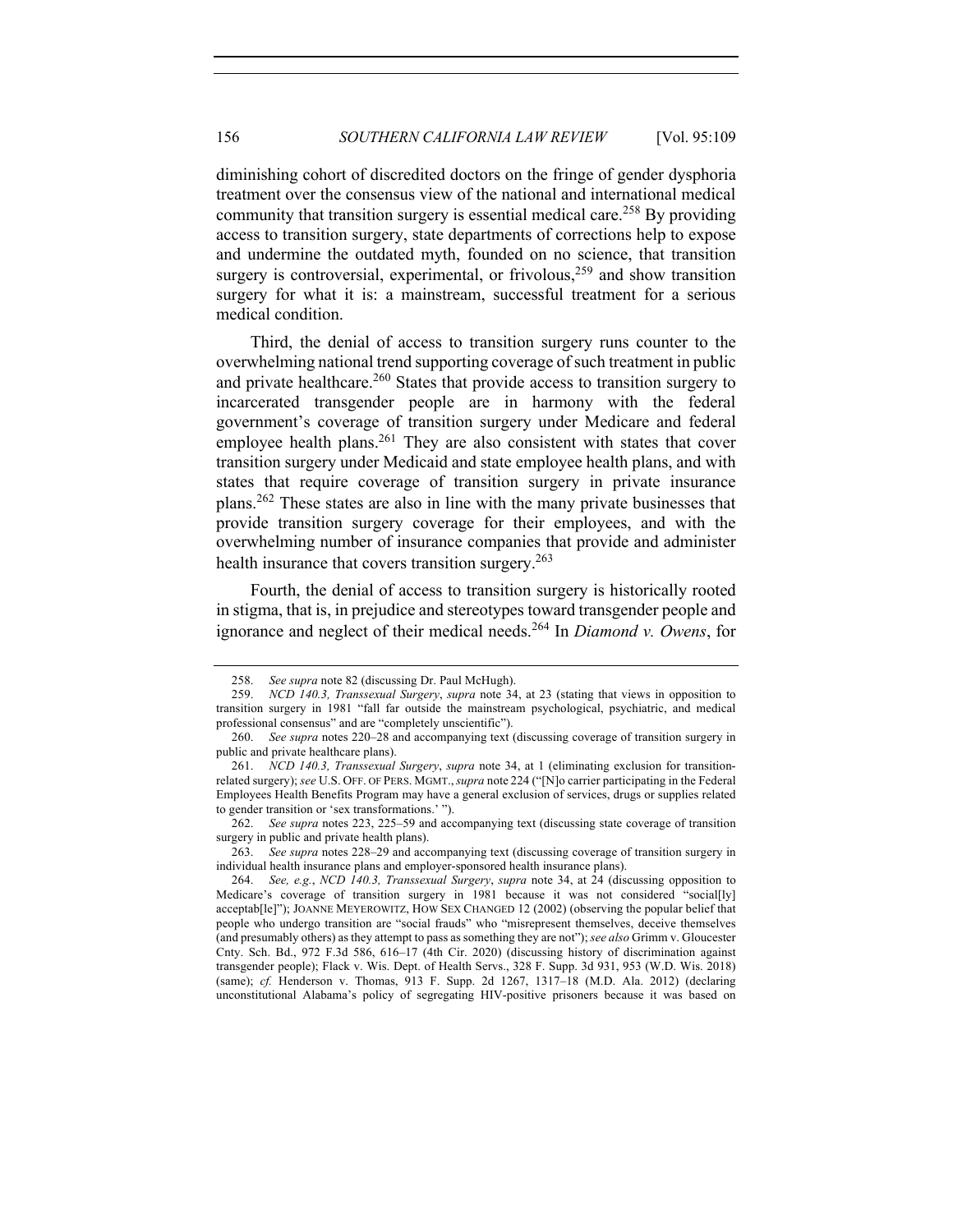example, a prison warden refused to permit an incarcerated transgender woman to socially transition, stating that "he didn't like [the plaintiff's] eyebrows and 'we aren[']t going to do that[.] 'This is a man's facility.' <sup>"265</sup> And in *Kosilek*, the plaintiff presented evidence that prison officials' refusal to provide transition surgery to an incarcerated transgender person were motivated by fears that providing transition surgery would invite political controversy and public ridicule.<sup>266</sup> By providing access to transition surgery, state departments of corrections reduce this stigma and align prison practices with the common sense of the public—an overwhelming majority of whom support transgender rights generally and access to transition surgery, in particular.  $267$ 

Lastly, the denial of access to transition surgery is often based on misplaced concerns about costs of care.<sup>268</sup> For example, the Governor of Idaho stated in a press releases that "[t]he hard working taxpayers of Idaho should not be forced to pay for [Adree Edmo's] gender reassignment surgery . . . We cannot divert critical public dollars away from our focus on keeping the public safe and rehabilitating offenders."269 Similarly, in

267. Winston Luhur, Taylor N.T. Brown & Andrew R. Flores, *Public Opinion of Transgender Rights in the United States*, WILLIAMS INST. (Aug. 2019), https://williamsinstitute.law.ucla.edu/ publications/public-opinion-trans-rights-us [https://perma.cc/5JDH-VPDF] (reporting that seventy-three percent of respondents believed that transgender people should be protected from discrimination, and seventy-one percent believed transgender people should have access to transition surgery).

268. Although cost is a common reason that states deny transition surgery, it is not a legitimate one. *See, e.g.*, Ancata v. Prison Health Servs., Inc., 769 F.2d 700, 705 (11th Cir. 1985) ("Lack of funds . . . cannot justify an unconstitutional lack of competent medical care and treatment for inmates."); *Kosilek*, 889 F. Supp. 2d at 210–11 (citing cases in Second, Third, Fifth, Seventh, Ninth, and Eleventh Circuits for proposition that cost is no defense for inadequate medical care under Eighth Amendment); *see also* Fields v. Smith, 653 F.3d 550, 555 (7th Cir. 2011) (rejecting argument that gender dysphoria treatment could lawfully be excluded from healthcare coverage due to cost); *accord* Toomey v. Arizona, No. CV-19-00035, 2019 U.S. Dist. LEXIS 219781, at \*6–9 (D. Ariz. Dec. 23, 2019); Boyden v. Conlin, 341 F. Supp. 3d 979, 1000–03 (W.D. Wis. 2018); Flack v. Wis. Dept. of Health Servs., 328 F. Supp. 3d 931, 954–55 (W.D. Wis. 2018); Hicklin v. Precynthe, No. 4:16–cv–01357, 2018 U.S. Dist. LEXIS 21516, at \*49–50 (E.D. Mo. Feb. 9, 2018); Stockman v. Trump, No. EDCV 17–1799, 2017 U.S. Dist. LEXIS 221323, at \*15 (C.D. Cal. Dec. 22, 2017); Soneeya v. Spencer, 851 F. Supp. 2d 228, 243 (D. Mass. 2012).

269. Press Release, Idaho Off. of the Governor, Idaho Appeals Ruling in Transgender Inmate Surgery Case (Jan. 9, 2019), https://gov.idaho.gov/pressrelease/idaho-appeals-ruling-in-transgenderinmatesurgery-case [https://perma.cc/3ZL4-NKCY]; *see also* Balla v. Idaho State Bd. of Corr., 119 F.

<sup>&</sup>quot;outdated and unsupported assumptions about HIV" and reflected an "intentional bias against HIVpositive people," and chiding corrections officials for declaring that, "[W]e live in Alabama. . . . Prejudices . . . die hard in Alabama," in response to the question of why the policy was continued after the facts of HIV transmission had become known).

<sup>265.</sup> Diamond v. Owens, 131 F. Supp. 3d 1346, 1364 (M.D. Ga. 2015).

<sup>266.</sup> *See* Kosilek v. Spencer, 889 F. Supp. 2d 190, 198 (D. Mass. 2012). The district court in *Kosilek* credited this evidence, holding that purported security concerns were "a pretext to mask the real reason for the decision to deny [Ms. Kosilek] sex reassignment surgery—a fear of controversy, criticism, ridicule, and scorn." *Id.* at 198. The First Circuit, sitting en banc, reversed, concluding that the district court's assumption that the Department of Corrections Commissioner's "acting in response to 'public and political criticism' . . . . necessarily carried over to her successors and governed their actions [wa]s unsupported by the record." Kosilek v. Spencer, 774 F.3d 63, 94–95 (1st Cir. 2014).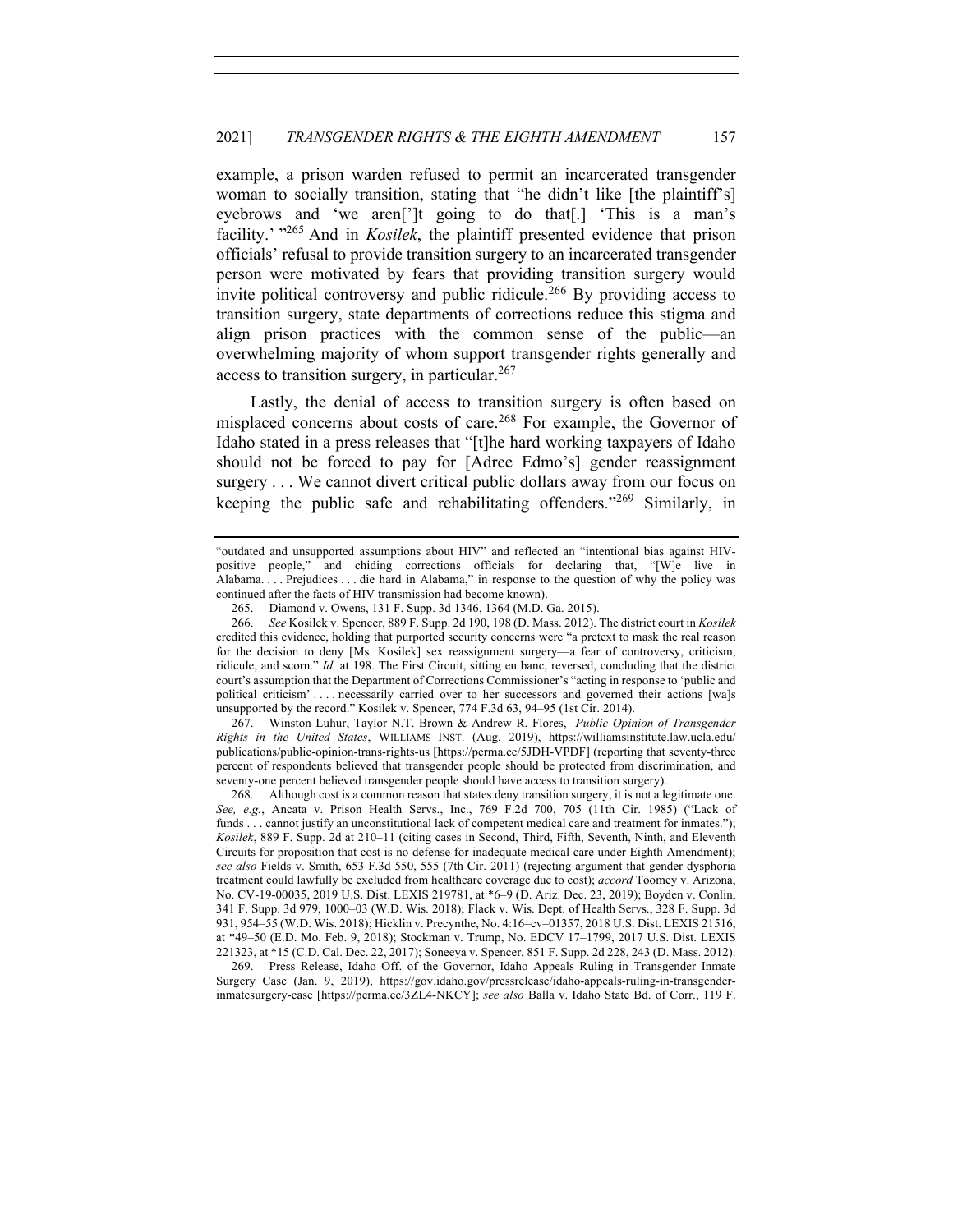Massachusetts, the Lieutenant Governor publicly opposed using tax revenues to provide transition surgery to Michelle Kosilek; a state senator introduced legislation to prohibit the department of corrections from paying for transition surgery; state legislators wrote letters to the commissioner of the department of corrections "express[ing] 'outrage' at the request that taxpayers fund a 'sex-change' operation for Kosilek," noting the strained state budget and threatening to reduce the department's funding if surgery were provided; and local media consistently published articles and editorials "specifically opposing the expenditure of taxpayer funds to provide such treatment."<sup>270</sup>

Numerous studies show that the cost of covering transition surgery is inconsequential or cost-neutral because transgender people comprise a relatively small percentage of the inmate population, and not all transgender people undergo all available treatments.271 Indeed, departments of

Supp. 3d 1271, 1278–79 (D. Idaho 2015) (finding that clinical supervisor for Idaho State Corrections Institute instructed clinicians "to not diagnose inmates with gender identity disorder . . . so that [the prison] would not have to pay for gender identity disorder treatment").

<sup>270.</sup> *Kosilek*, 889 F. Supp. 2d at 246.

<sup>271.</sup> *See, e.g.*, Flack v. Wis. Dep't of Health Servs., 395 F. Supp. 3d 1001, 1021–22 (W.D. Wis. 2019) (stating that analyses of transition-related health care exclusion in state Medicaid plan "reveal such small estimated savings . . . that they are both practically and actuarially immaterial. Defendants estimate that removing the [exclusion] and covering gender-confirming surgeries would cost between \$300,000 and \$1.2 million annually, which actuarially speaking amounts to one hundredth to three hundredth of one percent of the State's share of Wisconsin Medicaid's annual budget"); *Boyden*, 341 F. Supp. 3d at 1000–01 ("From an actuarial perspective, there appears to be no dispute that the cost of coverage is immaterial at 0.1% to 0.2% of the total cost of providing health insurance to state employees, even adopting defendants' cost estimation. . . . [T]he court is hard-pressed to find that a reasonable factfinder could conclude that the cost justification was an 'exceedingly persuasive' reason or that this miniscule cost savings would further 'important governmental objectives.' "); *see also* TRANSGENDER LEGAL DEF. & EDUC. FUND, *supra* note 221, at 13 (citing studies discussing negligible costs of transition-related healthcare coverage in North Carolina and Alaska, and in U.S. military context); HUM. RTS. CAMPAIGN FOUND., CORPORATE EQUALITY INDEX 2020, at 18 (2020), https://hrc-prod-requests.s3-us-west-2.am azonaws.com/CEI-2020.pdf?mtime=20200806234745&focal=none [https://perma.cc/F6QB-B9CT] ("According to businesses' reporting to the HRC Foundation, making [transition-related care] . . . accessible comes at an overall negligible cost to the employers' overall health insurance plans. This holds true across industries."); Brief of Jody L. Herman as Amicus Curiae Supporting Appellee at 18, Edmo v. Idaho Dep't of Corr., 935 F.3d 757 (9th Cir. 2019) (No. 19-35017) [hereinafter Herman Amicus Brief] (analyzing negligible costs of providing transition-related healthcare coverage to incarcerated transgender people in California based on analysis of claims data from city of San Francisco, private employers, and U.S. military); William V. Padula, Shiona Heru & Jonathan D. Campbell, *Societal Implications of Health Insurance Coverage for Medically Necessary Services in the U.S. Transgender Population: A Cost-Effectiveness Analysis*, 31 J. GEN. INTERNAL MED. 394, 394 (2015) ("Health insurance coverage for the U.S. transgender population is affordable and cost-effective, and has a low budget impact on U.S. society."); JODY L. HERMAN, WILLIAMS INSTITUTE, COSTS AND BENEFITS OF PROVIDING TRANSITION-RELATED HEALTH CARE COVERAGE IN EMPLOYEE HEALTH BENEFIT PLANS 2 (2013), http://williams institute.law.ucla.edu/wp-content/uploads/Herman-Cost-Benefit-of-Trans-Health-Benefits-Sept-2013.p df [https://perma.cc/7HHY-HVPQ] ("Employers report very low costs, if any, from adding transitionrelated coverage to their health benefits plans or from actual utilization of the benefit after it has been added—with many employers reporting no costs at all."); CAL. DEP'T OF INS., ECONOMIC IMPACT ASSESSMENT: GENDER NONDISCRIMINATION IN HEALTH INSURANCE (2012), http://transgender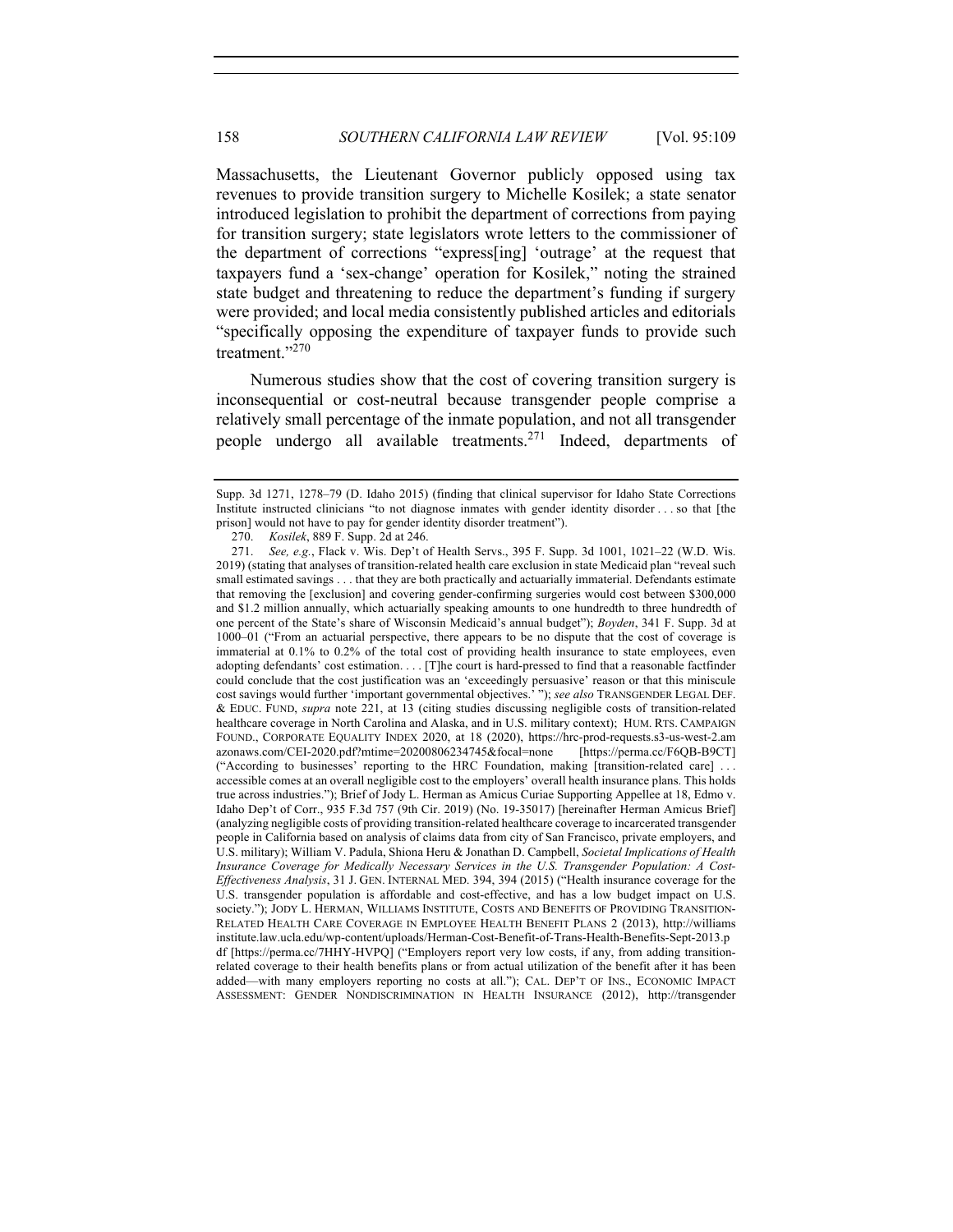corrections regularly cover the treatment of far more prevalent and expensive medical conditions.<sup>272</sup> Furthermore, some studies suggest that coverage for transition surgery in fact reduces costs, given the substantial costs that may result from untreated gender dysphoria, including those arising from the development of depression, anxiety, and substance abuse, attempted or completed self-surgeries, and suicide attempts.<sup>273</sup> By providing access to transition surgery, state departments of corrections acknowledge that the cost of providing transition surgery is merely "budget dust"; <sup>274</sup> it is negligible when compared to the total cost of providing healthcare to states' incarcerated populations and may, in fact, reduce cost in the long run by avoiding foreseeable and dire medical results.

## **CONCLUSION**

Prison healthcare is notoriously inadequate, and nowhere is this more evident than in the context of transgender healthcare. Historically, transgender people have routinely been denied access to medically necessary hormone therapy, surgery, and other gender-affirming procedures; subjected to cross-gender strip searches; and housed according to their birth sex. But these policies and practices have begun to change. The past two decades have witnessed a dramatic shift in prisons providing some, though by no means all, appropriate care to transgender people.

This Article has traced the historic strides that incarcerated transgender people have made under the Eighth Amendment, from the rejection of policies that house transgender people based on their birth sex, to the requirement that prison officials provide transgender people with access to

lawcenter.org/wp-content/uploads/2013/04/Economic-Impact-Assessment-Gender-Nondiscrimination-In-Health-Insurance.pdf [https://perma.cc/3TTV-WV7Z] (stating that transition-related healthcare coverage "will cost little or nothing in the short run and may produce longer-term cost savings and improved health benefits for transgender people"); CITY & CNTY. OF S.F. HUM. RTS. COMM'N, SAN FRANCISCO CITY AND COUNTY TRANSGENDER HEALTH BENEFIT 1–2 (2006), http://www.tgender.net/ taw/SanFranciscoTGBenefitUpdateMar3106.pdf [https://perma.cc/R8XZ-4GZP] (stating that transitionrelated healthcare coverage in employee health plans "has proven to be appropriately accessed and undeniably more affordable than other, often routinely covered, procedures. . . . Unlike the fears expressed, none of the concerns came to pass. . . . [T]he benefit costs much less to provide than the reduced rate currently being charged.").

<sup>272.</sup> *See, e.g.*, *Kosilek*, 889 F. Supp. 2d at 247 ("The DOC provides many prisoners with Hepatitis B medication that costs \$18,000 a year. Other prisoners receive dialysis, which is also costly.").

<sup>273.</sup> *See, e.g.*, Herman Amicus Brief, *supra* note 271, at 20 (stating that, by improving the overall health and well-being of transgender people, transition-related healthcare coverage "can result in costsavings"); CAL. DEP'T OF INS., *supra* note 271, at 9 ("The evidence suggests that there may be potential cost savings resulting from the adoption of the proposed regulation [that prohibits the denial of coverage for transition-related care] in the medium to long term, such as lower costs associated with the high cost of suicide and attempts at suicide, overall improvements in mental health and lower rates of substance abuse . . . .").

<sup>274.</sup> Declaration of Raymond Edwin Mabus, Jr. in Support of Plaintiff's Motion for Preliminary Injunction ¶ 41, Doe v. Trump, 275 F. Supp. 3d 167 (D.D.C. 2017) (No. 17-cv-1597).